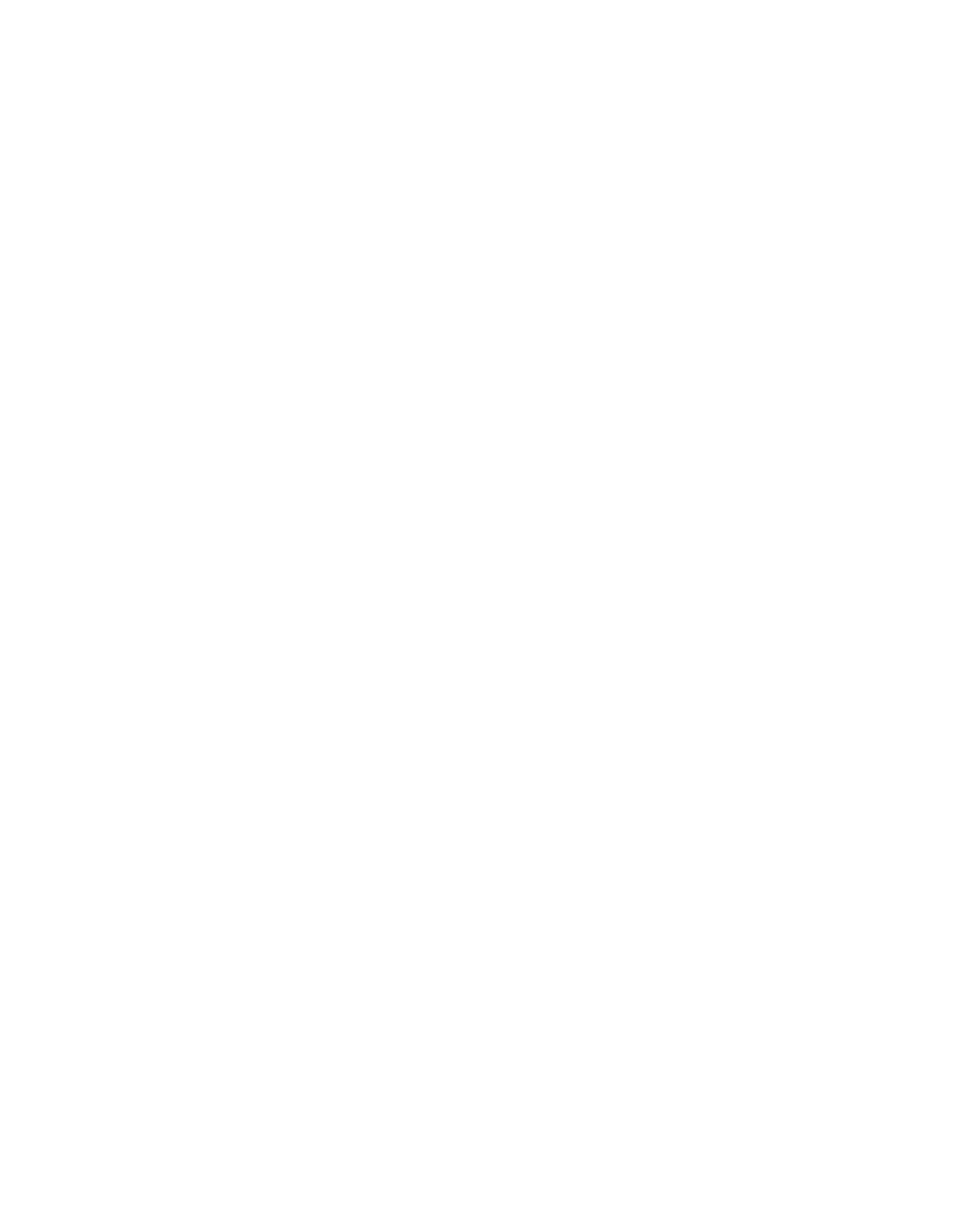# <span id="page-2-0"></span>**Executive Summary**

This document is an Environmental Impact Report (EIR) analyzing the environmental effects of the proposed 2022 Regional Transportation Plan & Sustainable Communities Strategy (2022 RTP/SCS, or Valley Vision 2046). This section summarizes the characteristics of the proposed project, alternatives to the proposed project, and the environmental impacts and mitigation measures associated with the proposed project.

## <span id="page-2-1"></span>Lead Agency Contact Person

Emma Goldsmith, Associate Transportation Planner StanCOG 1111 I Street, Suite 308 Modesto, California 95354

## <span id="page-2-2"></span>Project Description

This EIR has been prepared to examine the potential environmental effects of the proposed 2022 Regional Transportation Plan & Sustainable Communities Strategy (hereafter referred to as the 2022 RTP/SCS). The following is a summary of the full project description, which can be found in Chapter 2, *Project Description*.

The proposed 2022 RTP/SCS covers the entire area of Stanislaus County and includes all the incorporated cities and unincorporated communities contained therein. Refer to Figure 2-1 in Chapter 2, *Project Description,* for a map of the project location. Capital improvement projects identified in the 2022 RTP/SCS are located on State highways, county roads and locally owned streets, as well as on transit district property and public utility lands.

### <span id="page-2-3"></span>Project Objectives

The purpose of the 2022 RTP/SCS is to coordinate and facilitate the programming and budgeting of all transportation facilities and services within Stanislaus County through the year 2046 and demonstrate how the region will integrate transportation and land use planning to meet the greenhouse gas emissions reduction targets established by the California Air Resources Board and in accordance with other State and Federal regulations. It identifies reasonably available sources of funding for transportation. The 2022 RTP/SCS is a plan for improving the quality of life for residents of Stanislaus County by planning for wise transportation investments and informed land use choices. The plan achieves its overall objectives by combining transportation investment and policies with integrated land use strategies that reduce per capita vehicle miles traveled (VMT) and emissions. The project objectives are as follows:

- Provide an efficient, integrated, multi-modal transportation system for the movement of people and goods that enhances the physical, economic, and social environment in the Tulare county region.
- System Performance: Develop an efficient, maintained, and safe circulation network that maximizes circulation, longevity, and fiscal responsibility while minimizing environmental impacts.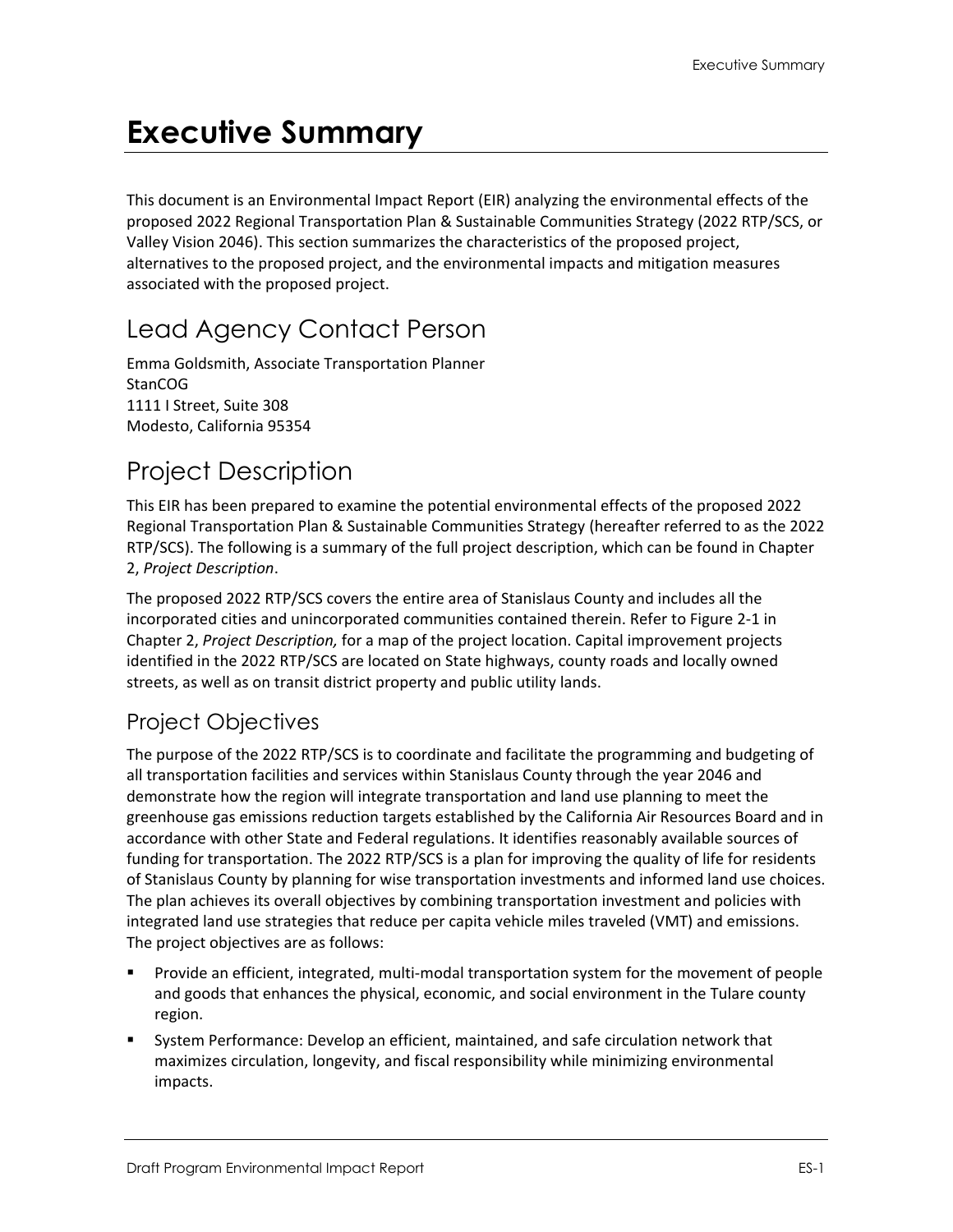- Transit: Provide a safe, secure, coordinated and efficient public transit system that can reasonably meet the needs of residents.
- Aviation: Support development of a regional system of airports that meets the air commerce and general aviation needs of the county.
- Rail: Promote safe, economical, convenient rail systems and schedules that meet the needs of passenger and freight services in the region.
- Goods Movement: Provide a transportation system that efficiently and effectively transports goods to, from, within, and through Tulare County.
- Active Transportation: Improve, enhance, and expand the region's bicycle and pedestrian systems and connectivity to those systems, while keeping them safe and convenient.
- **EXECT** Regional Roads and Corridors: Preserve and enhance regional transportation roads and corridors.
- Air Quality and Greenhouse Gases: Promote the improvement of air quality and GHG reductions through congestion management, coordination of land use, housing, and transportation systems, provision of alternative modes of transportation, and provision of incentives that reduce vehicle miles traveled.
- Public Health: Promote public health in the region by providing opportunities for residents to bicycle and walk to destinations such as home, work, school, medical facilities, and commercial and service businesses.
- TSM Strategies, TDM Measures, TCMS, and ITS Programs: Improve transportation mobility and operations by improving and utilizing TSM strategies, TDM measures, TCMS and ITS programs
- Environmental Justice: Ensure that transportation investments do not discriminate on the basis of race, color, national origin, sex, age or disability.
- **Emerging Technologies: Support the development and implementation of emerging** technologies in the surface transportation system.
- SCS: Develop an integrated land use plan that meets CARB targets.

### <span id="page-3-0"></span>Project Characteristics

The most recent RTP/SCS was adopted by StanCOG in 2018 (2018 RTP/SCS). This 2022 update is a technical update which reflects changes in planning assumptions, planning lists, legislative requirements, demographics, local land use policies, and resource constraints while preserving the foundational elements of the 2018 RTP/SCS.

The 2022 RTP/SCS plans how the Stanislaus County Region will meet its transportation needs for the approximately 24-year period from 2022 to 2046, considering existing and projected future land use patterns as well as forecast population and job growth. Continued growth in the region would occur independently with or without implementation of the RTP/SCS. Therefore, the RTP/SCS is intended to accommodate the inevitable growth of the region and distribute growth. The RTP/SCS would not directly increase population; rather, the RTP/SCS intends to provide framework on how to plan for expected growth. The 2022 RTP/SCS plans for approximately \$8.6 billion in revenues expected to be available to the region from all transportation funding sources over the course of the planning period. It identifies and prioritizes expenditures of this anticipated funding for transportation projects of all transportation modes: highways, streets and roads, transit, rail, bicycle and pedestrian, as well as transportation demand management measures and intelligent transportation systems.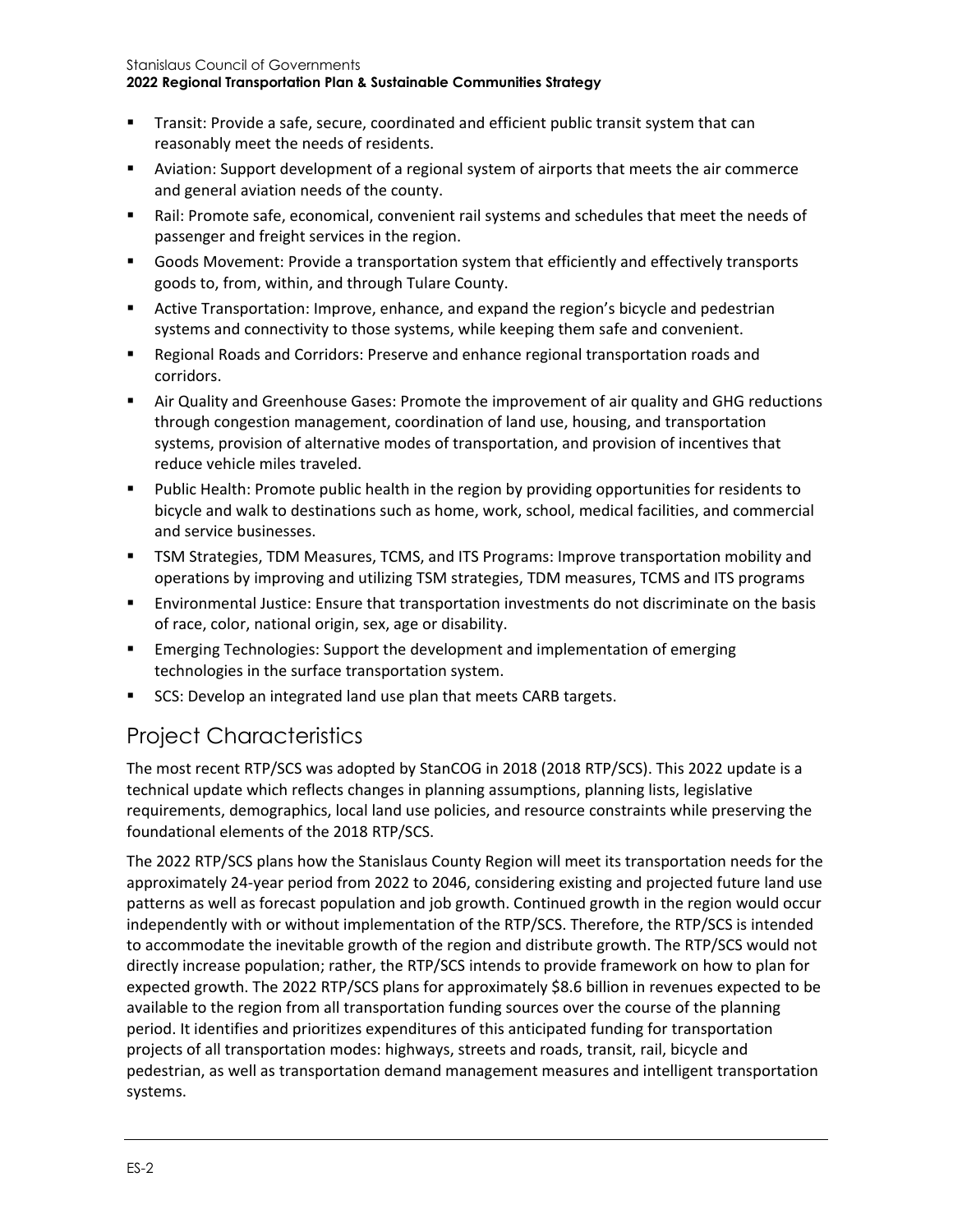The 2022 RTP/SCS is based on a preferred land use and transportation scenario (Scenario D, also referred as the "Neighborhood Infill" scenario)<sup>[1](#page-4-0)</sup> which defines a pattern of future growth and transportation system investment for the region emphasizing growth within existing neighborhoods and facilitating the transformation of established neighborhoods over time. The preferred land use scenario principally allocates growth in neighborhood infill areas and center and corridor infill areas, and would encourage development of a diverse range of housing types over time. Under this land use scenario, approximately 51 percent of dwelling unit growth would occur in jobs-rich areas, and approximately 75 percent of dwelling unit growth of occur in low vehicle miles traveled (VMT) areas. 84 percent of growth would consist of infill development. This land use scenario would reduce greenhouse gas emissions by approximately 11.7 percent by 2035, with a minimal amount of farmland impacted or converted to non-agricultural use. Figure 2-2 in Section 2, *Project Description,* shows the 2022 RTP/SCS envisioned land use scenario.

There are four required elements of the RTP (Policy Element, Sustainable Communities Strategy, Financial Element, and Action Element); all of which must be internally consistent. The goals and strategies in the policy element reflect regional priorities for mobility, which are supported by the assumptions in the SCS, and are further reflected in the funding allocations in the financial element. A scenario represents the potential future interaction of these elements. Each land use scenario has been evaluated through a series of metrics to inform policymakers and the public how the scenario meets regional goals and strategies for improvement over current conditions. Each element's relationship to scenario development is discussed in the subheadings below.

#### *Development Patterns*

- Infill within downtowns and mixed-use neighborhoods;
- Limited expansion of existing community boundaries; and
- Greater emphasis on growth in downtowns and mixed-use centers.

#### *Complementary Uses*

- Compact development within mixed-use centers and in new traditional neighborhoods;
- Increased mix of housing-type options through increased proportion of multifamily housing; and
- Services, employment and housing in proximity.

#### *Development Density*

- Average residential density is 15.9 dwelling units per acre;
- Greater percentage of new multifamily, mixed-use housing and duplex/townhomes within and near downtowns and centers;
- Provide a mix of smaller lot single-family and multifamily housing in new neighborhoods;
- **EXTE:** Limited large lot single family development; and
- Development occurs at the upper end of general plan densities.

<span id="page-4-0"></span><sup>1</sup> StanCOG staff presented four possible scenarios or transportation futures for consideration as the foundation of the 2022 RTP/SCS during preliminary planning. The approach to the 2022 RTP/SCS places emphasis on continuation of the goals and strategies from the 2018 plan. The 2018 RTP/SCS has provided a guide for specific policy and funding decisions made by the StanCOG Board and informed by committee recommendations and actions since the adoption of the previous RTP/SCS, and so on. The 2022 plan update will continue to serve as the general framework for future Board actions. StanCOG selected Scenario D, the Neighborhood Infill scenario, as the foundational scenario upon which the 2022 RTP/SCS is based, and is comprised of similar land use patterns and growth as included in the 2018 RTP/SCS. The other scenarios are distinguished by varying land use patterns, and investment strategies, which were then modeled for efficiency.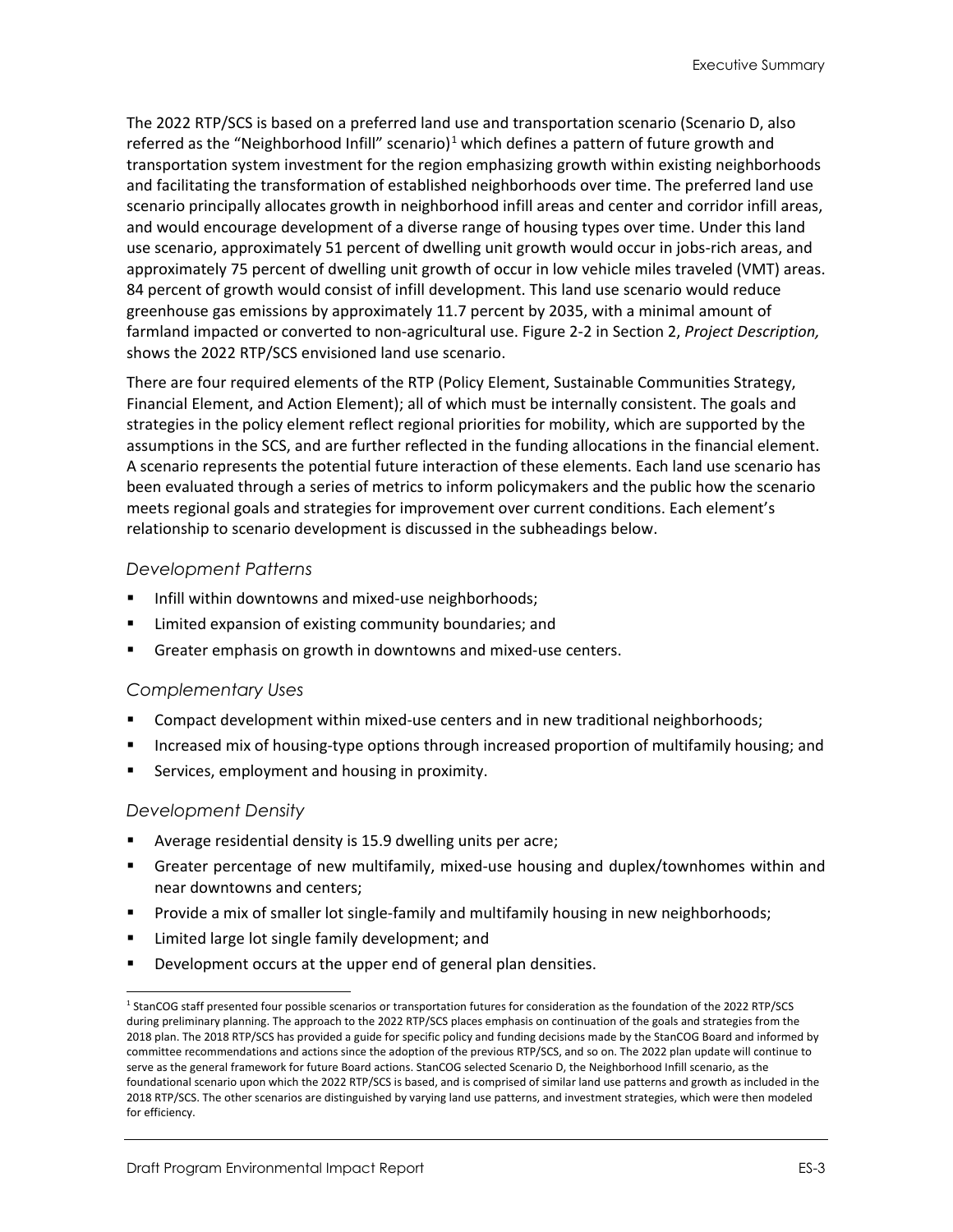#### *Transit/Transportation Corridors*

- Increased investment and availability of alternative modes of travel; and
- **Assumes an ACE station in Modesto**

The 2022 RTP/SCS is organized into the following chapters:

*Chapter 1: Executive Summary.* Includes an overview of the RTP/SCS, the preferred scenario and its performance, an explanation of the planning process, and the allocation of transportation funding.

*Chapter 2: Introduction.* Discusses legal authority, regulatory setting and planning initiatives, and transportation and land use issues related to controlling growth within Stanislaus County. In addition, the chapter discusses the overall purpose of the RTP/SCS, goals and objectives, and outlines the planning process.

*Chapter 3: Regional Transportation System.* Describes the overall existing conditions of the planning area, which includes roadways, active transportation infrastructure, public transit, and aviation.

*Chapter 4: Future Conditions.* The chapter continues to discuss potential future transportation possibilities, including the topic of technology trends (topic of transportation as a service, autonomous vehicles, and car sharing). The chapter also discusses land use patterns, demographics such as existing and forecasted population growth, housing needs, and economic and employment conditions. Lastly, the chapter includes the Investment Plan, which describes how the RTP/SCS allocates and applies existing and new sources of revenue, and fiscal constraints.

*Chapter 5: Environmental Justice.* Analyzes the effect of the RTP/SCS planning and project implementation process on minority and low-income populations, to ensure that no one population is unfairly burdened or rewarded based on transportation investments.

*Chapter 6: Scenario Development.* Provides a summary of the RTP/SCS intent and the link between land use and transportation planning. This chapter discusses the different scenarios proposed in the planning process, as well as addresses the transportation performance measures which gauge the performance of the RTP.

*Chapter 7: Scenario Evaluation.* This section discusses the measures used to gauge performance of each scenario and the selection of the preferred scenario.

*Chapter 8: Action Plan.* This section describes the Investment Plan of the RTP/SCS, which includes the Tier-I Project List highlighting proposed transportation improvement projects. In addition, the section discusses the project selection criteria on how projects were selected.

*Chapter 9: Public Outreach.* This section discusses the public involvement in the planning and development process of the RTP/SCS.

Of these nine chapters of the 2022 RTP/SCS, the Planning Process, Investment Plan and Transportation Performance Policies (included in Chapters 1, 6, and 8) are the three sections that include provisions with the potential to create physical changes to the environment and will be the primary focus for analysis in this EIR.

### <span id="page-5-0"></span>**Alternatives**

As required by the California Environmental Quality Act (CEQA), this EIR examines alternatives to the proposed project. Studied alternatives include the following three alternatives. Based on the alternatives analysis, Alternative 2 was determined to be the environmentally superior alternative.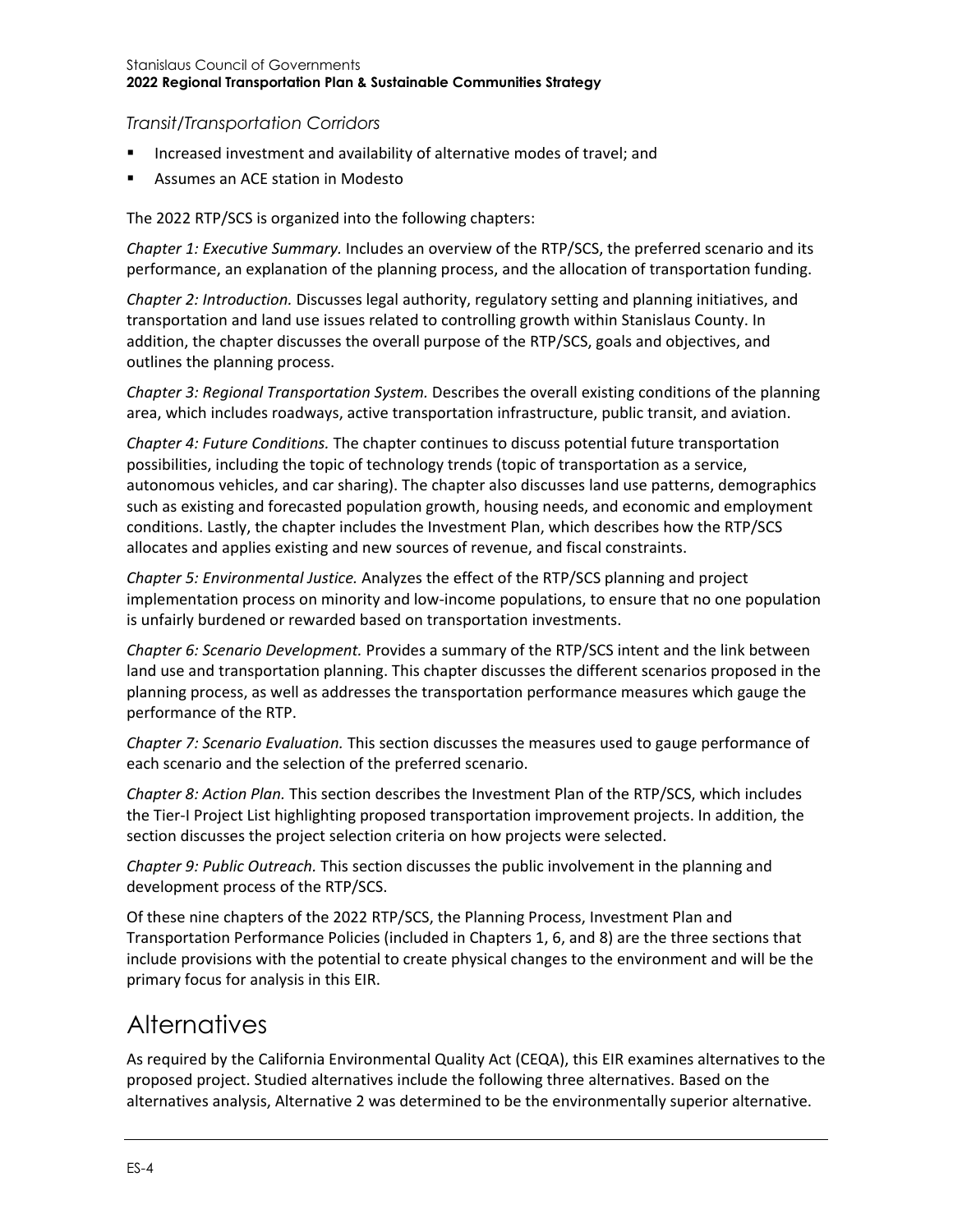- **Alternative 1: No Project Alternative** (SCS Scenario A: Stay the Course). The No Project Alternative depicts future growth continuing without reference to any of the Regional Blueprint principles or strategies, such as an emphasis on compact development. This scenario can be considered "status quo." It assumes current sub-regional growth trends continue consistent with growth forecast and continuing split of growth between cities, unincorporated communities, and rural areas. Only transportation projects from the approved 2018 RTP list would be constructed under this alternative.
- **Alternative 2: City Retrofit** (SCS Scenario B: City Retrofit). The City Retrofit Alternative includes a land use scenario which defines a pattern of future growth and transportation system investment for the region emphasizing growth on underutilized land along the region's commercial corridors and downtown areas. The City Retrofit Alternative principally allocates over 90 percent of growth in existing, developed areas, compared to 84 percent for the proposed 2022 RTP/SCS. This is achieved under this alternative by locating new housing along commercial corridors close to existing and future job centers and amenities for daily living. The alternative emphasizes compact development, reducing the need for personal vehicle use, and would minimize impacts to agricultural and rural areas. Growth would be divided between center and corridor infill areas and neighborhood infill areas, with a minimal amount of growth occurring in undeveloped areas. This alternative includes the same list of transportation projects as the proposed 2022 RTP/SCS.

Chapter 6 of the EIR describes these alternatives in further detail and compares their impacts to the proposed project's impacts.

### <span id="page-6-0"></span>Areas of Known Controversy

The EIR scoping process identified few areas of known controversy for the proposed project. Responses to the Notice of Preparation of a Draft EIR and input received are summarized in Table 1- 1 of Chapter 1, *Introduction*.

### <span id="page-6-1"></span>Issues to be Resolved

Issues to be resolved include the choice among alternatives, and the nature of mitigation measures to be adopted.

### <span id="page-6-2"></span>Summary of Impacts and Mitigation Measures

[Table ES-1](#page-8-0) summarizes the direct environmental impacts of the proposed project, proposed mitigation measures, and residual impacts (the impact after application of mitigation, if required). Impacts are categorized as follows:

- **Significant and Unavoidable.** An impact that cannot be reduced to below the threshold level given feasible mitigation measures. Such an impact requires a Statement of Overriding Considerations to be adopted if the proposed project is approved per §15093 of the *State CEQA Guidelines*.
- **Less than Significant with Mitigation Incorporated.** An impact that can be reduced to below the threshold level given feasible mitigation measures.
- **Less than Significant.** An impact that may be adverse but does not exceed the threshold levels and does not require mitigation measures.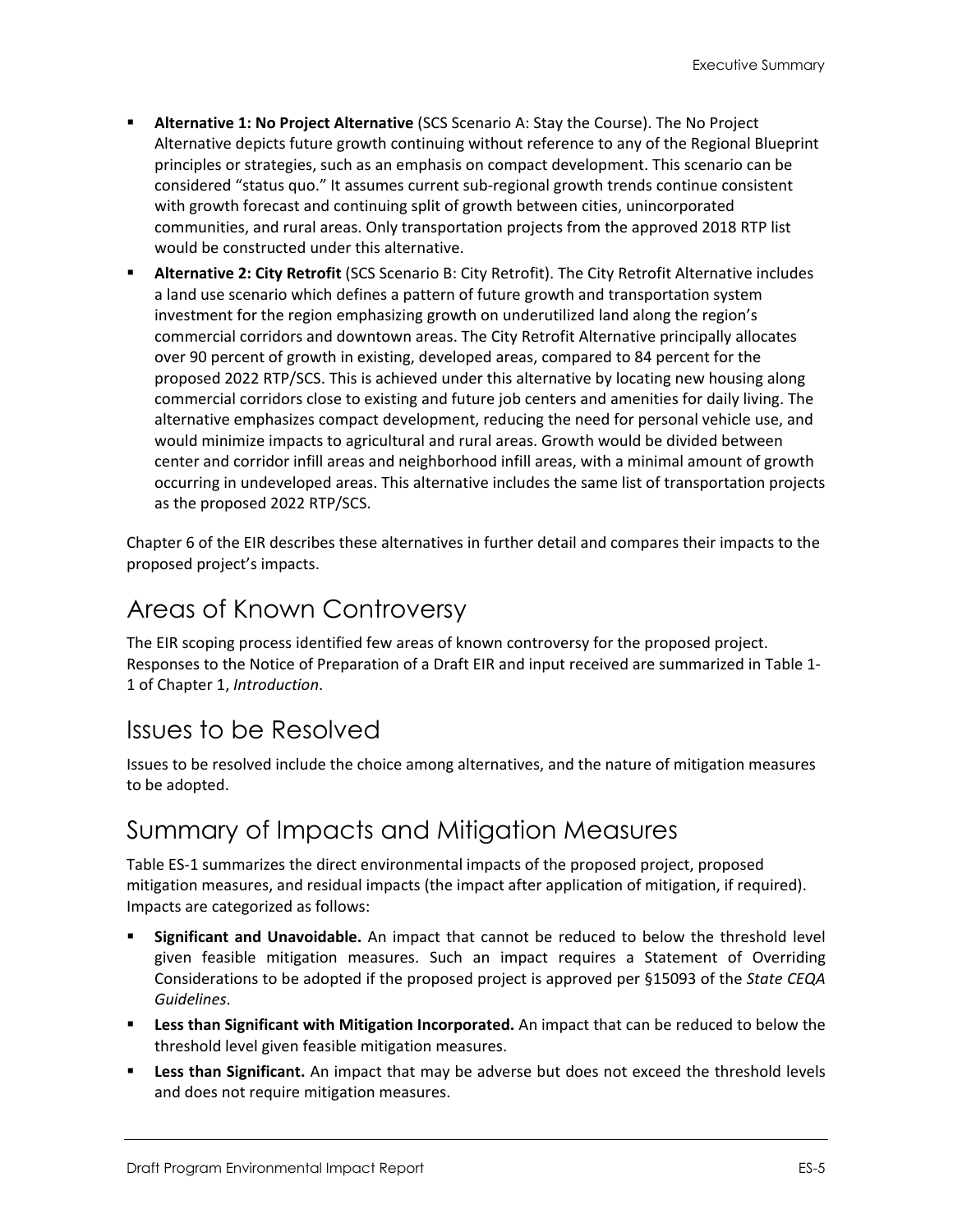**No Impact:** The proposed project would have no effect on environmental conditions or would reduce existing environmental problems or hazards.

Cumulative impacts of the 2022 RTP/SCS are not summarized Table ES-1. They are evaluated in each resource section of EIR Chapter 4.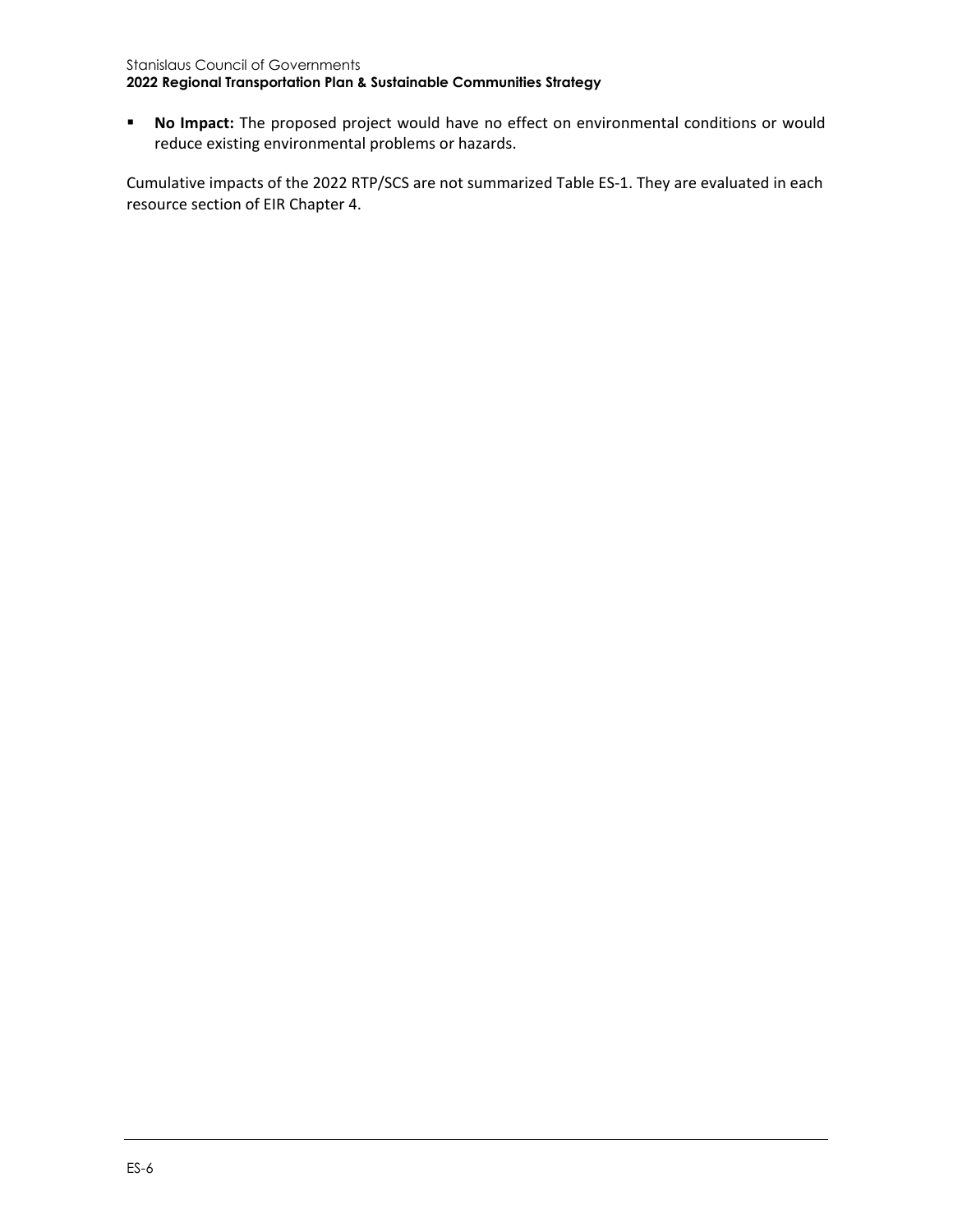<span id="page-8-0"></span>

| Impact                                                                                                                                                                                                                                                                                                                                                                                                                                                                 | <b>Mitigation Measure(s)</b>                                                                                                                                                                                                                                                                                                                                                                                                                                                                                                                                                                                                                                                                                                                                                                                                                                                                                                                                                                                                                                                                                                                                                                                                                                                                                                                                                                                                                                                                                                                                                                                                                                                                                                                                                                                                                                                                                         | Impact                         |
|------------------------------------------------------------------------------------------------------------------------------------------------------------------------------------------------------------------------------------------------------------------------------------------------------------------------------------------------------------------------------------------------------------------------------------------------------------------------|----------------------------------------------------------------------------------------------------------------------------------------------------------------------------------------------------------------------------------------------------------------------------------------------------------------------------------------------------------------------------------------------------------------------------------------------------------------------------------------------------------------------------------------------------------------------------------------------------------------------------------------------------------------------------------------------------------------------------------------------------------------------------------------------------------------------------------------------------------------------------------------------------------------------------------------------------------------------------------------------------------------------------------------------------------------------------------------------------------------------------------------------------------------------------------------------------------------------------------------------------------------------------------------------------------------------------------------------------------------------------------------------------------------------------------------------------------------------------------------------------------------------------------------------------------------------------------------------------------------------------------------------------------------------------------------------------------------------------------------------------------------------------------------------------------------------------------------------------------------------------------------------------------------------|--------------------------------|
| <b>Aesthetic and Visual Resources</b>                                                                                                                                                                                                                                                                                                                                                                                                                                  |                                                                                                                                                                                                                                                                                                                                                                                                                                                                                                                                                                                                                                                                                                                                                                                                                                                                                                                                                                                                                                                                                                                                                                                                                                                                                                                                                                                                                                                                                                                                                                                                                                                                                                                                                                                                                                                                                                                      |                                |
| Impact AES-1. The proposed<br>transportation projects and<br>land use projects envisioned<br>under the 2022 RTP/SCS would<br>have a substantial adverse<br>effect on scenic vistas and<br>substantially damage scenic<br>resources within highways<br>identified to have high scenic<br>qualities or designated by the<br>State as eligible scenic<br>highways. Impacts would be<br>significant and unavoidable.                                                       | AES-1(a) Discouragement of Architectural Features that Block Scenic Views. The implementing agency shall, or can<br>and should, design projects to minimize contrasts in scale and massing between the project and surrounding natural<br>forms and development. Setbacks and acoustical design of adjacent structures shall be preferentially used as<br>mitigation for potential noise impacts arising from increased traffic volumes associated with adjacent land<br>development. The use of sound walls, or any other architectural features that could block views from the scenic<br>highways or other view corridors, shall be discouraged to the extent possible. Where use of sound walls is found to be<br>necessary, walls shall incorporate offsets, accents, and landscaping to prevent monotony. In addition, sound walls<br>shall be complementary in color and texture to surrounding natural features.<br>AES-1(b) Tree Protection and Replacement. The implementing agency for new roadways, extensions, and widenings<br>of existing roadways, trails and facility improvements shall, or can and should, avoid the removal of existing mature<br>trees to the extent possible consistent with adopted local City and County policies as applicable. The implementing<br>agency of a particular 2022 RTP/SCS project shall replace any trees lost at a minimum 2:1 basis and incorporate them<br>into the landscaping design for the roadway when feasible. The implementing agency also shall ensure the continued<br>vitality of replaced trees through periodic maintenance.                                                                                                                                                                                                                                                                                                                  | Significant and<br>Unavoidable |
| Impact AES-2. The proposed<br>transportation projects and<br>land use patterns envisioned<br>by the proposed 2022 RTP/SCS<br>would in non-urbanized areas.<br>substantially degrade the<br>existing visual character or<br>quality of public views of the<br>site or its surroundings, and in<br>an urbanized area, would<br>conflict with applicable zoning<br>and other regulations<br>governing scenic quality.<br>Impacts would be significant<br>and unavoidable. | AES-2(a) Recontouring for Adjacent Landforms Where a particular 2022 RTP/SCS project affects adjacent landforms,<br>the local jurisdiction in which the project is located should ensure that recontouring provides a smooth and gradual<br>transition between modified landforms and existing grade. This requirement can be accomplished through the<br>placement of conditions on the project by the implementing agency during the project specific environmental review.<br>AES-2(b) Landscaping for Landform Variation. The local jurisdiction in which a particular project is located should<br>ensure that associated landscape materials and design enhance landform variation, provide erosion control and blend<br>with the natural setting. This requirement can be accomplished through the placement of conditions on the project by<br>the local jurisdiction during individual environmental review. To ensure compliance with approved landscape plans,<br>the implementing agency should provide a performance security equal to the value of the landscaping/irrigation<br>installation.<br>AES-2(c)Design Measures for Visual Compatibility. The implementing agency shall, or can and should, require<br>measures that minimize contrasts in scale and massing between the project and surrounding natural forms and<br>developments. Strategies to achieve this include:<br>Siting or designing projects to minimize their intrusion into important viewsheds;<br>٠<br>Avoiding large cuts and fills when the visual environment (natural or urban) would be substantially disrupted;<br>٠<br>Ensuring that re-contouring provides a smooth and gradual transition between modified landforms and existing<br>grade;<br>Developing transportation systems to be compatible with the surrounding environments (e.g., colors and materials<br>of construction material; scale of improvements); | Significant and<br>Unavoidable |

#### **Table ES-1 Summary of Environmental Impacts, Mitigation Measures, and Residual Impacts**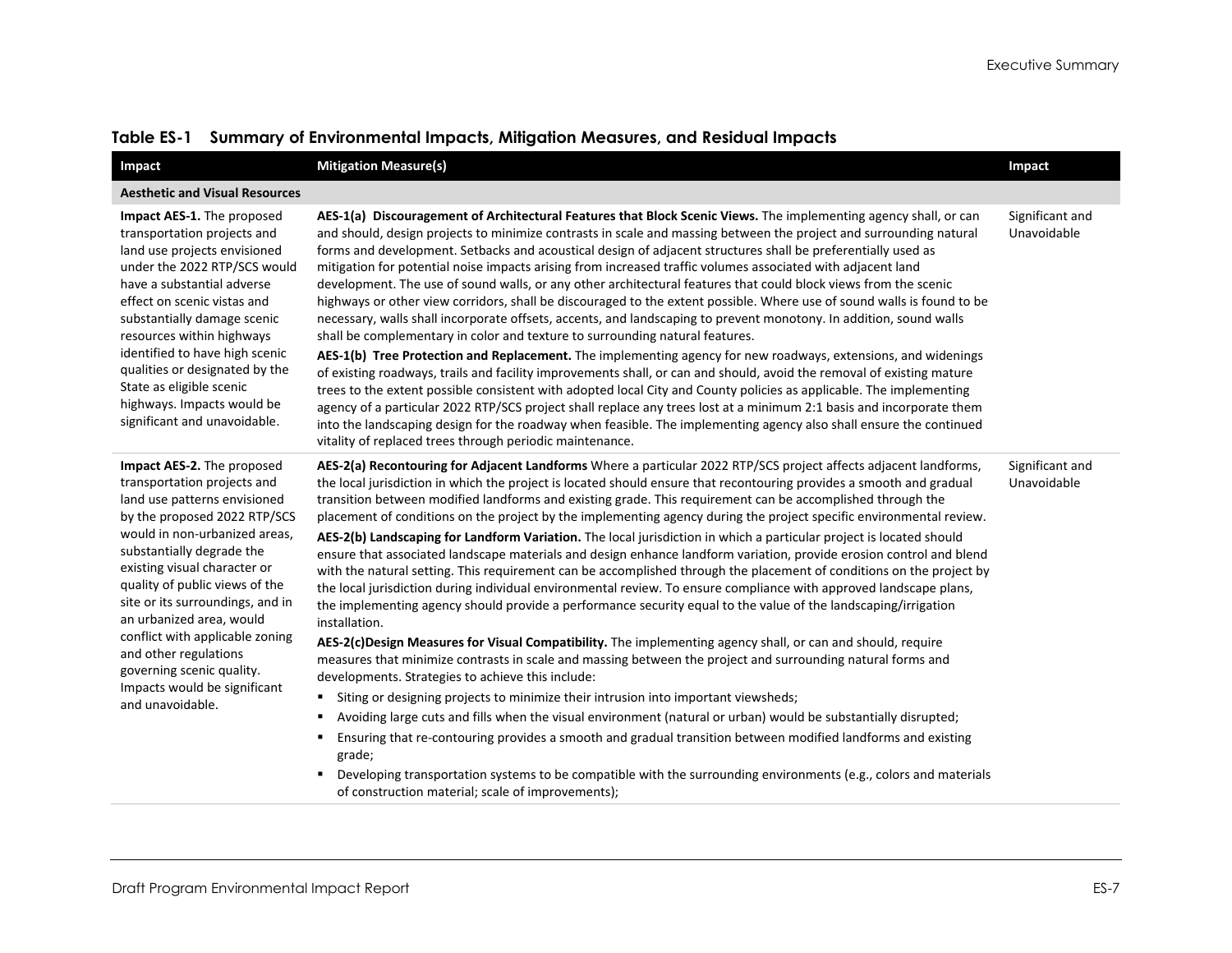| <b>Impact</b>                                                                                                                                                                                                                                                                                                        | <b>Mitigation Measure(s)</b>                                                                                                                                                                                                                                                                                                                                                                                                                                                                                                                                                                                                                                                                                                                                                                                                                                                                                                                                                                                                                                                                                                                                                                                                                                                                                                                                                                                                                                                                                                                                                                                                                                                                                                                                                                                                                                                                                                                                                                                                                                                | Impact                         |
|----------------------------------------------------------------------------------------------------------------------------------------------------------------------------------------------------------------------------------------------------------------------------------------------------------------------|-----------------------------------------------------------------------------------------------------------------------------------------------------------------------------------------------------------------------------------------------------------------------------------------------------------------------------------------------------------------------------------------------------------------------------------------------------------------------------------------------------------------------------------------------------------------------------------------------------------------------------------------------------------------------------------------------------------------------------------------------------------------------------------------------------------------------------------------------------------------------------------------------------------------------------------------------------------------------------------------------------------------------------------------------------------------------------------------------------------------------------------------------------------------------------------------------------------------------------------------------------------------------------------------------------------------------------------------------------------------------------------------------------------------------------------------------------------------------------------------------------------------------------------------------------------------------------------------------------------------------------------------------------------------------------------------------------------------------------------------------------------------------------------------------------------------------------------------------------------------------------------------------------------------------------------------------------------------------------------------------------------------------------------------------------------------------------|--------------------------------|
|                                                                                                                                                                                                                                                                                                                      | Designing and installing landscaping to add natural elements and visual interest to soften hard edges, as well as to<br>٠<br>restore natural features along corridors where possible after widening, interchange modifications, re-alignment, or<br>construction of ancillary facilities. The implementing agency shall provide a performance security equal to the<br>value of the landscaping/irrigation installation to ensure compliance with landscaping plans; and<br>Designing new structures to be compatible in scale, mass, character, and architecture with existing structures.<br>٠                                                                                                                                                                                                                                                                                                                                                                                                                                                                                                                                                                                                                                                                                                                                                                                                                                                                                                                                                                                                                                                                                                                                                                                                                                                                                                                                                                                                                                                                            |                                |
| Impact AES-3. Development of<br>proposed transportation<br>projects and land use patterns<br>under the proposed 2022<br>RTP/SCS would create a new<br>source of substantial light or<br>glare that would adversely<br>affect daytime or nighttime<br>views in the area. Impacts are<br>significant and unavaoidable. | AES-3(a) Roadway and Project Lighting. The implementing shall, or can and should, minimize roadway lighting to the<br>extent possible, consistent with safety and security objectives, and shall not exceed the minimum height requirements<br>of the local jurisdiction in which the project is proposed. This may be accomplished through the use of back shields,<br>hoods, low intensity lighting, and using as few lights as necessary to achieve the goals of the project. As part of<br>planning, design, and engineering for projects, project sponsors shall ensure that projects proposed near light-<br>sensitive uses avoid substantial spillover lighting. Potential design measures include, but are not limited to, the<br>following:<br>$\blacksquare$<br>Lighting shall consist of cutoff-type fixtures that cast low-angle illumination to minimize incidental spillover of light<br>into adjacent properties and undeveloped open space. Fixtures that project light upward or horizontally shall not<br>be used.<br>Lighting shall be directed away from habitat and open space areas adjacent to the project site.<br>٠<br>Light mountings shall be downcast, and the height of the poles minimized to reduce potential for backscatter into<br>л.<br>the nighttime sky and incidental spillover of light onto adjacent private properties and undeveloped open space.<br>Light poles will be 20 feet high or shorter. Luminary mountings shall have non-glare finishes.<br>Exterior lighting features shall be directed downward and shielded in order to confine light to the boundaries of<br>the subject project. Where more intense lighting is necessary for safety purposes, the design shall include<br>landscaping to block light from sensitive land uses, such as residences.<br>AES-3(b) Glare Reduction Measures. Implementing agencies shall, or can and should, minimize and control glare from<br>transportation and infill development projects near glare-sensitive uses through the adoption of project design<br>features such as: | Significant and<br>Unavoidable |
|                                                                                                                                                                                                                                                                                                                      | Planting trees along transportation corridors to reduce glare from the sun;<br>٠<br>Creating tree wells in existing sidewalks;<br>٠<br>Adding trees in new curb extensions and traffic circles;<br>٠<br>Adding trees to public parks and greenways;<br>٠<br>Landscaping off-street parking areas, loading areas, and service areas;<br>٠<br>Limiting the use of reflective materials, such as metal;<br>٠<br>Using non-reflective material, such as paint, vegetative screening, matte finish coatings, and masonry;<br>٠<br>Screening parking areas by using vegetation or trees;<br>٠<br>Using low-reflective glass; and<br>٠<br>Complying with applicable general plan policies, municipal code regulations, city or local controls related to glare<br>٠                                                                                                                                                                                                                                                                                                                                                                                                                                                                                                                                                                                                                                                                                                                                                                                                                                                                                                                                                                                                                                                                                                                                                                                                                                                                                                                |                                |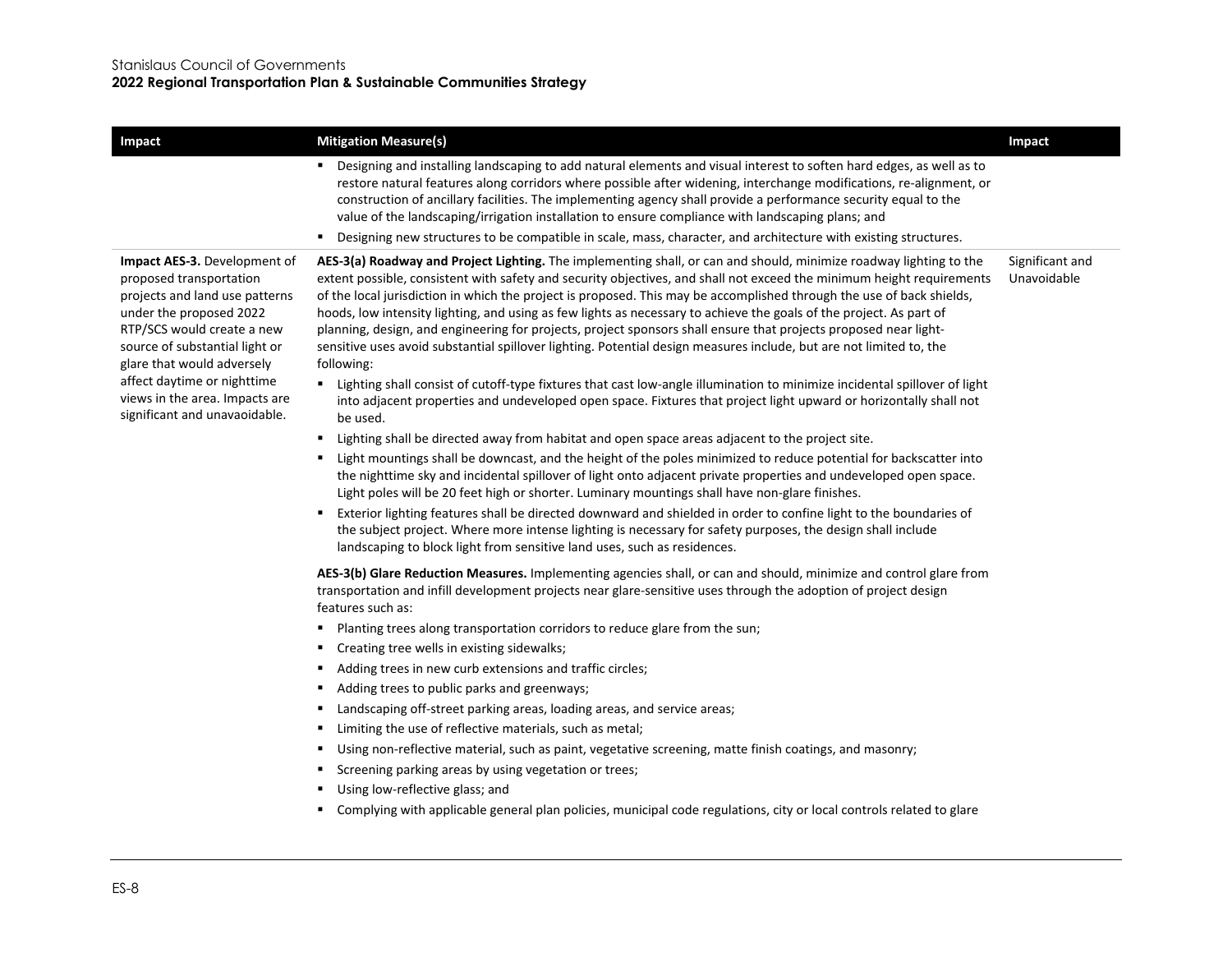| Impact                                                                                                                                                                                                                                                                                                                                                        | <b>Mitigation Measure(s)</b>                                                                                                                                                                                                                                                                                                                                                                                                                                                                                                                                                                                                                                                                                                                                                                                                                                                                                                                                                                                                                                                                                                                                | Impact                         |
|---------------------------------------------------------------------------------------------------------------------------------------------------------------------------------------------------------------------------------------------------------------------------------------------------------------------------------------------------------------|-------------------------------------------------------------------------------------------------------------------------------------------------------------------------------------------------------------------------------------------------------------------------------------------------------------------------------------------------------------------------------------------------------------------------------------------------------------------------------------------------------------------------------------------------------------------------------------------------------------------------------------------------------------------------------------------------------------------------------------------------------------------------------------------------------------------------------------------------------------------------------------------------------------------------------------------------------------------------------------------------------------------------------------------------------------------------------------------------------------------------------------------------------------|--------------------------------|
|                                                                                                                                                                                                                                                                                                                                                               | Tree species planted to comply with this measure shall provide substantial shade cover when mature. Utilities shall<br>be installed underground along these routes wherever feasible to allow trees to grow and provide shade without<br>need for severe pruning.                                                                                                                                                                                                                                                                                                                                                                                                                                                                                                                                                                                                                                                                                                                                                                                                                                                                                           |                                |
| <b>Agricultural and Forestry Resources</b>                                                                                                                                                                                                                                                                                                                    |                                                                                                                                                                                                                                                                                                                                                                                                                                                                                                                                                                                                                                                                                                                                                                                                                                                                                                                                                                                                                                                                                                                                                             |                                |
| Impact AG-1. The proposed<br>transportation improvements<br>and land use scenario<br>envisioned by the 2022<br>RTP/SCS could result in the<br>conversion of important<br>farmland to non-agricultural<br>uses, or conflict with existing<br>zoning for agriculture or a<br>Williamson Act contract. This<br>would be a significant and<br>unavoidable impact. | AG-1 Agricultural Land Impact Avoidance and Minimization. Implementing agencies shall, or can and should,<br>implement measures, where feasible based on project-and site-specific considerations that include, but are not<br>limited to those identified below.<br>Require project relocation or corridor realignment, where feasible, to avoid Important Farmland, agriculturally<br>zoned land and/or land under Williamson Act contract;<br>Compensatory mitigation at a minimum 1:1 (impacted: replaced) acreage ratio with Important Farmland of<br>$\blacksquare$<br>equivalent or better quality;<br>Require acquisition of conservation easements on land at least equal in quality and size as mitigation for the loss of<br>٠<br>Important Farmland through an appropriate land trust (e.g., Central Valley Farmland Trust); and/or<br>Institute new protection of farmland in the project area or elsewhere through the use of long-term restrictions on<br>٠<br>use, such as 20-year Farmland Security Zone contracts (Government Code Section 51296 et seq.) or 10-year<br>Williamson Act contracts (Government Code Section 51200 et seq.). |                                |
| Impact AG-2. The proposed<br>transportation improvements<br>and land use projects<br>envisioned by the 2022<br>RTP/SCS would not conflict<br>with the existing zoning for<br>forest land, timberland, or<br>timberland production, nor<br>convert forest land to non-<br>forest uses. Impacts                                                                 | None required.                                                                                                                                                                                                                                                                                                                                                                                                                                                                                                                                                                                                                                                                                                                                                                                                                                                                                                                                                                                                                                                                                                                                              |                                |
| <b>Air Quality</b>                                                                                                                                                                                                                                                                                                                                            |                                                                                                                                                                                                                                                                                                                                                                                                                                                                                                                                                                                                                                                                                                                                                                                                                                                                                                                                                                                                                                                                                                                                                             |                                |
| Impact AQ-1. The Proposed<br>2022 RTP/SCS would conflict<br>with or obstruct the goals of<br>SJVAPCD's 2018 PM2.5.<br>Impacts would be significant<br>and unavoidable.                                                                                                                                                                                        | AQ-1 PM Emissions Reduction. The implementing agency shall ensure, to the maximum extent feasible, that the<br>following measures are implemented:<br>a. Support the use of existing air quality and transportation funds and seek additional funds to continue the<br>implementation of the CARB Carl Moyer Program, which is intended to retrofit and replace trucks and locomotives to<br>reduce particulate matter.<br>b. Incentivize the reduction of mobile PM emissions from mobile exhaust and entrained PM sources such as tire wear,<br>brake wear, and roadway dust through funding.                                                                                                                                                                                                                                                                                                                                                                                                                                                                                                                                                             | Significant and<br>Unavoidable |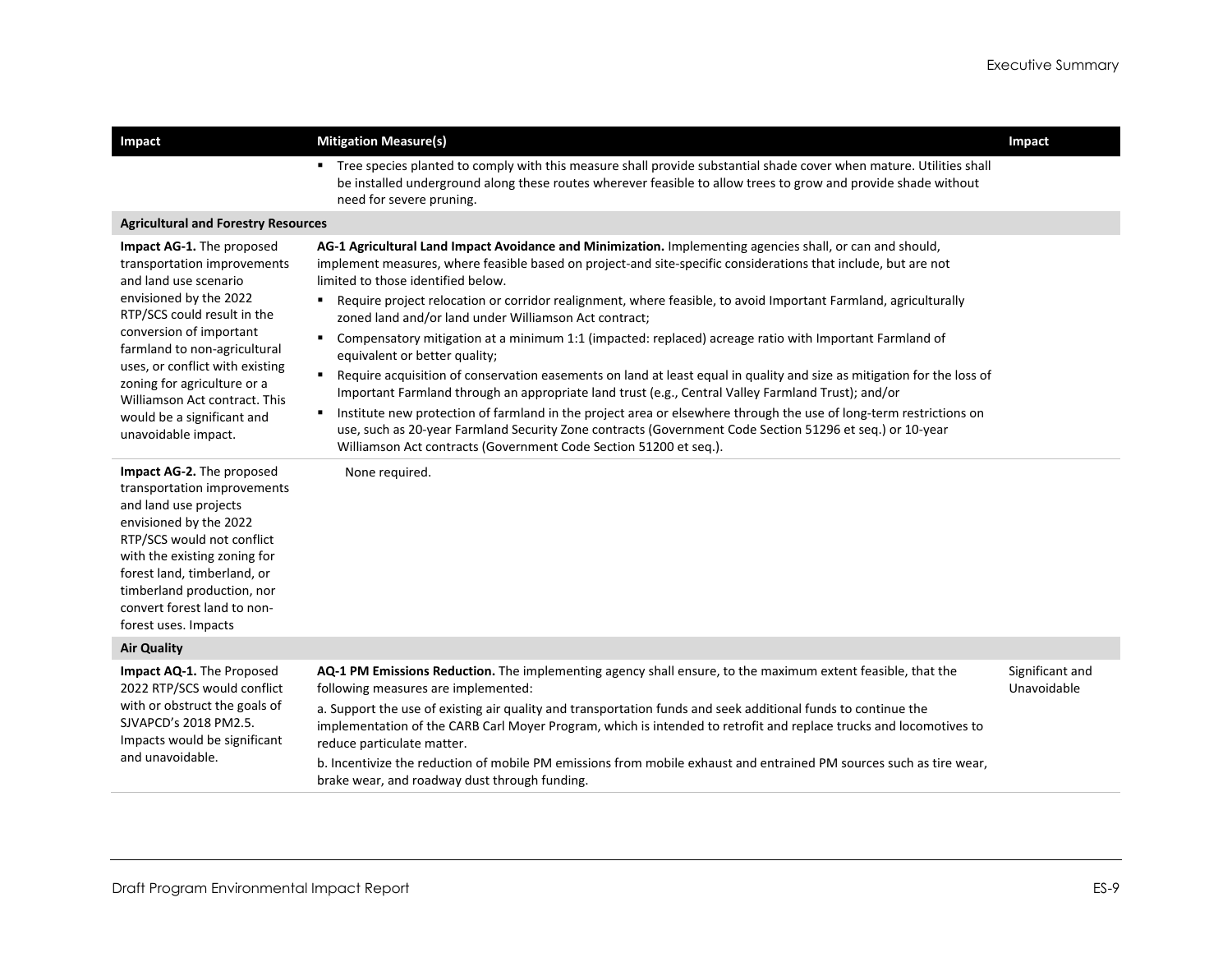| Impact                                                                                                                                                                                                                                                                                                                                                                                                                            | <b>Mitigation Measure(s)</b>                                                                                                                                                                                                                                                                                                                                                                                                                                                                                                                                                                                                                                                                                                                                                                                                                                                                                                                                                                                                                                                                                                                                                                                                                                                                                                                                                                                                                                                                                                                                                                                                                                                                                                                                                                                                                                                                                                                                                                                                                                                                                                                                                                                                                                                                                                                                  | Impact                         |
|-----------------------------------------------------------------------------------------------------------------------------------------------------------------------------------------------------------------------------------------------------------------------------------------------------------------------------------------------------------------------------------------------------------------------------------|---------------------------------------------------------------------------------------------------------------------------------------------------------------------------------------------------------------------------------------------------------------------------------------------------------------------------------------------------------------------------------------------------------------------------------------------------------------------------------------------------------------------------------------------------------------------------------------------------------------------------------------------------------------------------------------------------------------------------------------------------------------------------------------------------------------------------------------------------------------------------------------------------------------------------------------------------------------------------------------------------------------------------------------------------------------------------------------------------------------------------------------------------------------------------------------------------------------------------------------------------------------------------------------------------------------------------------------------------------------------------------------------------------------------------------------------------------------------------------------------------------------------------------------------------------------------------------------------------------------------------------------------------------------------------------------------------------------------------------------------------------------------------------------------------------------------------------------------------------------------------------------------------------------------------------------------------------------------------------------------------------------------------------------------------------------------------------------------------------------------------------------------------------------------------------------------------------------------------------------------------------------------------------------------------------------------------------------------------------------|--------------------------------|
|                                                                                                                                                                                                                                                                                                                                                                                                                                   | c. Hold forums and workshops to encourage land use projects to incorporate transportation demand management<br>(TDM) strategies as part of the project design to reduce the number of vehicular trips across the transportation<br>network. Potential strategies could include ridesharing, carpooling, subsidized public transit, flexible work hours, and<br>parking management measures.                                                                                                                                                                                                                                                                                                                                                                                                                                                                                                                                                                                                                                                                                                                                                                                                                                                                                                                                                                                                                                                                                                                                                                                                                                                                                                                                                                                                                                                                                                                                                                                                                                                                                                                                                                                                                                                                                                                                                                   |                                |
| Impact AQ-2. Construction<br>activities associated with<br>transportation improvements<br>and land use projects<br>envisioned by the 2022<br>RTP/SCS would result in<br>cumulatively considerable net<br>increase in criteria pollutants<br>for which the project region is<br>in non-attainment under an<br>applicable federal or state<br>ambient air quality standard.<br>This impact would be<br>significant and unavoidable. | AQ-2(a) Application of SJVAPCD Feasible Mitigation Measures. For all projects, the implementing agency shall<br>incorporate the most recent SJVAPCD feasible mitigation measures and/or technologies for reducing inhalable<br>particles based on analysis of individual sites and project circumstances. Additional and/or modified measures may be<br>adopted by the SJVAPCD prior to implementation of individual projects under the 2022 RTP/SCS; therefore, the most<br>current list of feasible mitigation measures at the time of project implementation shall be used. The current SJVAPCD<br>feasible mitigation measures include the following (SJVAPCD 2015b):<br>All disturbed areas, including storage piles, which are not being actively utilized for construction purposes, shall be<br>effectively stabilized of dust emissions using water, chemical stabilizer/suppressant, and/or covered with a tarp or<br>other suitable cover or vegetative ground cover.<br>All land clearing, grubbing, scraping, excavation, land leveling, grading, cut and fill, and demolition activities shall<br>٠.<br>be effectively controlled of fugitive dust emissions utilizing application of water or by presoaking.<br>When materials are transported off-site, all material shall be covered, or effectively wetted to limit visible dust<br>٠<br>emissions, and at least six inches of freeboard space from the top of the container shall be maintained.<br>Following the addition of materials to, or the removal of materials from, the surface of outdoor storage piles, said<br>٠<br>piles shall be effectively stabilized of fugitive dust emissions utilizing sufficient water or chemical<br>stabilizer/suppressant.<br>An owner/operator of any site with 150 or more vehicle trips per day, or 20 or more vehicle trips per day by<br>vehicles with three or more axles shall implement measures to prevent carryout and trackout.<br>The hours of operation of heavy duty equipment and/or the amount of equipment in use shall be limited to the<br>minimum amount necessary to complete the project.<br>AQ-2(b) Diesel Equipment Emissions Standards The implementing agency shall ensure, to the maximum extent<br>feasible, that diesel construction equipment meeting CARB Tier 4 emission standards for off-road heavy-duty diesel | Significant and<br>Unavoidable |
|                                                                                                                                                                                                                                                                                                                                                                                                                                   | engines is used. If use of Tier 4 equipment is not feasible, diesel construction equipment meeting Tier 3 (or if<br>infeasible, Tier 2) emission standards shall be used. These measures shall be noted on all construction plans, and the<br>implementing agency shall perform periodic site inspections.                                                                                                                                                                                                                                                                                                                                                                                                                                                                                                                                                                                                                                                                                                                                                                                                                                                                                                                                                                                                                                                                                                                                                                                                                                                                                                                                                                                                                                                                                                                                                                                                                                                                                                                                                                                                                                                                                                                                                                                                                                                    |                                |
|                                                                                                                                                                                                                                                                                                                                                                                                                                   | AQ-2(c) Electric Construction Equipment. The implementing agency shall ensure that, to the extent feasible,<br>construction equipment utilizes electricity from power poles rather than temporary diesel power generators and/or<br>gasoline power generators.                                                                                                                                                                                                                                                                                                                                                                                                                                                                                                                                                                                                                                                                                                                                                                                                                                                                                                                                                                                                                                                                                                                                                                                                                                                                                                                                                                                                                                                                                                                                                                                                                                                                                                                                                                                                                                                                                                                                                                                                                                                                                                |                                |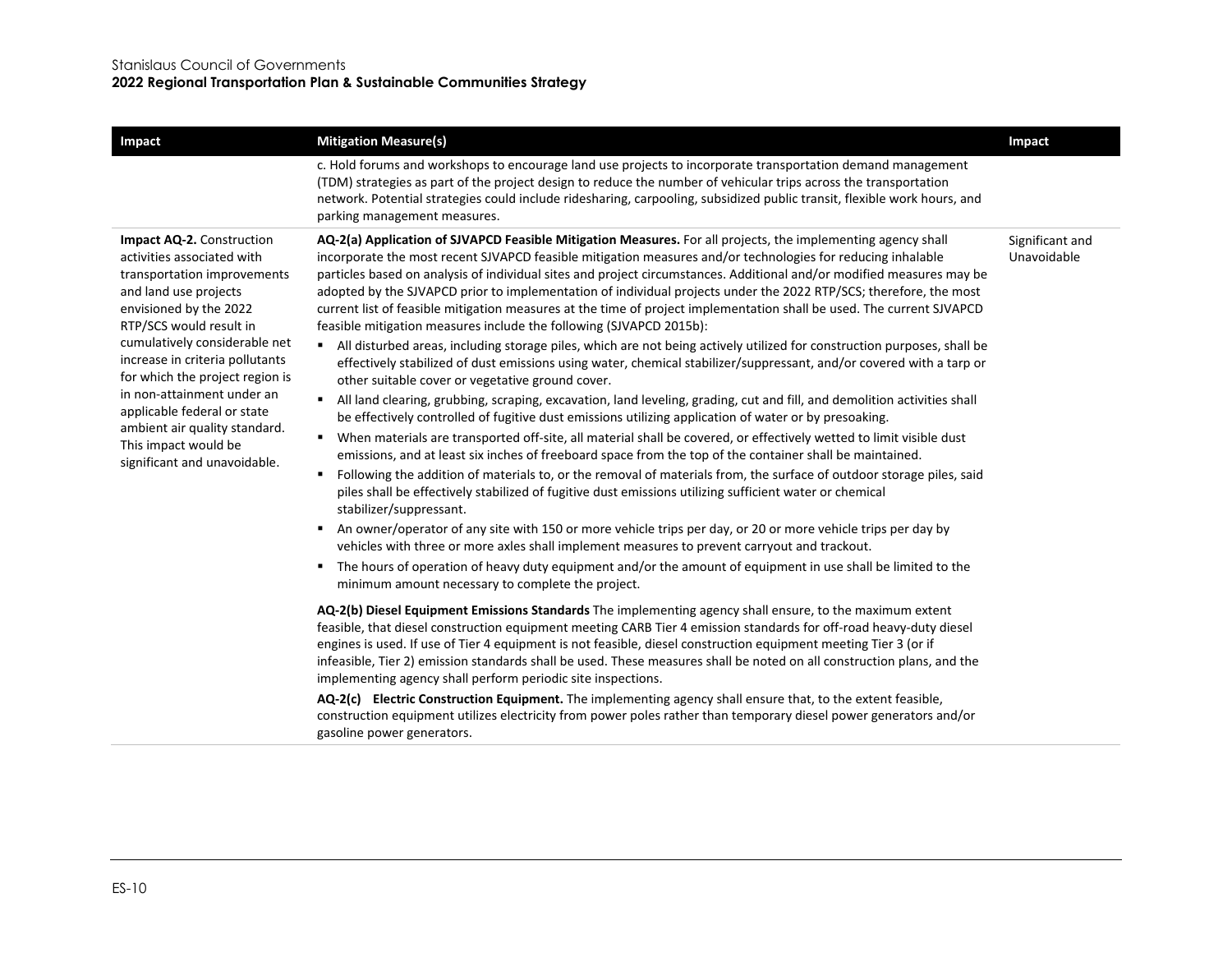| Impact                                                                                                              | <b>Mitigation Measure(s)</b>                                                                                                                                                                                                                                                                                                                                                                                       | Impact                         |
|---------------------------------------------------------------------------------------------------------------------|--------------------------------------------------------------------------------------------------------------------------------------------------------------------------------------------------------------------------------------------------------------------------------------------------------------------------------------------------------------------------------------------------------------------|--------------------------------|
| Impact AQ-3. Operation of the<br>proposed transportation<br>improvements and land use<br>projects envisioned by the | AQ-3 Long-term Regional Operational Emissions. Implementing agencies can and should implement long-term<br>operational emissions reduction measures. Such reduction measures include the following:<br>Require that all interior and exterior architectural coatings for all developments utilize coatings following SJVAPCD<br>Rule 4601, Architectural Coatings.                                                 | Significant and<br>Unavoidable |
| 2022 RTP/SCS would result in a<br>cumulatively considerable net<br>increase of PM2.5. Impacts                       | Increase building envelope energy efficiency standards in excess of applicable building standards and encourage<br>new development to achieve zero net energy use.                                                                                                                                                                                                                                                 |                                |
| would be significant and<br>unavoidable.                                                                            | Install energy-efficient appliances, interior lighting, and building mechanical systems. Encourage installation of<br>٠<br>solar panels for new residential and commercial development.                                                                                                                                                                                                                            |                                |
|                                                                                                                     | Locate sensitive receptors more than 500 feet of a freeway, 500 feet of urban roads with 100,000 vehicles/day, or<br>٠<br>rural roads with 50,000 vehicles/day.                                                                                                                                                                                                                                                    |                                |
|                                                                                                                     | Locate sensitive receptors more than 1,000 feet of a major diesel rail service or railyards. Where adequate buffer<br>٠<br>cannot be implemented, implement the following:                                                                                                                                                                                                                                         |                                |
|                                                                                                                     | Install air filtration (as part of mechanical ventilation systems or stand-alone air cleaners) to indoor reduce<br>٠<br>pollution exposure for residents and other sensitive populations in buildings that are close to transportation<br>network improvement projects.                                                                                                                                            |                                |
|                                                                                                                     | Use air filtration devices rated MERV-13 or higher.<br>٠                                                                                                                                                                                                                                                                                                                                                           |                                |
|                                                                                                                     | Plant trees and/or vegetation suited to trapping roadway air pollution and/or sound walls between sensitive<br>٠<br>receptors and the pollution source. The vegetation buffer should be thick, with full coverage from the ground to<br>the top of the canopy Install higher efficacy public street and exterior lighting.                                                                                         |                                |
|                                                                                                                     | Use daylight as an integral part of lighting systems in buildings.<br>٠                                                                                                                                                                                                                                                                                                                                            |                                |
|                                                                                                                     | Use passive solar designs to take advantage of solar heating and natural cooling.<br>٠                                                                                                                                                                                                                                                                                                                             |                                |
|                                                                                                                     | Install light colored "cool" roofs, cool pavements.<br>٠                                                                                                                                                                                                                                                                                                                                                           |                                |
|                                                                                                                     | Install solar and tankless hot water heaters.<br>٠                                                                                                                                                                                                                                                                                                                                                                 |                                |
|                                                                                                                     | Exclude wood-burning fireplaces and stoves.<br>٠                                                                                                                                                                                                                                                                                                                                                                   |                                |
|                                                                                                                     | Incorporate design measures and infrastructure that promotes safe and efficient use of alternative modes of<br>٠<br>transportation (e.g., neighborhood electric vehicles, bicycles) pedestrian access, and public transportation use.<br>Such measures may include incorporation of electric vehicle charging stations, bike lanes, bicycle-friendly<br>intersections, and bicycle parking and storage facilities. |                                |
|                                                                                                                     | Incorporate design measures that promote ride sharing programs (e.g., by designating a certain percentage of<br>٠<br>parking spaces for ride sharing vehicles, designating adequate passenger loading and unloading and waiting areas<br>for ride sharing vehicles, and providing a web site or message board for coordinating rides).                                                                             |                                |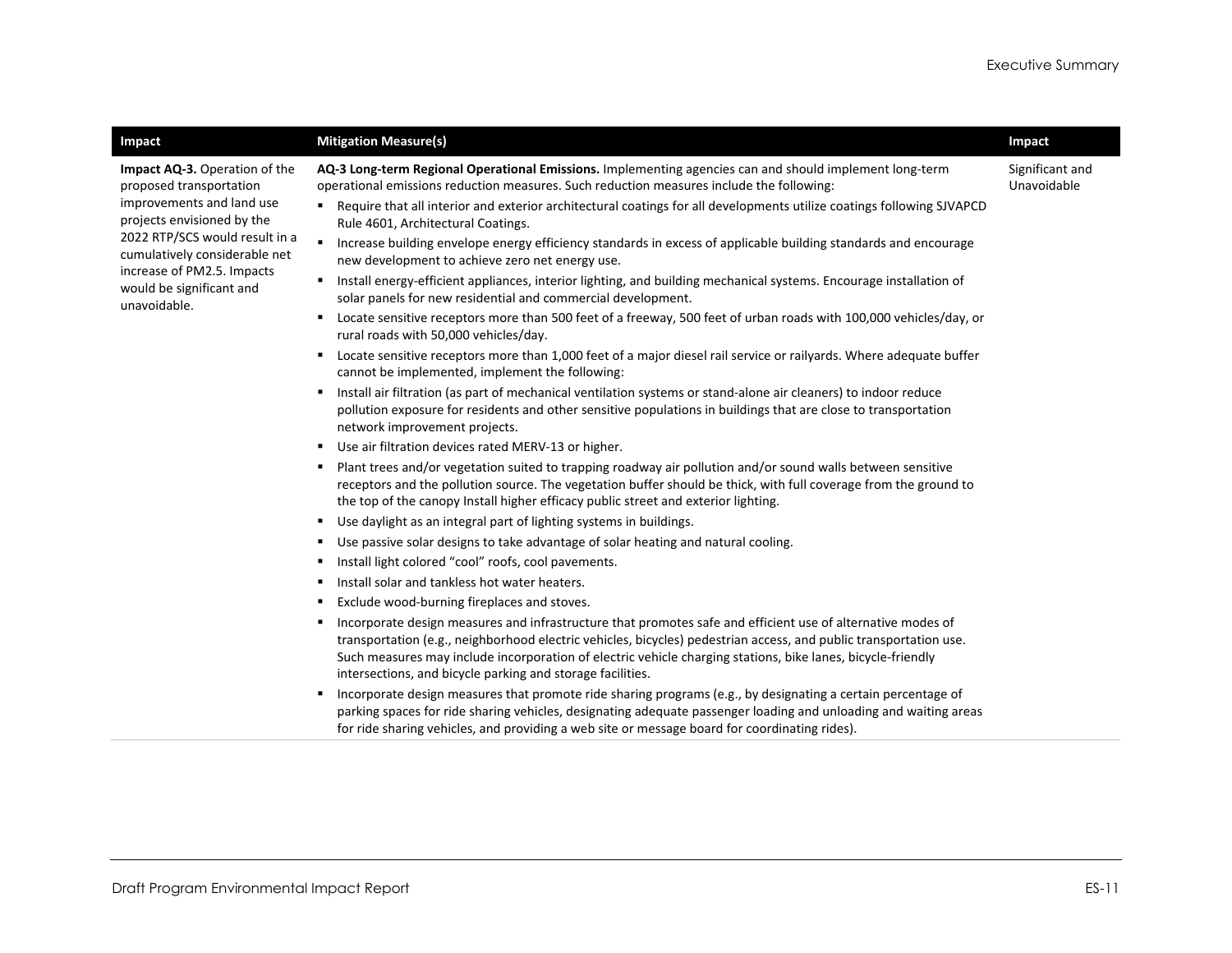#### Stanislaus Council of Governments

#### **2022 Regional Transportation Plan & Sustainable Communities Strategy**

| Impact                                                                                                                                                                                            | <b>Mitigation Measure(s)</b>                                                                                                                                                                                                                                                                                                                                                                                                                                                                                                                                                                                                                                                                                                                                                                                                                                                                                                                                                                                                                                                                                                                                                                                                                                                           | Impact                         |
|---------------------------------------------------------------------------------------------------------------------------------------------------------------------------------------------------|----------------------------------------------------------------------------------------------------------------------------------------------------------------------------------------------------------------------------------------------------------------------------------------------------------------------------------------------------------------------------------------------------------------------------------------------------------------------------------------------------------------------------------------------------------------------------------------------------------------------------------------------------------------------------------------------------------------------------------------------------------------------------------------------------------------------------------------------------------------------------------------------------------------------------------------------------------------------------------------------------------------------------------------------------------------------------------------------------------------------------------------------------------------------------------------------------------------------------------------------------------------------------------------|--------------------------------|
| Impact AQ-4. The proposed<br>transportation improvements<br>and land use projects<br>envisioned by the RTP/SCS<br>would expose sensitive<br>receptors to substantial                              | AQ-1 PM Emissions Reduction. The implementing agency shall ensure, to the maximum extent feasible, that the<br>following measures are implemented:<br>a. Support the use of existing air quality and transportation funds and seek additional funds to continue the                                                                                                                                                                                                                                                                                                                                                                                                                                                                                                                                                                                                                                                                                                                                                                                                                                                                                                                                                                                                                    | Significant and<br>Unavoidable |
|                                                                                                                                                                                                   | implementation of the CARB Carl Moyer Program, which is intended to retrofit and replace trucks and locomotives to<br>reduce particulate matter.                                                                                                                                                                                                                                                                                                                                                                                                                                                                                                                                                                                                                                                                                                                                                                                                                                                                                                                                                                                                                                                                                                                                       |                                |
| particulate matter pollutant<br>concentrations. Impacts would                                                                                                                                     | b. Incentivize the reduction of mobile PM emissions from mobile exhaust and entrained PM sources such as tire wear,<br>brake wear, and roadway dust through funding.                                                                                                                                                                                                                                                                                                                                                                                                                                                                                                                                                                                                                                                                                                                                                                                                                                                                                                                                                                                                                                                                                                                   |                                |
| be significant and unavoidable.                                                                                                                                                                   | c. Hold forums and workshops to encourage land use projects to incorporate transportation demand management<br>(TDM) strategies as part of the project design to reduce the number of vehicular trips across the transportation<br>network. Potential strategies could include ridesharing, carpooling, subsidized public transit, flexible work hours, and<br>parking management measures.                                                                                                                                                                                                                                                                                                                                                                                                                                                                                                                                                                                                                                                                                                                                                                                                                                                                                            |                                |
| Impact AQ-5. The<br>transportation improvements                                                                                                                                                   | AQ-4 Health Risk Reduction Measures. Transportation project sponsor agencies shall implement the following<br>measures:                                                                                                                                                                                                                                                                                                                                                                                                                                                                                                                                                                                                                                                                                                                                                                                                                                                                                                                                                                                                                                                                                                                                                                | Significant and<br>Unavoidable |
| and land use projects<br>envisioned by the proposed<br>2022 RTP/SCS would expose<br>sensitive receptors to<br>substantial TAC concentrations.<br>Impacts would be significant<br>and unavoidable. | During project-specific design and CEQA review, the potential localized particulate (PM10 and PM2.5) impacts and<br>٠<br>their health risks shall be evaluated for individual projects. Localized particulate matter concentrations shall be<br>estimated using procedures and guidelines consistent with U.S. EPA 2015's Transportation Conformity Guidance<br>for Quantitative Hot-Spot Analyses in PM2.5 and PM10 Nonattainment and Maintenance Areas. If required based<br>on the project-level hotspot analysis, project-specific mitigation shall be added to the project design concept or<br>scope to ensure that local particulate (PM10 and PM2.5) emissions would not reach a concentration at any<br>location that would cause estimated cancer risk to exceed the SJVAPCD threshold of 20 in one million. Per the U.S.<br>EPA guidance (2015), potential mitigation measures to be considered may include but shall not be limited to:<br>providing a retrofit program for older higher emitting vehicles, anti-idling requirements or policies, controlling<br>fugitive dust, routing traffic away from populated zones and replacing older buses with cleaner buses. These<br>measures can and should be implemented to reduce localized particulate impacts as needed. |                                |
|                                                                                                                                                                                                   | Retain a qualified air quality consultant to prepare a health risk assessment (HRA) in accordance with CARB and<br>٠<br>OEHHA requirements to determine the exposure of nearby residents to TAC concentrations.                                                                                                                                                                                                                                                                                                                                                                                                                                                                                                                                                                                                                                                                                                                                                                                                                                                                                                                                                                                                                                                                        |                                |
|                                                                                                                                                                                                   | If impacts result in increased risks to sensitive receptors above significance thresholds, plant trees and/or<br>٠,<br>vegetation suited to trapping TACs and/or sound walls between sensitive receptors and the pollution source.                                                                                                                                                                                                                                                                                                                                                                                                                                                                                                                                                                                                                                                                                                                                                                                                                                                                                                                                                                                                                                                     |                                |
|                                                                                                                                                                                                   | In addition, consistent with the general guidance contained in CARB's Air Quality and Land Use Handbook (2005)<br>٠.<br>and Technical Advisory on Strategies to Reduce Air Pollution Exposure Near High-Volume Roadways (2017),<br>appropriate and feasible measures shall be incorporated into project building design for land use projects including<br>residential, school and other sensitive uses located within 500 feet (or other appropriate distance as determined<br>by the lead agency) of freeways, heavily travelled arterials, railways and other sources of diesel particulate matter,<br>including roadways experiencing significant vehicle delays. The appropriate measures shall include one or more of<br>the following methods, as appliable and as determined by a qualified professional. The implementing agency shall                                                                                                                                                                                                                                                                                                                                                                                                                                        |                                |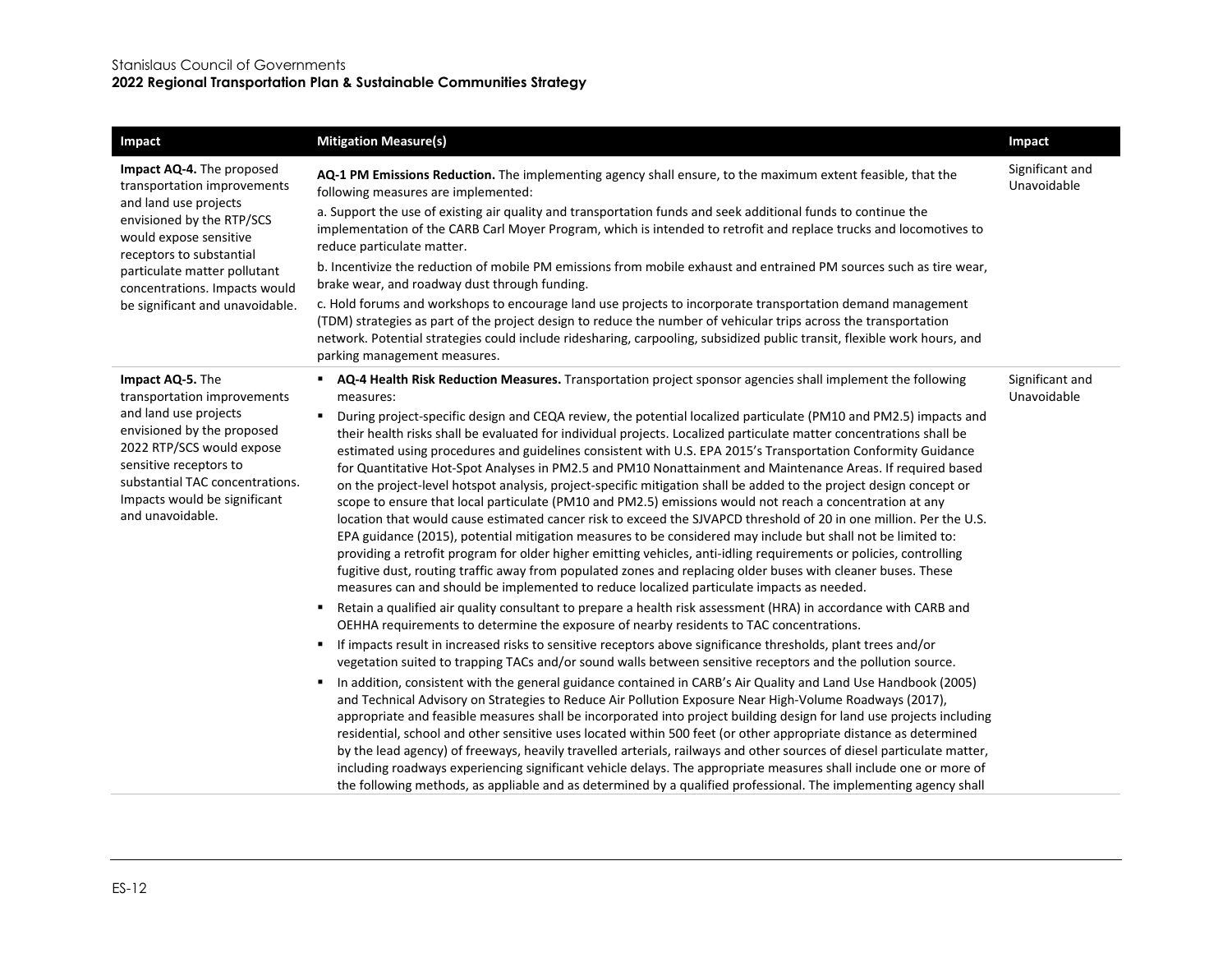| Impact                                                                                                                                                                                                            | <b>Mitigation Measure(s)</b>                                                                                                                                                                                                                                                                                                                                                                                                                                 | Impact                    |
|-------------------------------------------------------------------------------------------------------------------------------------------------------------------------------------------------------------------|--------------------------------------------------------------------------------------------------------------------------------------------------------------------------------------------------------------------------------------------------------------------------------------------------------------------------------------------------------------------------------------------------------------------------------------------------------------|---------------------------|
|                                                                                                                                                                                                                   | incorporate health risk reduction measures based on an analysis of individual sites and project circumstances.<br>These measures may include:                                                                                                                                                                                                                                                                                                                |                           |
|                                                                                                                                                                                                                   | Avoid siting new sensitive land uses within 500 feet of a freeway or railway.                                                                                                                                                                                                                                                                                                                                                                                |                           |
|                                                                                                                                                                                                                   | Require development projects for new sensitive land uses to be designed to minimize exposure to roadway-related<br>pollutants to the maximum extent feasible through inclusion of design components including air filtration and<br>physical barriers.                                                                                                                                                                                                       |                           |
|                                                                                                                                                                                                                   | Do not locate sensitive receptors near the entry and exit points of a distribution center.                                                                                                                                                                                                                                                                                                                                                                   |                           |
|                                                                                                                                                                                                                   | Locate structures and outdoor living areas for sensitive uses as far as possible from the source of emissions. As<br>feasible, locate doors, outdoor living areas and air intake vents primarily on the side of the building away from<br>nearby high volume roadways or other pollution source. As feasible, incorporate dense, tiered vegetation that<br>regains foliage year-round and has a long life span between the pollution source and the project. |                           |
|                                                                                                                                                                                                                   | Maintain a 50-foot buffer from a typical gas dispensing facility (under 3.6 million gallons of gas per year).                                                                                                                                                                                                                                                                                                                                                |                           |
|                                                                                                                                                                                                                   | Install, operate and maintain in good working order a central heating and ventilation (HV) system or other air take<br>system in the building, or in each individual residential unit, that meets the efficiency standard of the MERV 13.<br>The HV system should include the following features:                                                                                                                                                            |                           |
|                                                                                                                                                                                                                   | Installation of a high efficiency filter and/or carbon filter-to-filter particulates and other chemical matter from<br>entering the building.                                                                                                                                                                                                                                                                                                                |                           |
|                                                                                                                                                                                                                   | Use of either HEPA filters or ASHRAE 85 percent supply filters.<br>٠                                                                                                                                                                                                                                                                                                                                                                                         |                           |
|                                                                                                                                                                                                                   | Completion of ongoing maintenance.                                                                                                                                                                                                                                                                                                                                                                                                                           |                           |
|                                                                                                                                                                                                                   | Retain a qualified HV consultant or Home Energy Rating Systems rater during the design phase of the project to<br>locate the HV system based on exposure modeling from the mobile and/or stationary pollutant sources.                                                                                                                                                                                                                                       |                           |
|                                                                                                                                                                                                                   | Maintain positive pressure within the building.                                                                                                                                                                                                                                                                                                                                                                                                              |                           |
|                                                                                                                                                                                                                   | Achieve a performance standard of at least one air exchange per hour of fresh outside filtered air.                                                                                                                                                                                                                                                                                                                                                          |                           |
|                                                                                                                                                                                                                   | Achieve a performance standard of at least four air exchanges per hour of recirculation. Achieve a performance<br>standard of 0.25 air exchanges per hour of unfiltered infiltration if the building is not positively pressurized.                                                                                                                                                                                                                          |                           |
|                                                                                                                                                                                                                   | Require project owners to provide a disclosure statement to occupants and buyers summarizing technical studies<br>that reflect health concerns about exposure to highway/freeway exhaust emissions.                                                                                                                                                                                                                                                          |                           |
| Impact AQ-6. Construction of<br>the proposed transportation<br>improvements and land use<br>projects envisioned by the<br>2022 RTP/SCS would not result<br>in other emissions (such as<br>those leading to odors) | None required.                                                                                                                                                                                                                                                                                                                                                                                                                                               | Less than<br>significant. |
| adversely affecting a                                                                                                                                                                                             |                                                                                                                                                                                                                                                                                                                                                                                                                                                              |                           |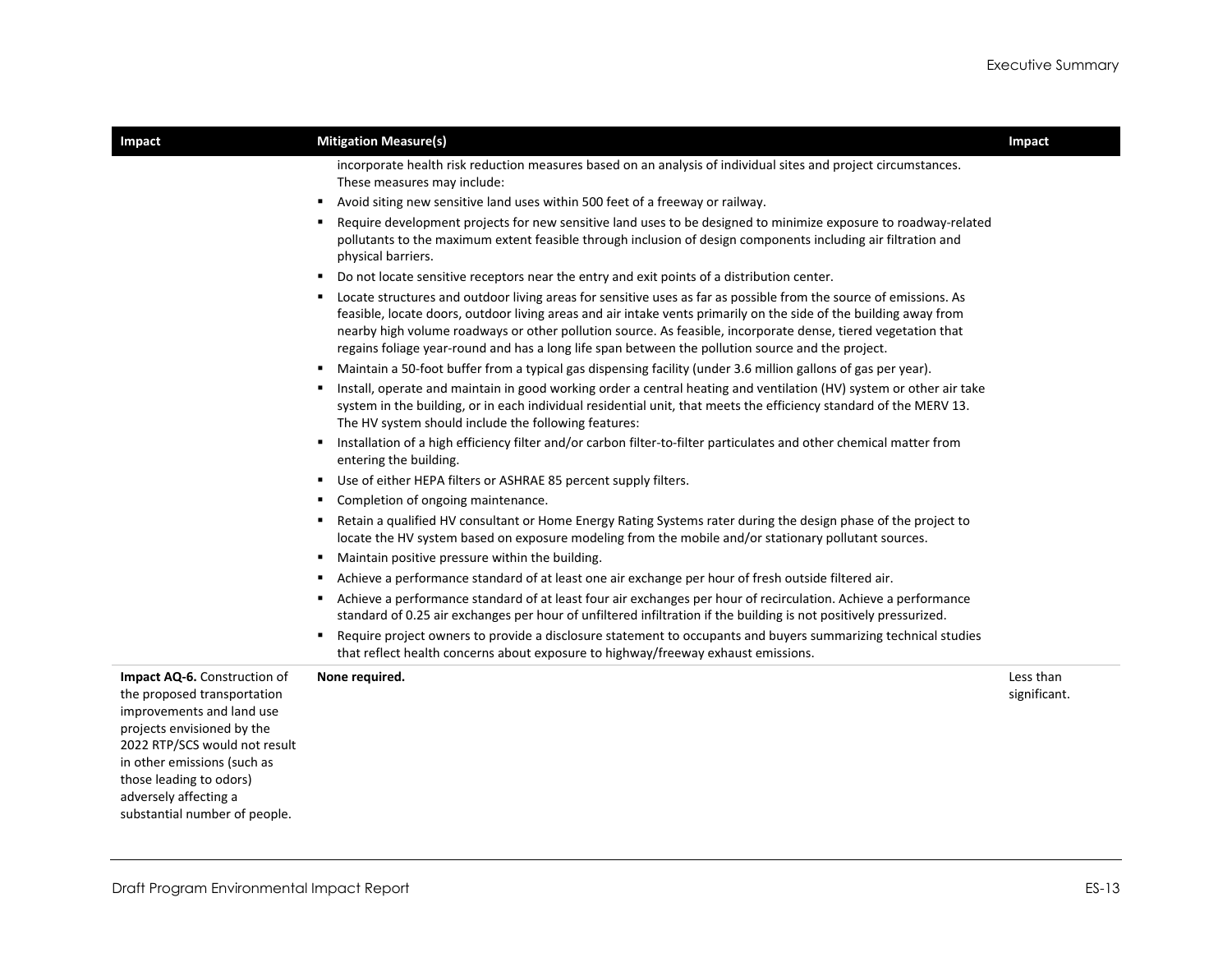#### **Impact** and **Impact Impact Mitigation Measure(s) Impact Impact Impact Impact**

Impacts would be less than significant.

#### **Biological Resources**

**Impact BIO-1.** Implementation of transportation projects and the land use scenario envisioned by the 2022 RTP/SCS would have a substantial adverse effect, either through habitat modifications, on species identified as candidate, sensitive, or special status species in local or regional plans, policies, or regulations, or by the California Department of Fish and Wildlife or U.S. Fish and Wildlife Service. Impacts would be significant and unavoidable.

**BIO-1(a) Biological Resources Screening and Assessment.** The implementing agencies shall, or can and should, implement the following measures during CEQA review of projects implementing the proposed 2022 RTP/SCS. On a project-by-project basis, a preliminary biological resource screening shall be performed as part of the environmental review process to determine whether the project has any potential to impact biological resources. If it is determined that the project has no potential to impact biological resources, no further action is required. If the project would have the potential to impact biological resources, prior to construction, a qualified biologist shall conduct a biological resources assessment to document the existing biological resources within the project footprint plus a buffer and to determine the potential impacts to those resources. The biological resources assessment shall evaluate the potential for impacts to all biological resources including, but not limited to: special-status species, nesting birds, wildlife movement, sensitive plant communities, critical habitat, Essential Fish Habitat, and other resources judged to be sensitive by local, state, and/or federal agencies. Pending the results of the biological resources assessment, design alterations, further technical studies (i.e., protocol surveys) and/or consultations with the USFWS, CDFW and/or other local, state, and federal agencies may be required. If the project cannot be designed without complete avoidance, the sponsor agency shall coordinate with the appropriate regulatory agency (i.e., USFWS, NMFS, CDFW, USACE) to obtain regulatory permits and implement project - specific mitigation prior to any construction activities. The following mitigation measures [BIO-1(b) through BIO-1(j)] shall be incorporated only as applicable into the biological resources assessment and/or the project CEQA document for projects where specific resources are present or may be present and impacted by the project. Note that specific surveys described in the mitigation measures below may be completed as part of the biological resources assessment where suitable habitat is present. The results of the biological resources screening and assessment shall be provided to the implementing agency for review and approval.

**BIO-1(b) Special-status Plant Species Surveys.** If completion of the project-specific biological resources assessment determines that special-status plant species have potential to occur on-site, surveys for special-status plants shall be completed prior to any vegetation removal, grubbing, or other construction activity of each project (including staging and mobilization). The surveys shall be floristic in nature and shall be seasonally timed to coincide with the target species identified in the project-specific biological resources assessment. All plant surveys shall be conducted by a qualified biologist approved by the implementing agency no more than two years prior to project implementation. All special-status plant species identified on-site shall be mapped onto a site-specific aerial photograph or topographic map. Surveys shall be conducted in accordance with the most current protocols established by the CNPS, CDFW and/or USFWS. A report of the survey results shall be submitted to the implementing agency for review. If specialstatus plant species are identified, mitigation measure BIO-1(c) shall apply.

**BIO-1(c) Special-status Plant Species Avoidance, Minimization, and Mitigation.** If state or federally listed and/or CRPR 1 and 2 species are found during special-status plant surveys [pursuant to mitigation measure BIO-1(b)], then the project shall be re-designed to avoid impacting these plant species to the maximum extent feasible. Occurrences of these species that are not within the immediate disturbance footprint but are located within 50 feet of disturbance

Significant and Unavoidable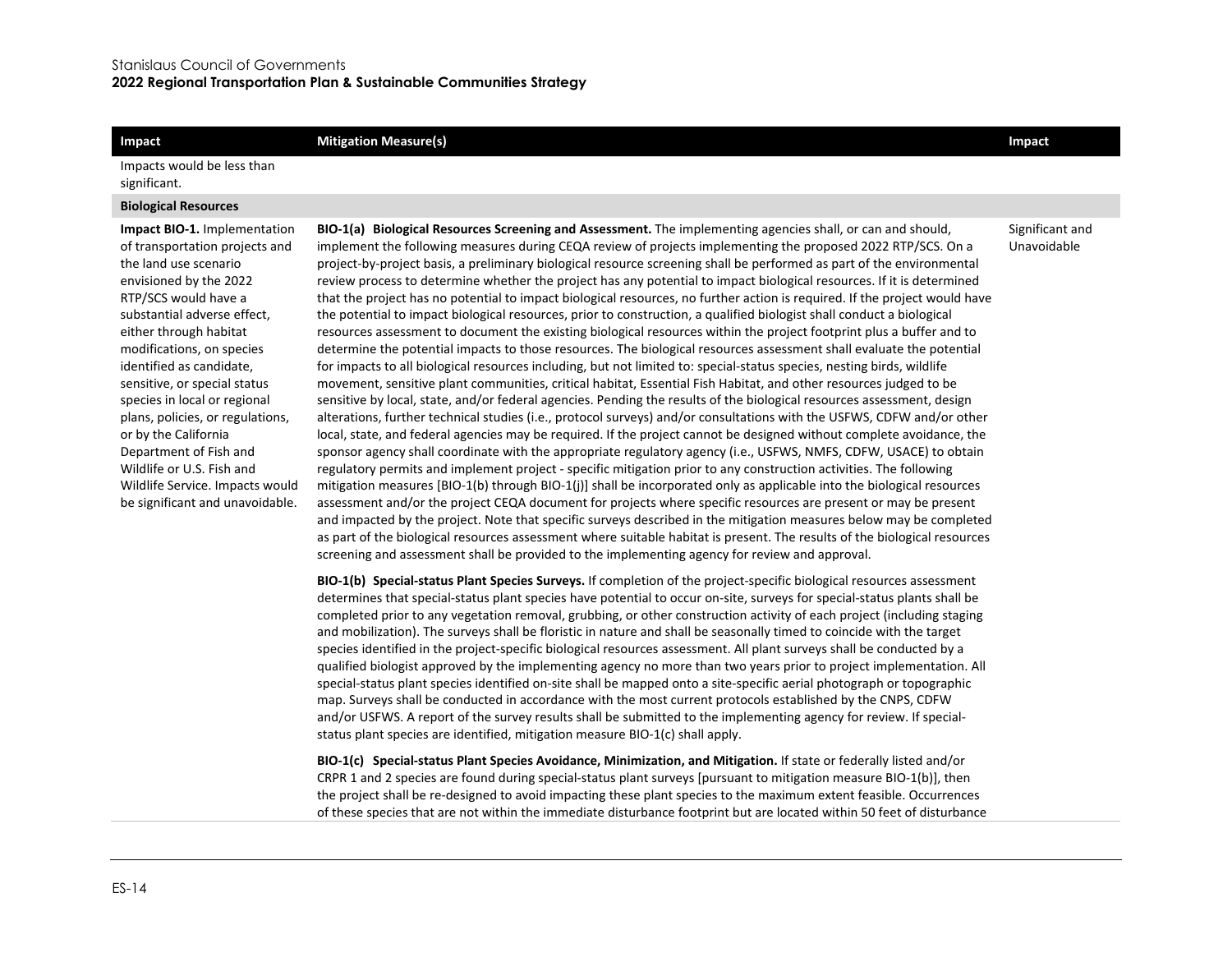#### **Impact Example 2 Impact Mitigation Measure(s) Impact Impact Impact Impact**

limits shall have bright orange protective fencing installed at least 30 feet beyond their extent, or other distance as approved by a qualified biologist, to protect them from harm. If CRPR 3 and 4 species are found, the biologist shall evaluate to determine if they meet criteria to be considered special-status, and if so, the same process as identified for CRPR 1 and 2 species shall apply.

If special-status plants species cannot be avoided and would be impacted by a project implemented under the 2022 RTP/SCS, all impacts shall be mitigated at a minimum ratio of 1:1 (number of acres or individuals restored to number of acres or individuals impacted) for each species as a component of habitat restoration. A restoration plan shall be prepared and submitted to the implementing agency.

**BIO-1(d) Endangered/Threatened Species Habitat Assessment and Protocol Surveys.** If the results of the biological resources assessment determine that suitable habitat may be present for any such species, protocol habitat assessments/surveys shall be completed in accordance with CDFW and/or USFWS/NMFS protocols prior to issuance of any construction permits/project approvals.

Alternatively, in lieu of conducting protocol surveys, the implementing agency may choose to assume presence within the project footprint and proceed with development of appropriate avoidance measures, consultation, and permitting, as applicable.

If the target species is detected during protocol surveys, or protocol surveys are not conducted and presence assumed based on suitable habitat, mitigation measure BIO-1(e) shall apply.

**BIO-1(e) Endangered/Threatened Species Avoidance and Compensatory Mitigation.** If habitat is occupied or presumed occupied by federal and/or state listed species and would be impacted by the project, the implementing agency shall redesign the project in coordination with a qualified biologist to avoid impacting occupied/presumed occupied habitat to the extent feasible. If occupied or presumed occupied habitat cannot be avoided, the implementing agency shall estimate the total acreages for habitat that would be impacted prior to the issuance of construction permits/approvals.

Compensatory mitigation shall be achieved through purchase of credits at a USFWS, NMFS and/or CDFW approved conservation bank if available for the affected species, and/or through providing compensatory mitigation to offset impacts to federal and/or state listed species habitat. Compensatory mitigation shall be provided at an appropriate ratio to fully offset project impacts, as determined by a qualified biologist for permanent impacts. Compensatory mitigation may be combined/nested with special-status plant species and sensitive community restoration where applicable. Temporary impact areas shall be restored to pre-project conditions.

If on and/or off-site compensatory mitigation sites are identified, the implementing agency shall retain a qualified biologist to prepare a Habitat Mitigation and Monitoring Plan (HMMP) to ensure the success of compensatory mitigation sites that are to be conserved for compensation of permanent impacts to federal and/or state listed species. The HMMP shall identify long term site management needs, routine monitoring techniques, techniques, and success criteria, and shall determine if the conservation site has restoration needs to function as a suitable mitigation site. If restoration is required on the conservation site, the HMMP shall contain the restoration components outlined under the Restoration Plan listed in measure BIO-1(c). The HMMP shall be submitted to the implementing agency.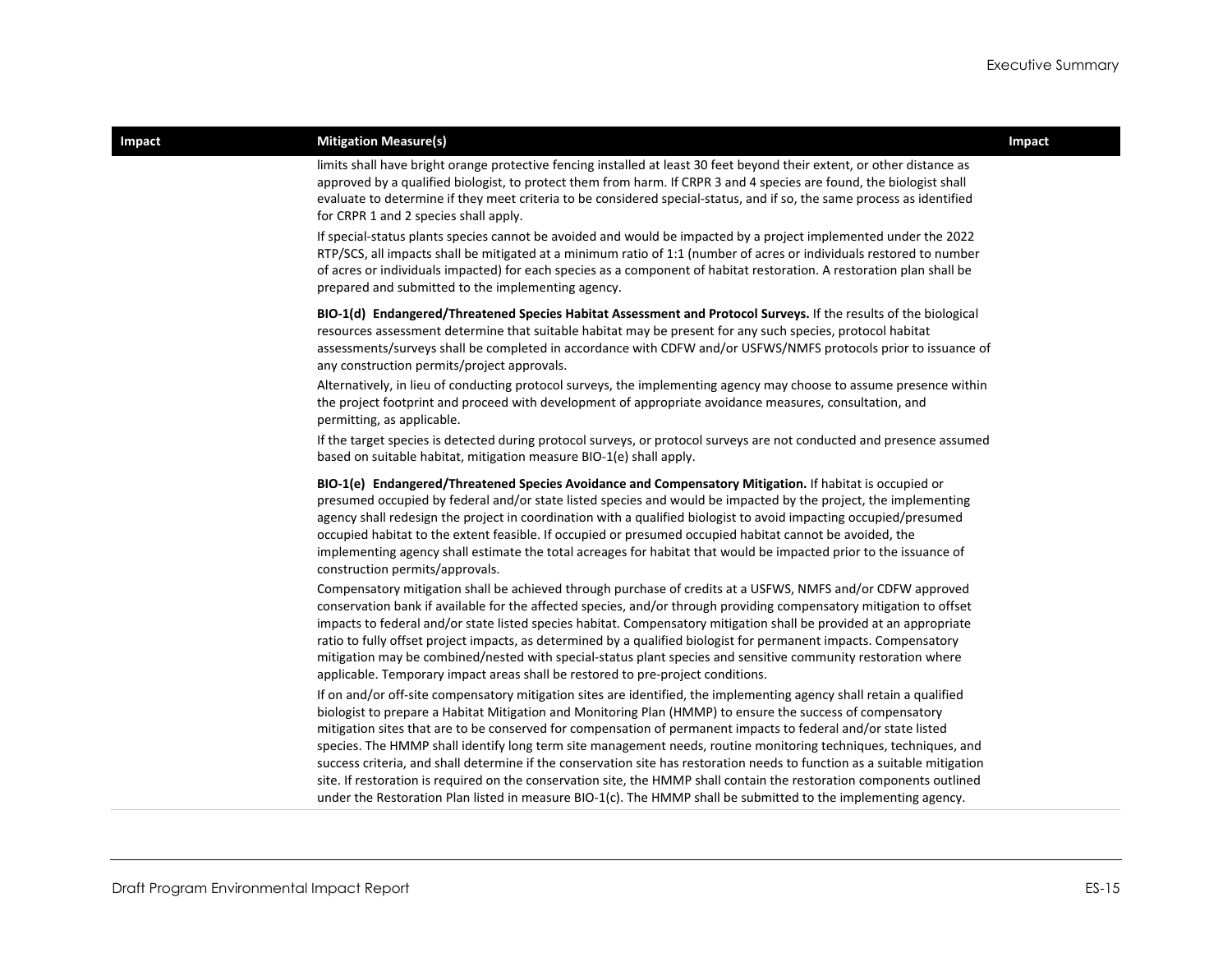#### **Impact Example 2 Impact Mitigation Measure(s) Impact Impact Impact Impact**

**BIO-1(f) Endangered/Threatened Species Avoidance and Minimization.** The following measures shall be applied to aquatic and terrestrial species, where appropriate. Project sponsors shall select from these measures as appropriate depending on site conditions, the species with potential for occurrence, and the results of the biological resources screening and assessment (measure BIO-1[a]).

- Preconstruction surveys for federal and/or state listed species with potential to occur shall be conducted where suitable habitat is present by a qualified biologist not more than 48 hours prior to the start of construction activities. The survey area shall include the proposed disturbance area and all proposed ingress/egress routes, plus a 100-foot buffer. If any life stage of federal and/or state listed species is found within the survey area, the appropriate measures in the BO or Habitat Conservation Plan(HCP)/Incidental Take Permit (ITP) issued by the USFWS/NMFS (relevant to federal listed species) and/or the ITP issued by the CDFW (relevant to state listed species) shall be implemented; or if such guidance is not in place for the activity, the USFWS, NMFS and/or CDFW shall be consulted to determine the appropriate course of action. The results of the pre-construction surveys shall be submitted to the implementing agency for review and approval prior to start of construction.
- Ground disturbance shall be limited to the minimum necessary to complete the project. The project limits of disturbance shall be flagged. Areas of special biological concern within or adjacent to the limits of disturbance shall have highly visible orange construction fencing installed between said area and the limits of disturbance.
- All projects occurring within/adjacent to aquatic habitats (including riparian habitats and wetlands) shall be completed between April 1 and October 31, to avoid impacts to sensitive aquatic species.
- All projects occurring within or adjacent to sensitive habitats that may support federally and/or state endangered/threatened species shall have a qualified biologist present during all initial ground disturbing/vegetation clearing activities. Once initial ground disturbing/vegetation clearing activities have been completed, said biologist shall conduct daily pre-activity clearance surveys for endangered/threatened species. Alternatively, and upon approval of the CDFW and/or USFWS or as outlined in project permits, said biologist may conduct site inspections at a minimum of once per week to ensure all prescribed avoidance and minimization measures are begin fully implemented.
- No endangered/threatened species shall be captured and relocated without authorization from the CDFW and/or USFWS.
- If pumps are used for dewatering activities, all intakes shall be completely screened with wire mesh not larger than five millimeters to prevent animals from entering the pump system.
- If at any time during construction of the project an endangered/threatened species enters the construction site or otherwise may be impacted by the project, all project activities shall cease. At that point, the USFWS, NMFS and/or CDFW shall be consulted to determine the appropriate course of action, or the appropriate measures implemented in accordance with the BO or HCP/ITP issued by the USFWS (relevant to federal listed species) and/or the ITP issued by the CDFW (relevant to state listed species) and work can then continue as guided by those documents and the agencies as appropriate.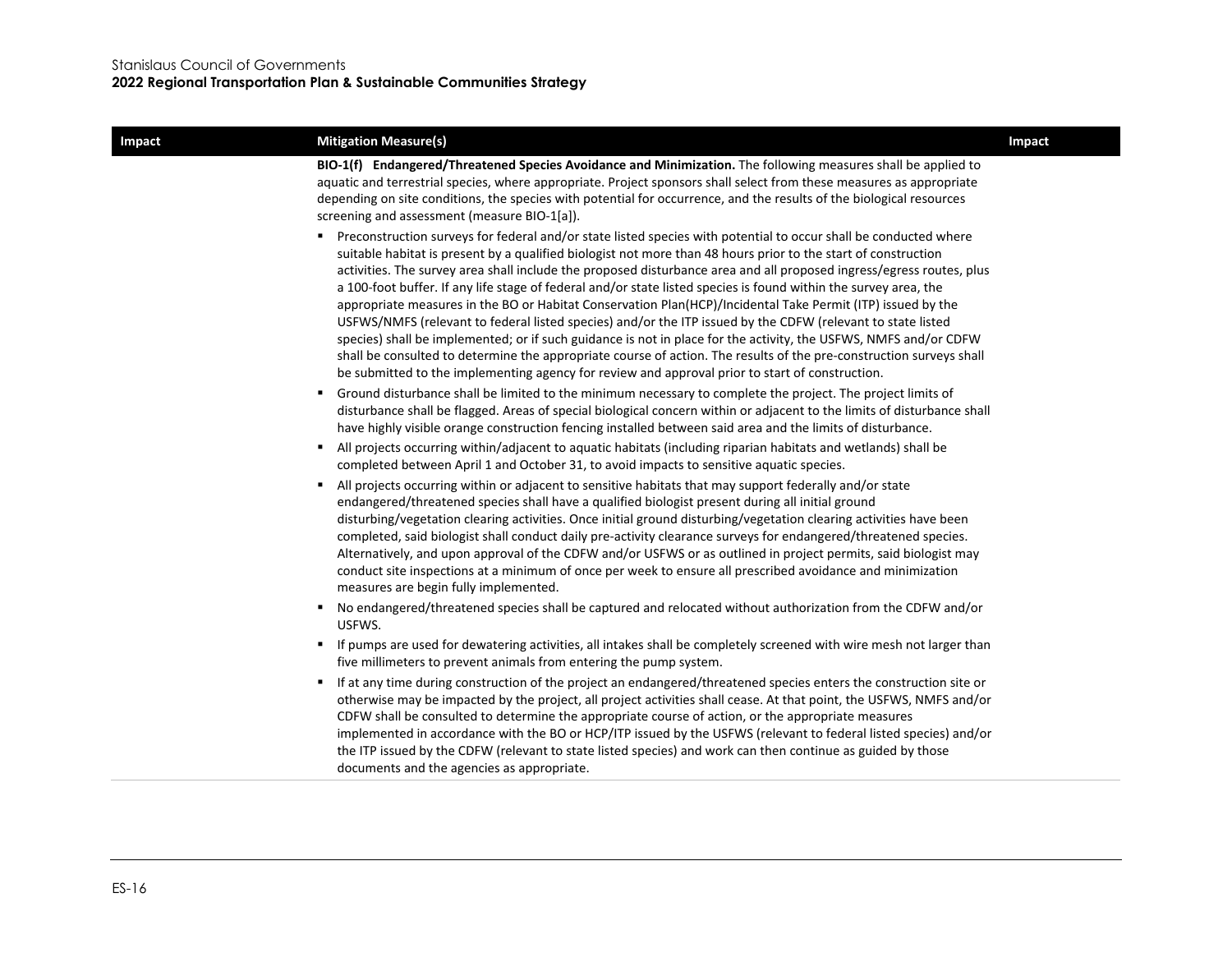| Impact | <b>Mitigation Measure(s)</b>                                                                                                                                                                                                                                                                                                                                                                                                                                                                                                                                                                                               | Impact |
|--------|----------------------------------------------------------------------------------------------------------------------------------------------------------------------------------------------------------------------------------------------------------------------------------------------------------------------------------------------------------------------------------------------------------------------------------------------------------------------------------------------------------------------------------------------------------------------------------------------------------------------------|--------|
|        | All vehicle maintenance/fueling/staging shall occur not less than 100 feet from any riparian habitat or water body.<br>Suitable containment procedures shall be implemented to prevent spills. A minimum of one spill kit shall be<br>available at each work location near riparian habitat or water bodies.                                                                                                                                                                                                                                                                                                               |        |
|        | No equipment shall be permitted to enter wetted portions of any affected drainage channel.<br>٠                                                                                                                                                                                                                                                                                                                                                                                                                                                                                                                            |        |
|        | All equipment operating within streambeds (restricted to conditions in which water is not present) shall be in good<br>conditions and free of leaks. Spill containment shall be installed under all equipment staged within stream areas<br>and extra spill containment and clean up materials shall be located in close proximity for easy access.                                                                                                                                                                                                                                                                        |        |
|        | If project activities could degrade water quality, water quality sampling shall be implemented to identify the pre-<br>project baseline, and to monitor during construction for comparison to the baseline.                                                                                                                                                                                                                                                                                                                                                                                                                |        |
|        | At the end of each workday, excavations shall be secured with cover or a ramp shall be provided to prevent<br>٠<br>wildlife entrapment.                                                                                                                                                                                                                                                                                                                                                                                                                                                                                    |        |
|        | All trenches, pipes, culverts, or similar structures shall be inspected for animals prior to burying, capping, moving,<br>or filling.                                                                                                                                                                                                                                                                                                                                                                                                                                                                                      |        |
|        | BIO-1(g) Non-Listed Special-status Animal Species Avoidance and Minimization. Depending on the species identified<br>in the biological resources screening assessment (measure BIO-1[a]), measures shall be selected from among the<br>following to reduce the potential for impacts to non-listed special-status animal species:                                                                                                                                                                                                                                                                                          |        |
|        | Preconstruction clearance surveys shall be conducted within 14 days prior to the start of construction (including<br>staging and mobilization). The surveys shall cover the entire disturbance footprint plus a minimum 100-foot buffer<br>and shall identify all special-status animal species that may occur on-site. All non-listed special-status species shall<br>be relocated from the site either through direct capture or through passive exclusion. A report of the<br>preconstruction survey shall be submitted to the implementing agency for their review and approval prior to the<br>start of construction. |        |
|        | A qualified biologist shall be present during all initial ground disturbing activities, including vegetation removal, to<br>٠<br>recover special-status animal species unearthed by construction activities.                                                                                                                                                                                                                                                                                                                                                                                                               |        |
|        | Upon completion of the project, a qualified biologist shall prepare a final compliance report documenting all<br>٠<br>compliance activities implemented for the project, including the preconstruction survey results. The report shall be<br>submitted within 30 days of completion of the project.                                                                                                                                                                                                                                                                                                                       |        |
|        | If special-status bat species may be present and impacted by the project, within 30 days of the start of<br>construction a qualified biologist shall conduct presence/absence surveys for special-status bats, in consultation<br>with the CDFW, where suitable roosting habitat is present. Surveys shall be conducted using acoustic detectors<br>and by searching tree cavities, crevices, and other areas where bats may roost. If active bat roosts or colonies are<br>present, the biologist shall evaluate the type of roost to determine the next step.                                                            |        |
|        | If a maternity colony is present, all construction activities shall be postponed within a 250-foot buffer around the<br>٠<br>maternity colony until it is determined by a qualified biologist that the young have dispersed or as recommended<br>by CDFW through consultation. Once it has been determined that the roost is clear of bats, the roost shall be<br>removed immediately.                                                                                                                                                                                                                                     |        |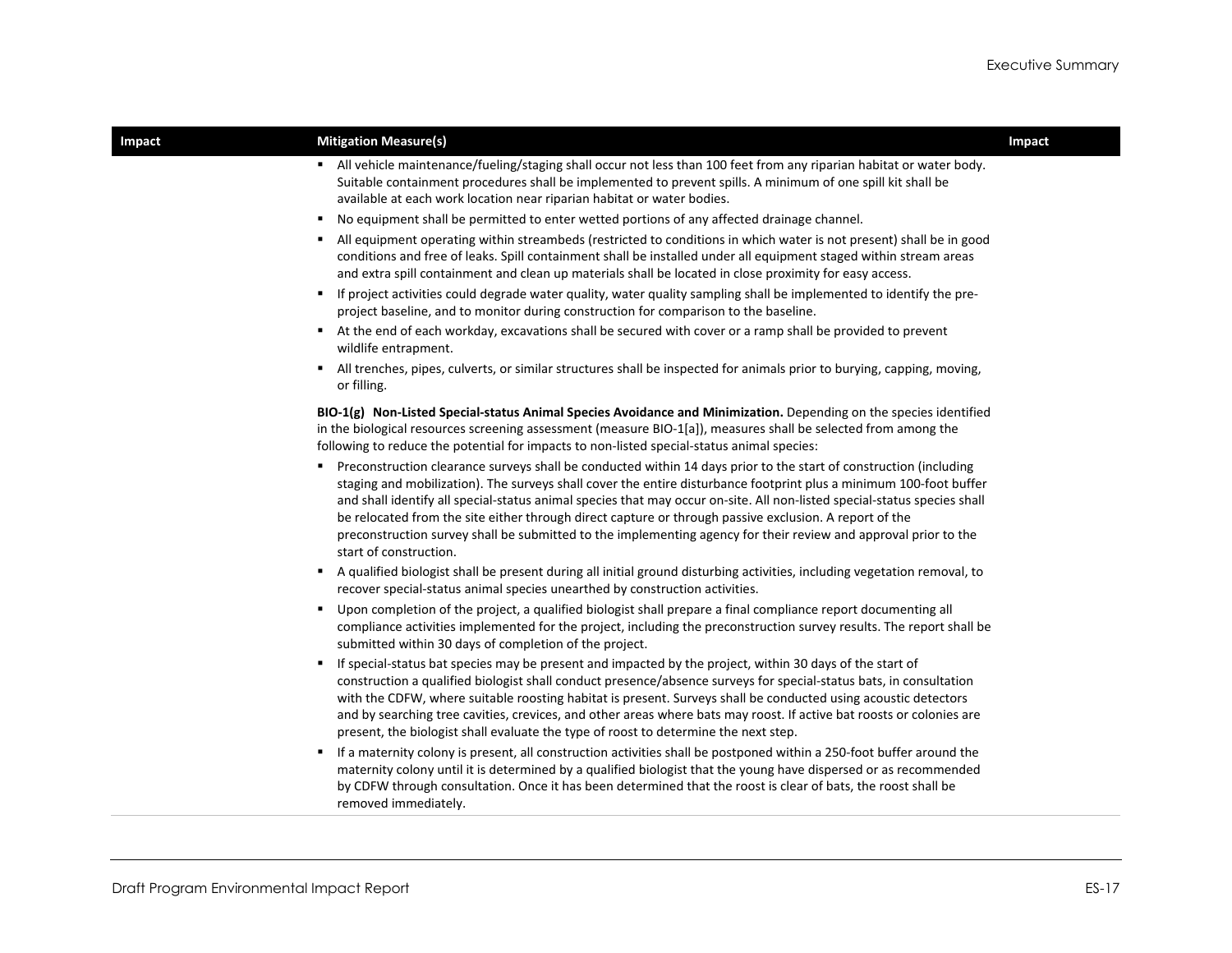| Impact | <b>Mitigation Measure(s)</b>                                                                                                                                                                                                                                                                                                                                                                                                                                                                                                                                                                                                                                                                                | Impact |
|--------|-------------------------------------------------------------------------------------------------------------------------------------------------------------------------------------------------------------------------------------------------------------------------------------------------------------------------------------------------------------------------------------------------------------------------------------------------------------------------------------------------------------------------------------------------------------------------------------------------------------------------------------------------------------------------------------------------------------|--------|
|        | If a roost is determined by a qualified biologist to be used by a large number of bats (large hibernaculum),<br>alternative roosts, such as bat boxes if appropriate for the species, shall be designed and installed near the project<br>site. The number and size of alternative roosts installed will depend on the size of the hibernaculum and shall be<br>determined through consultations with the CDFW.                                                                                                                                                                                                                                                                                             |        |
|        | If other active roosts are located, exclusion devices such as valves, sheeting or flap-style one-way devices that<br>allow bats to exit but not re-enter roosts discourage bats from occupying the site.                                                                                                                                                                                                                                                                                                                                                                                                                                                                                                    |        |
|        | BIO-1(h) Preconstruction Surveys for Nesting Birds. The implementing agencies shall, or can and should, implement<br>the following measures during CEQA review of projects implementing the proposed 2022 RTP/SCS. For construction<br>activities occurring during the nesting season (generally February 1 to September 15), surveys for nesting birds<br>covered by the CFGC, the Migratory Bird Treaty Act, and Bald and Golden Eagle Protection Act shall be conducted by a<br>qualified biologist no more than 30 days prior to vegetation removal activities.                                                                                                                                         |        |
|        | A qualified biologist shall conduct preconstruction surveys for raptors. The survey for the presence of bald and golden<br>eagles, shall cover all areas within of the disturbance footprint plus a one-mile buffer where access can be secured.<br>The survey area for all other nesting bird and raptor species shall include the disturbance footprint plus a 300-foot and<br>500-foot buffer, respectively.                                                                                                                                                                                                                                                                                             |        |
|        | If active nests (nests with eggs or chicks) are located, the qualified biologist shall establish an appropriate avoidance<br>buffer ranging from 50 to 300 feet based on the species biology and the current and anticipated disturbance levels<br>occurring in vicinity of the nest. The objective of the buffer shall be to reduce disturbance of nesting birds. All buffers<br>shall be marked using high-visibility flagging or fencing, and, unless approved by the qualified biologist, no<br>construction activities shall be allowed within the buffers until the young have fledged from the nest or the nest fails.                                                                               |        |
|        | For bald or golden eagle nests identified during the preconstruction surveys, an avoidance buffer of up to one mile<br>shall be established on a case-by-case basis in consultation with the USFWS and CDFW. The size of the buffer may be<br>influenced by the existing conditions and disturbance regime, relevant landscape characteristics, and the nature,<br>timing, and duration of the expected disturbance. The buffer shall be established between February 1 and September<br>15; however, buffers may be relaxed earlier than September 15 if a qualified ornithologist determines that a given<br>nest has failed or that all surviving chicks have fledged, and the nest is no longer in use. |        |
|        | A report of these preconstruction nesting bird surveys and nest monitoring (if applicable) shall be submitted to the<br>implementing agency for review and approval prior to the start of construction.                                                                                                                                                                                                                                                                                                                                                                                                                                                                                                     |        |
|        | BIO-1(i) Fence and Signpost Restriction. Any fencing posts or signs installed temporarily or permanently throughout<br>the course of the project shall have the top three post holes covered or filled with screws or bolts to prevent the<br>entrapment of wildlife, specifically the talons of birds of prey. Also, fencing shall incorporate wildlife friendly design<br>elements, such as smooth wires and having a 6-inch or greater gap above grade. Fencing shall also be designed to be                                                                                                                                                                                                             |        |

wildlife friendly (e.g., smooth top wire, smooth bottom wire at 6 inches above grade, etc.).

**BIO-1(j) Worker Environmental Awareness Program (WEAP).** The implementing agencies shall, or can and should, implement the following measures during CEQA review of projects implementing the proposed 2022 RTP/SCS. Prior to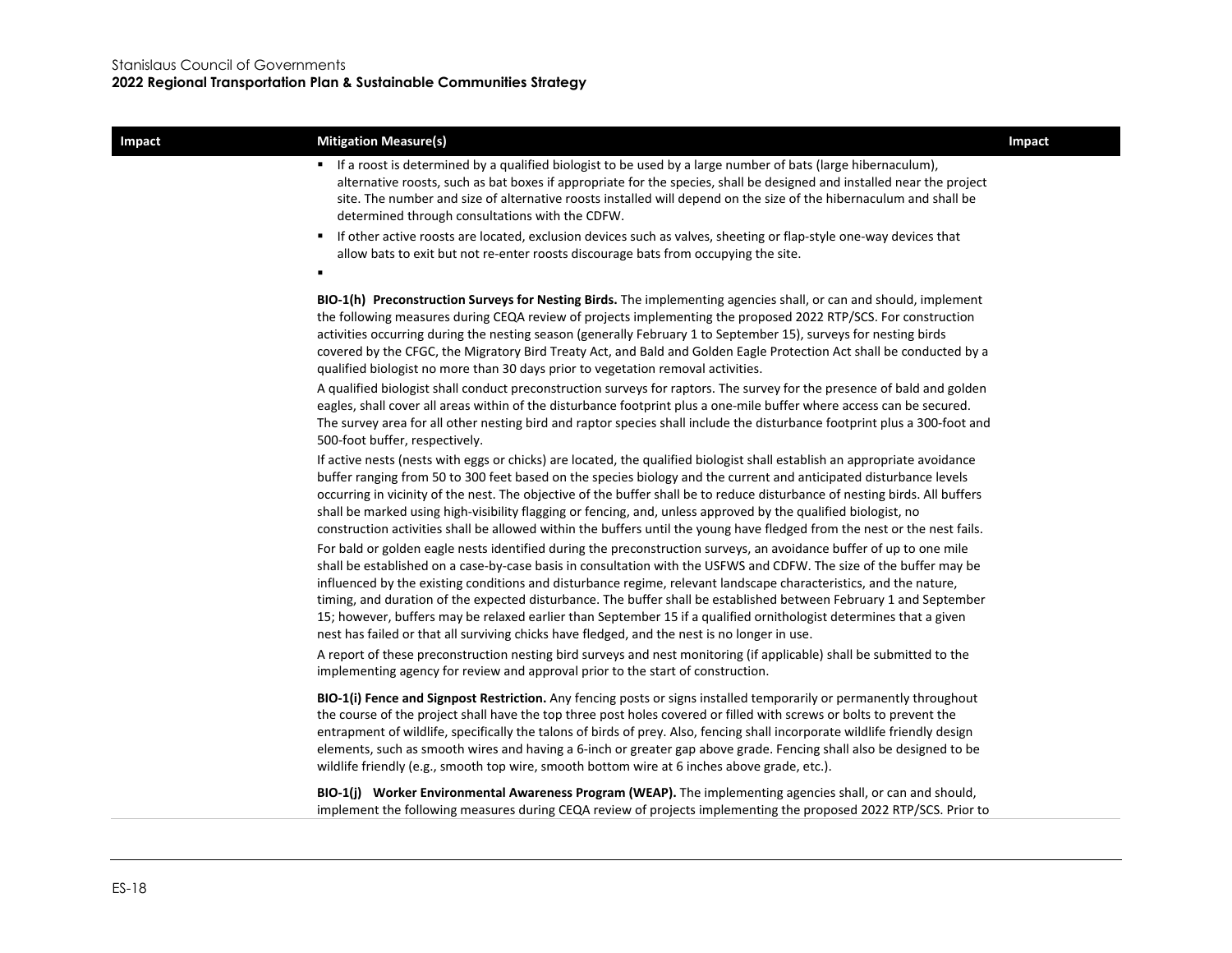| <b>Impact</b>                                                                                                                                                                                                                                                                                                                                      | <b>Mitigation Measure(s)</b>                                                                                                                                                                                                                                                                                                                                                                                                                                                                                                                                                                                                                                                                                                                                                                                                                                                                                                                                                                                                                                                                                                                                                                                                                                                                                                                                                                                                                                                                                                                                                                                                                                                                                                                                                                                                                                                                                                                                                                                                                                                                                                                                                                                                                                                                                                                                                                                                                                                                                                                                                                                                                                                                                                                                                                                                                                                                        | Impact                         |
|----------------------------------------------------------------------------------------------------------------------------------------------------------------------------------------------------------------------------------------------------------------------------------------------------------------------------------------------------|-----------------------------------------------------------------------------------------------------------------------------------------------------------------------------------------------------------------------------------------------------------------------------------------------------------------------------------------------------------------------------------------------------------------------------------------------------------------------------------------------------------------------------------------------------------------------------------------------------------------------------------------------------------------------------------------------------------------------------------------------------------------------------------------------------------------------------------------------------------------------------------------------------------------------------------------------------------------------------------------------------------------------------------------------------------------------------------------------------------------------------------------------------------------------------------------------------------------------------------------------------------------------------------------------------------------------------------------------------------------------------------------------------------------------------------------------------------------------------------------------------------------------------------------------------------------------------------------------------------------------------------------------------------------------------------------------------------------------------------------------------------------------------------------------------------------------------------------------------------------------------------------------------------------------------------------------------------------------------------------------------------------------------------------------------------------------------------------------------------------------------------------------------------------------------------------------------------------------------------------------------------------------------------------------------------------------------------------------------------------------------------------------------------------------------------------------------------------------------------------------------------------------------------------------------------------------------------------------------------------------------------------------------------------------------------------------------------------------------------------------------------------------------------------------------------------------------------------------------------------------------------------------------|--------------------------------|
|                                                                                                                                                                                                                                                                                                                                                    | initiation of construction activities (including staging and mobilization), all personnel associated with project<br>construction shall attend WEAP training, conducted by a qualified biologist, to aid workers in recognizing special-<br>status resources that may occur in the project area. The specifics of this program shall include identification of the<br>sensitive species and habitats, a description of the regulatory status and general ecological characteristics of sensitive<br>resources, and review of the limits of construction and mitigation measures required to reduce impacts to biological<br>resources within the work area. A fact sheet conveying this information shall also be prepared for distribution to all<br>contractors, their employers, and other personnel involved with construction of the project. All employees shall sign a<br>form documenting that they have attended the WEAP and understand the information presented to them.                                                                                                                                                                                                                                                                                                                                                                                                                                                                                                                                                                                                                                                                                                                                                                                                                                                                                                                                                                                                                                                                                                                                                                                                                                                                                                                                                                                                                                                                                                                                                                                                                                                                                                                                                                                                                                                                                                                |                                |
| Impact BIO-2. Implementation<br>of the transportation projects<br>and the land use scenario<br>envisioned by the 2022<br>RTP/SCS would result in<br>substantial adverse impacts on<br>sensitive habitats, including<br>sensitive natural communities,<br>and federally protected<br>wetlands. This impact would be<br>significant and unavoidable. | BIO-2(a) Aquatic Resources Jurisdictional Delineation and Impact Avoidance. The implementing agencies shall, or<br>can and should, implement the following measures during CEQA review of projects implementing the proposed 2022<br>RTP/SCS. If the results of measure BIO-1(a) indicates projects implemented under the proposed 2022 RTP/SCS occur<br>within or adjacent to wetland, drainages, riparian habitats, or other areas that may fall under the jurisdiction of the<br>CDFW, USACE, and/or RWQCB, a qualified biologist shall complete an aquatic resources delineation in accordance<br>with the requirement set forth by each agency. The result shall be submitted to the implementing agency, USACE,<br>RWQCB, and/or CDFW, as appropriate, for review and approval, and the project shall be designed to avoid and<br>minimize impacts to jurisdictional areas to the extent feasible. The delineation shall serve as the basis to identify<br>potentially jurisdictional areas to be protected during construction, through implementation of the avoidance and<br>minimization identified in measure BIO-2(f).<br>BIO-2(b) Wetland, Drainages, and Riparian Habitat Restoration. The implementing agencies shall, or can and should,<br>implement the following measures during CEQA review of projects implementing the proposed 2022 RTP/SCS.<br>Unavoidable impacts to jurisdictional wetlands, drainages, and riparian habitat shall be mitigated at an appropriate<br>ratio to fully offset project impacts, as determined by a qualified biologist retained by the implementing agency and<br>shall occur on-site or as close to the impacted habitat as possible. A mitigation and monitoring plan consistent with<br>regulatory agency requirements shall be developed by a qualified biologist and submittal to the regulatory agency<br>overseeing the project for approval. Alternatively, mitigation shall be accomplished through purchase of credits from<br>an approved wetlands mitigation bank.<br>BIO-2(c) Landscaping Plan. If landscaping is proposed for a specific project, a qualified biologist/landscape architect<br>retained by the implementing agency shall prepare a landscape plan. Drought tolerant, locally native plant species<br>shall be used. Noxious, invasive and/or non-native plant species that are recognized on the Federal Noxious Weed List,<br>California Noxious Weeds List and/or California Invasive Plant Council Inventory shall not be permitted. Species<br>selected for planting shall be regionally appropriate native species that are known to occur in the adjacent native<br>habitat types.<br>BIO-2(d) Sensitive Natural Community Avoidance and Mitigation. If the results of measure BIO-1(a) indicates<br>projects implemented under the proposed 2022 RTP/SCS would impact sensitive natural communities, the | Significant and<br>unavoidable |
|                                                                                                                                                                                                                                                                                                                                                    | implementing agency shall avoid impacts to sensitive natural communities through final project design modifications if<br>feasible.                                                                                                                                                                                                                                                                                                                                                                                                                                                                                                                                                                                                                                                                                                                                                                                                                                                                                                                                                                                                                                                                                                                                                                                                                                                                                                                                                                                                                                                                                                                                                                                                                                                                                                                                                                                                                                                                                                                                                                                                                                                                                                                                                                                                                                                                                                                                                                                                                                                                                                                                                                                                                                                                                                                                                                 |                                |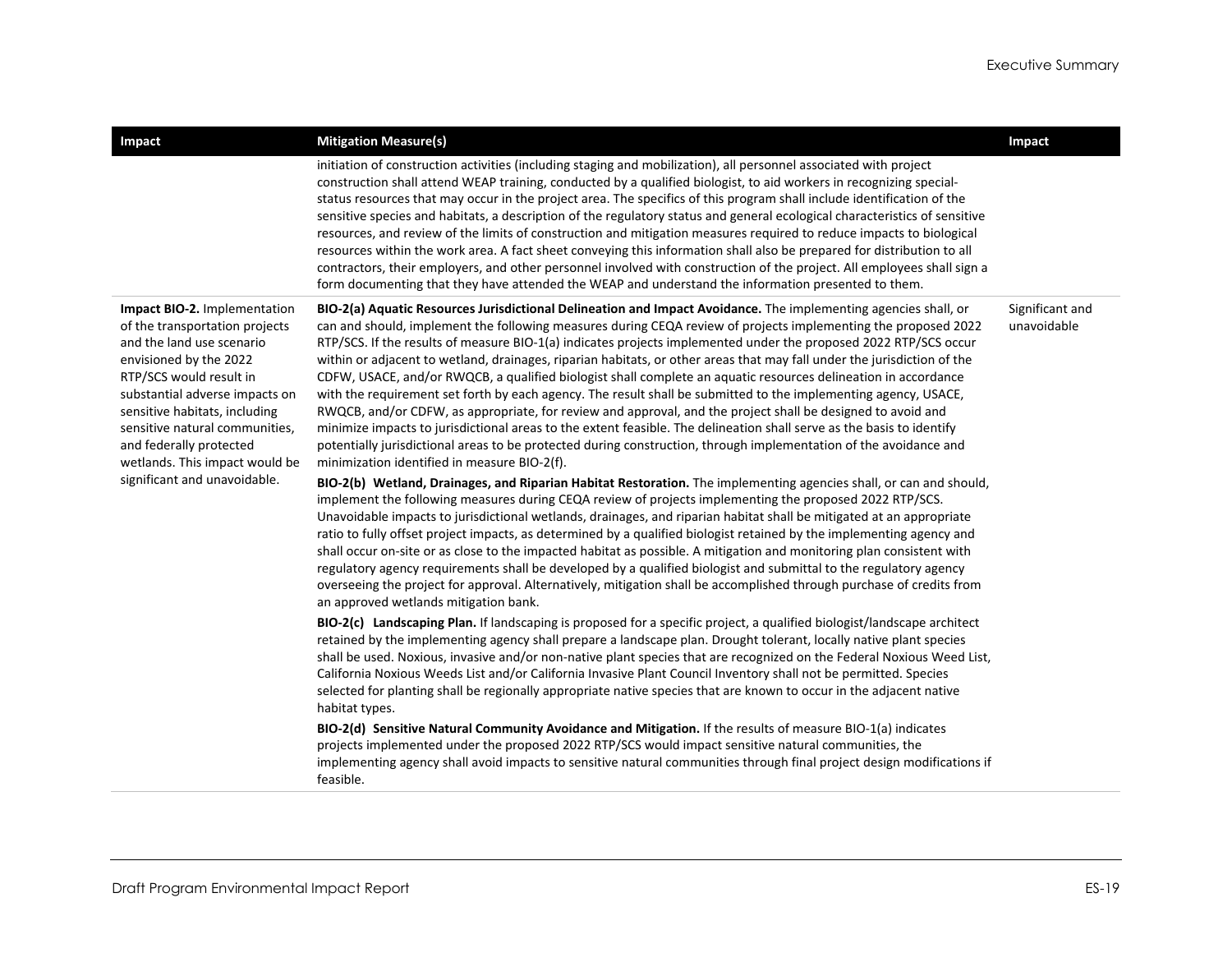#### **Impact Example 2 Impact Mitigation Measure(s) Impact Impact Impact Impact**

If the implementing agency determines that sensitive natural communities cannot be avoided, impacts shall be mitigated on-site or offsite at an appropriate ratio to fully offset project impacts, as determined by a qualified biologist based on any applicable resource agency guidelines. Temporarily impacted areas shall be restored to preproject conditions. A Restoration Plan shall be developed by a qualified biologist and submitted to the implementing agency.

**BIO-2(e) Invasive Weed Prevention and Management Program.** Prior to start of construction for each project that occurs within or adjacent to native habitats, an Invasive Weed Prevention and Management Program shall be developed by a qualified biologist retained by the implementing agency to prevent invasion of native habitat by nonnative plant species. The plan shall be submitted to the implementing agency for review and approval. A list of target species shall be included, along with measures for early detection and eradication.

The plan, which shall be implemented by the implementing agency, shall also include, but not be limited to, the following measures to prevent the introduction of invasive weed species:

- During construction, limit the use of imported soils for fill. If the use of imported fill material is necessary, the imported material must be obtained from a source that is known to be free of invasive plant species.
- To minimize colonization of disturbed areas and the spread of invasive species, the contractor shall stockpile topsoil and redeposit the stockpiled soil after construction or transport the topsoil to a permitted landfill for disposal.
- All erosion control materials, including straw bales, straw wattles, or mulch used on-site must be free of invasive species seed.
- Exotic and invasive plant species shall be excluded from any erosion control seed mixes and/or landscaping plant palettes associated with the proposed project
- All disturbed areas shall be hydroseeded with a mix of locally native species upon completion of work in those areas.

**BIO-2(f) Wetlands, Drainages, and Riparian Habitat Best Management Practices During Construction.** The following best management practices shall be required by the implementing agency for development within or adjacent to wetlands, drainages, or riparian habitat:

- Access routes, staging and construction areas shall be limited to the minimum area necessary to achieve the project goal and minimize impacts to other waters including locating access routes and ancillary construction areas outside of jurisdictional areas.
- To control sedimentation during and after project implementation, appropriate erosion control materials shall be deployed to minimize adverse effects on jurisdictional areas in the vicinity of the project.
- Project activities within the jurisdictional areas should occur during the dry season (typically between June 1 and November 1) in any given year, or as otherwise directed by the regulatory agencies.
- During construction, no litter or construction debris shall be placed within jurisdictional areas. All such debris and waste shall be picked up daily and properly disposed of at an appropriate site.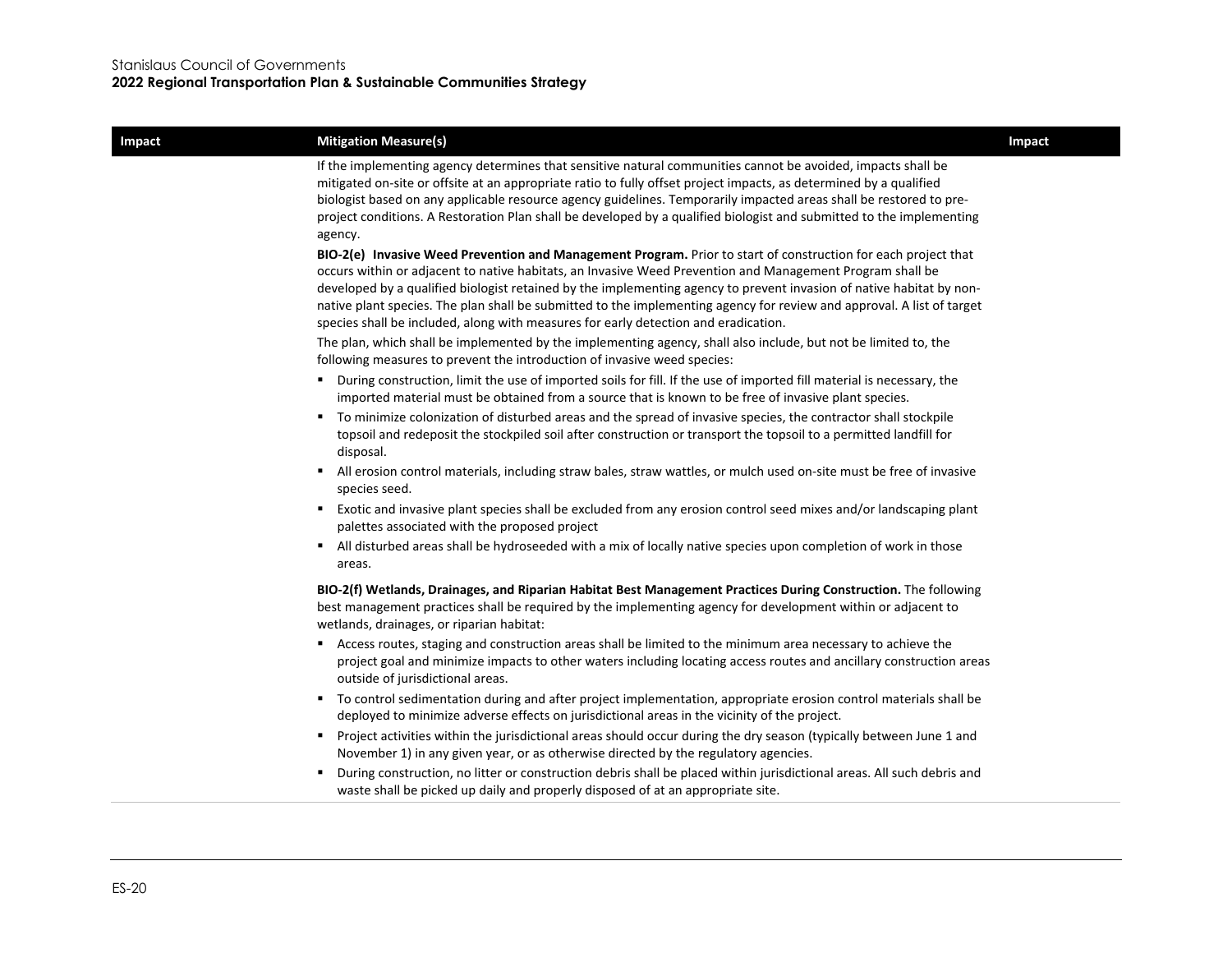| Impact                                                                                                                                                                                                                                                                                                                                                                                                                                                 | <b>Mitigation Measure(s)</b>                                                                                                                                                                                                                                                                                                                                                                                                                                                                                                                                                                                                                                                                                                                                                                                                                                                                                                                                                                                                                                                                                                                                                                                                                                                                                                                                                                                                                                                                                                                                                                                                                                                                                                                                                                                                                                                                                                                                                                                                                                                                                                                                                                                                                                                                                                                                                                                                                                                                                                                                                                                                                                                                                                                                                                                                                                                                                             | Impact                          |
|--------------------------------------------------------------------------------------------------------------------------------------------------------------------------------------------------------------------------------------------------------------------------------------------------------------------------------------------------------------------------------------------------------------------------------------------------------|--------------------------------------------------------------------------------------------------------------------------------------------------------------------------------------------------------------------------------------------------------------------------------------------------------------------------------------------------------------------------------------------------------------------------------------------------------------------------------------------------------------------------------------------------------------------------------------------------------------------------------------------------------------------------------------------------------------------------------------------------------------------------------------------------------------------------------------------------------------------------------------------------------------------------------------------------------------------------------------------------------------------------------------------------------------------------------------------------------------------------------------------------------------------------------------------------------------------------------------------------------------------------------------------------------------------------------------------------------------------------------------------------------------------------------------------------------------------------------------------------------------------------------------------------------------------------------------------------------------------------------------------------------------------------------------------------------------------------------------------------------------------------------------------------------------------------------------------------------------------------------------------------------------------------------------------------------------------------------------------------------------------------------------------------------------------------------------------------------------------------------------------------------------------------------------------------------------------------------------------------------------------------------------------------------------------------------------------------------------------------------------------------------------------------------------------------------------------------------------------------------------------------------------------------------------------------------------------------------------------------------------------------------------------------------------------------------------------------------------------------------------------------------------------------------------------------------------------------------------------------------------------------------------------------|---------------------------------|
|                                                                                                                                                                                                                                                                                                                                                                                                                                                        | Raw cement, concrete, or washings thereof, asphalt, paint or other coating material, oil or other petroleum<br>products, or any other substances which could be hazardous to aquatic species resulting from project related<br>activities, shall be prevented from contaminating the soil and/or entering wetlands, drainages, or riparian habitat.<br>All refueling, maintenance and staging of equipment and vehicles shall occur at least 100 feet from bodies of water<br>٠<br>and in a location where a potential spill would not drain directly toward aquatic habitat (e.g., on a slope that drains<br>away from the water source). Prior to the onset of work activities, a plan must be in place for prompt and effective<br>response to any accidental spills.                                                                                                                                                                                                                                                                                                                                                                                                                                                                                                                                                                                                                                                                                                                                                                                                                                                                                                                                                                                                                                                                                                                                                                                                                                                                                                                                                                                                                                                                                                                                                                                                                                                                                                                                                                                                                                                                                                                                                                                                                                                                                                                                                 |                                 |
| Impact BIO-3. Implementation<br>of the transportation projects<br>and the land use scenario<br>envisioned by the 2022<br>RTP/SCS would interfere<br>substantially with the<br>movement of any native<br>resident or migratory fish or<br>wildlife species or with<br>established native resident or<br>migratory wildlife corridors, or<br>impede the use of native<br>wildlife nursery sites. This<br>impact would be significant<br>and unavoidable. | BIO-3(a) Project Design for Wildlife Connectivity. All projects including long segments of fencing and lighting shall be<br>designed to minimize impacts to wildlife. Fencing or other project components shall not block wildlife movement<br>through riparian or other natural habitat. Where fencing or other project components that may disrupt wildlife<br>movement is required for public safety concerns, they shall be designed to permit wildlife movement by incorporating<br>design features such as:<br>A minimum 16 inches between the ground and the bottom of the fence to provide clearance for small animals;<br>A minimum 12 inches between the top two wires, or top the fence with a wooden rail, mesh, or chain link instead<br>of wire to prevent animals from becoming entangled; and<br>If privacy fencing is required near open space areas, openings at the bottom of the fence measure at least 16<br>inches in diameter shall be installed at reasonable intervals to allow wildlife movement, or the fence may be<br>installed with the bottom at least 16 inches above the ground level.<br>If fencing or other project components must be designed in such a manner that wildlife passage would not be<br>٠.<br>permitted, wildlife crossing structures shall be incorporated into the project design as appropriate.<br>Lighting installed as part of any project shall be designed to be minimally disruptive to wildlife (see mitigation<br>٠.<br>measure AES-3(a) Roadway Lighting for lighting requirements)<br>BIO-3(b) Maintain Connectivity in Drainages. No permanent structures shall be placed within any drainage or river<br>that would impede wildlife movement (i.e., no hardened caps or other structures in the stream channel perpendicular<br>to stream flow be left exposed or at depth with moderate to high risk for exposure as a result of natural bed scour<br>during high flow events and thereby potentially create impediments to passage).<br>In addition, upon completion of construction within any drainage, areas of stream channel and banks that are<br>temporarily impacted shall be returned to pre-construction contours and in a condition that allows for unimpeded<br>passage through the area once the work has been complete.<br>If water is to be diverted around work sites, a diversion plan shall be submitted to StanCOG and/or local jurisdiction<br>for review and approval prior to issuance of project construction permits/approvals. The diversion shall be designed in<br>a way as to not impede movement while the diversion is in place.<br>BIO-3(c) Construction Best Management Practices to Minimize Disruption to Wildlife<br>The following construction BMPs shall be incorporated into all grading and construction plans in order to minimize<br>temporary disruption of wildlife, which could hinder wildlife movement: | Significant and<br>unavoidable. |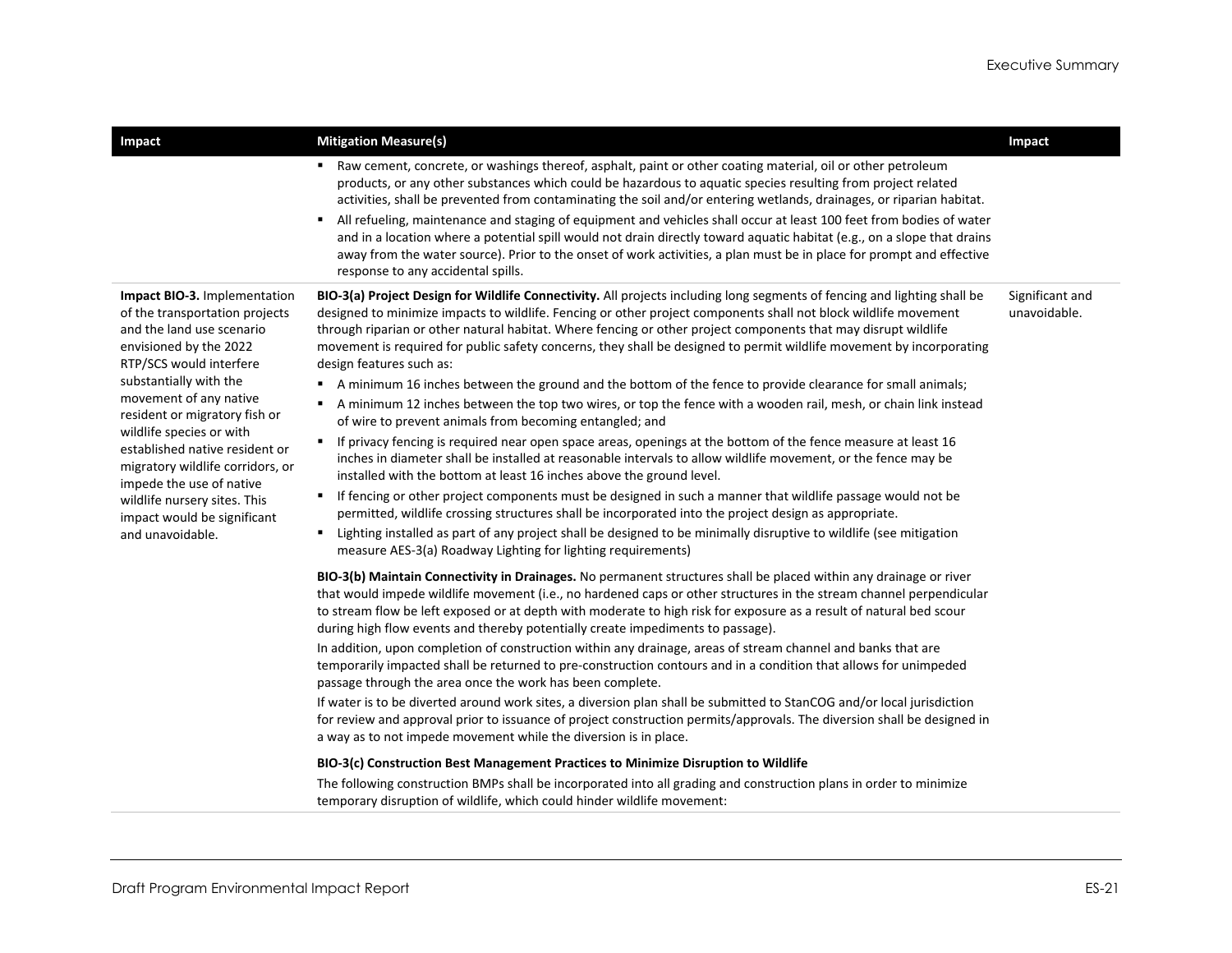**2022 Regional Transportation Plan & Sustainable Communities Strategy**

| Impact                                                                                                                                                                                                                                                                                                                                | <b>Mitigation Measure(s)</b>                                                                                                                                                                                                                                                                                                                                                                                                                                                                                                                                                                                                                                                                                                                                                                                                                                                                                                                                                                                                                                                                                          | Impact                         |
|---------------------------------------------------------------------------------------------------------------------------------------------------------------------------------------------------------------------------------------------------------------------------------------------------------------------------------------|-----------------------------------------------------------------------------------------------------------------------------------------------------------------------------------------------------------------------------------------------------------------------------------------------------------------------------------------------------------------------------------------------------------------------------------------------------------------------------------------------------------------------------------------------------------------------------------------------------------------------------------------------------------------------------------------------------------------------------------------------------------------------------------------------------------------------------------------------------------------------------------------------------------------------------------------------------------------------------------------------------------------------------------------------------------------------------------------------------------------------|--------------------------------|
|                                                                                                                                                                                                                                                                                                                                       | Designation of a 20 mile per hour speed limit in all construction areas.<br>п.<br>Daily construction work schedules shall be limited to daylight hours only.<br>٠<br>Mufflers shall be used on all construction equipment and vehicles shall be in good operating condition.<br>All trash shall be placed in sealed containers and shall be removed from the project site a minimum of once per<br>٠<br>week.<br>No pets are permitted on project site during construction.<br>٠                                                                                                                                                                                                                                                                                                                                                                                                                                                                                                                                                                                                                                      |                                |
| Impact BIO-4. Implementation<br>of the transportation projects<br>and the land use scenario<br>envisioned by the 2022<br>RTP/SCS would not conflict<br>with any local policies or<br>ordinances protecting<br>biological resources, such as a<br>tree preservation policy or<br>ordinance. Impacts would be<br>less than significant. | None required.                                                                                                                                                                                                                                                                                                                                                                                                                                                                                                                                                                                                                                                                                                                                                                                                                                                                                                                                                                                                                                                                                                        | Less than<br>significant       |
| <b>Cultural Resources</b>                                                                                                                                                                                                                                                                                                             |                                                                                                                                                                                                                                                                                                                                                                                                                                                                                                                                                                                                                                                                                                                                                                                                                                                                                                                                                                                                                                                                                                                       |                                |
| Impact CUL-1. Transportation<br>improvement projects and the<br>land use scenario envisioned<br>by the 2022 RTP/SCS would<br>cause a substantial adverse<br>change in the significance of a<br>historical resource pursuant to<br>§15064.5. This impact would<br>be significant and unavoidable.                                      | CR-1 Built Environment Historical Resources. Prior to the issuance of an individual project permit, the implementing<br>agency of a 2022 RTP/SCS project involving a building or structure over 45 years of age shall prepare a map defining<br>the project area. This map shall indicate the areas of disturbance associated with construction and operation of the<br>facility and will help in determining whether known and potential historical resources are located within the project<br>area. If a building or structure greater than 45 years in age is within the identified impact zone, a survey and<br>evaluation of the building(s) and/or structure(s) to determine their eligibility for recognition under State, federal, or<br>local historic resource designation criteria shall be conducted. The evaluation shall be prepared by an architectural<br>historian or historical architect meeting the Secretary of the Interior's Standards and Guidelines for Archeology and<br>Historic Preservation, Professional Qualification Standards (PQS) as defined in 36 CFR Part 61. All buildings and | Significant and<br>Unavoidable |

in a report meeting the State Office of Historic Preservation guidelines. All evaluated properties shall be documented on Department of Parks and Recreation Series 523 Forms. The report shall be submitted to the implementing agency for review and concurrence. If historical resources are identified within the project area of a proposed development, efforts shall be made to the

extent feasible to ensure that impacts are mitigated. Application of mitigation shall generally be overseen by a qualified architectural historian or historic architect meeting the PQS, unless unnecessary in the circumstances (e.g., preservation in place). In conjunction with any development application that may affect the historical resource, a

structures 45 years of age or older within the project area shall be evaluated in their historic context and documented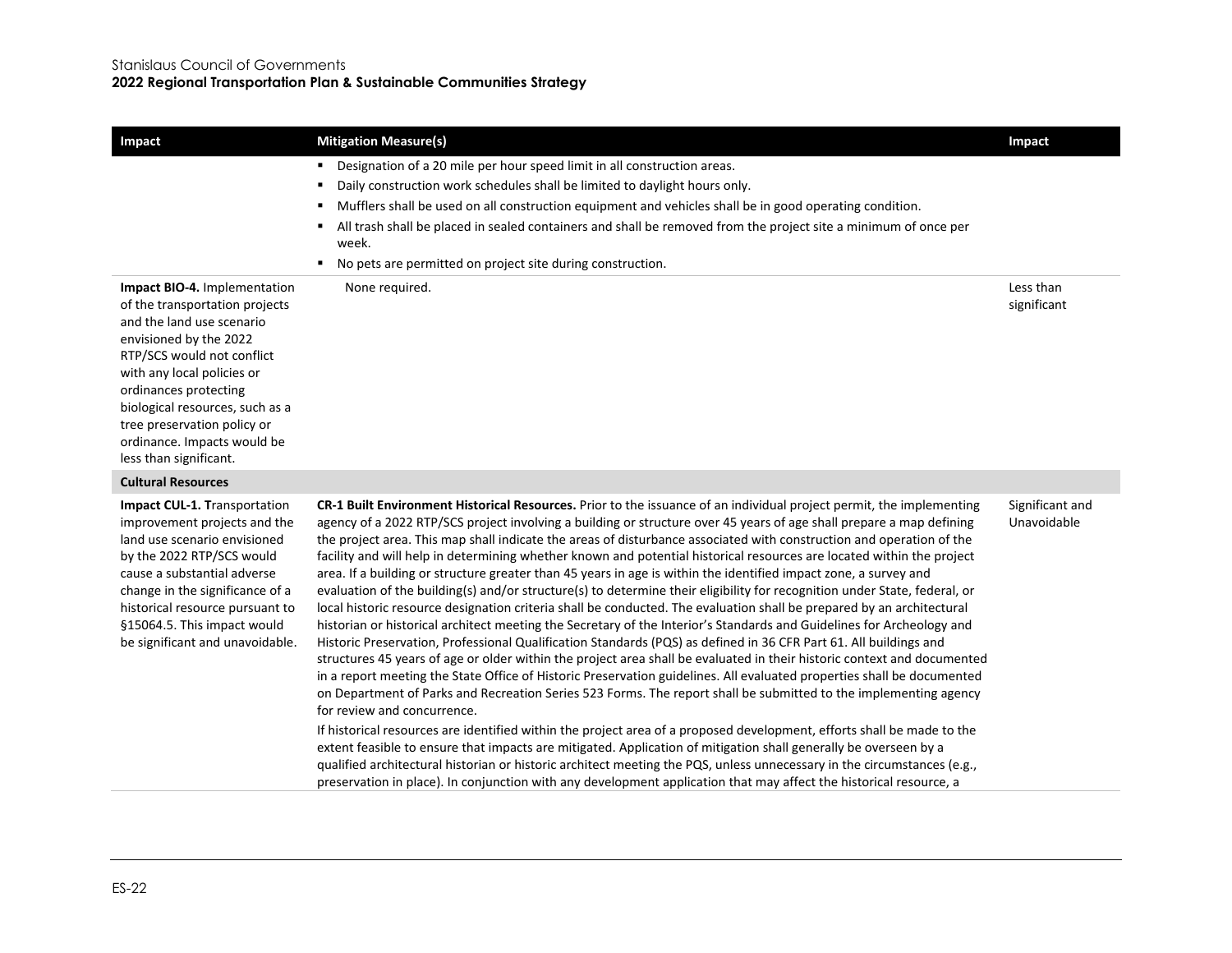| Impact                                                                                                                                                                                                                                                                                                                                                                                         | <b>Mitigation Measure(s)</b>                                                                                                                                                                                                                                                                                                                                                                                                                                                                                                                                                                                                                                                                                                                                                                                                                                                                                                                                                                                                                                                                                                                                                                                                                                                                                                                                                                                                                 | Impact                         |
|------------------------------------------------------------------------------------------------------------------------------------------------------------------------------------------------------------------------------------------------------------------------------------------------------------------------------------------------------------------------------------------------|----------------------------------------------------------------------------------------------------------------------------------------------------------------------------------------------------------------------------------------------------------------------------------------------------------------------------------------------------------------------------------------------------------------------------------------------------------------------------------------------------------------------------------------------------------------------------------------------------------------------------------------------------------------------------------------------------------------------------------------------------------------------------------------------------------------------------------------------------------------------------------------------------------------------------------------------------------------------------------------------------------------------------------------------------------------------------------------------------------------------------------------------------------------------------------------------------------------------------------------------------------------------------------------------------------------------------------------------------------------------------------------------------------------------------------------------|--------------------------------|
|                                                                                                                                                                                                                                                                                                                                                                                                | report identifying and specifying the treatment of character-defining features and construction activities shall be<br>provided to the implementing agency for review.                                                                                                                                                                                                                                                                                                                                                                                                                                                                                                                                                                                                                                                                                                                                                                                                                                                                                                                                                                                                                                                                                                                                                                                                                                                                       |                                |
|                                                                                                                                                                                                                                                                                                                                                                                                | To the greatest extent possible to ensure that the relocation, rehabilitation, or alteration of the resource is consistent<br>with the Secretary of the Interior's Standards for the Treatments of Historic Properties (Standards). In accordance with<br>CEQA, a project that has been determined to conform with the Standards generally would not cause a significant<br>adverse direct or indirect impact to historical resources (14 CCR § 15126.4(b)(1)). Application of the Standards shall be<br>overseen by a qualified architectural historian or historic architect meeting the PQS. In conjunction with any<br>development application that may affect the historical resource, a report identifying and specifying the treatment of<br>character-defining features and construction activities shall be provided to the implementing agency for review and<br>concurrence.                                                                                                                                                                                                                                                                                                                                                                                                                                                                                                                                                      |                                |
|                                                                                                                                                                                                                                                                                                                                                                                                | If significant historical resources are identified on a development site and compliance with the Standards and/or<br>avoidance is not possible, appropriate site-specific mitigation measures shall be established and undertaken.<br>Mitigation measures may include documentation of the historical resource in the form of a Historic American Building<br>Survey-Like report. The report shall comply with the Secretary of the Interior's Standards for Architectural and<br>Engineering Documentation and shall generally follow the HABS Level III requirements, including digital photographic<br>recordation, detailed historic narrative report, and compilation of historic research. The documentation shall be<br>completed by a qualified architectural historian or historian who meets the PQS and submitted to the implementing<br>agency prior to issuance of any permits for demolition or alteration of the historical resource. Copies of the report<br>shall be provided to a local library and/or other appropriate repositories.                                                                                                                                                                                                                                                                                                                                                                                     |                                |
| <b>Impact CUL-2.</b> Construction<br>activity associated with<br>transportation improvement<br>projects and the land use<br>scenario envisioned by the<br>2022 RTP/SCS may cause a<br>substantial adverse change in<br>the significance of an<br>archaeological resource<br>pursuant to §15064.5.<br>Potential impacts to<br>archaeological resources would<br>be significant and unavoidable. | CR-2(a) Archaeological Resources Impact Minimization. Before construction activities, implementing agencies shall,<br>or can and should, retain a qualified archaeologist to conduct a record search at the Northwest Information Center to<br>determine whether the project area has been previously surveyed and whether resources were identified. When<br>recommended by the Information Center, implementing agencies shall, or can and should, retain a qualified<br>archaeologist to conduct archaeological surveys before construction activities. Implementing agencies shall, or can<br>and should, follow recommendations identified in the survey, which may include, but would not be limited to:<br>subsurface testing, designing and implementing a Worker Environmental Awareness Program, construction<br>monitoring by a qualified archaeologist, or avoidance of sites and preservation in place. Recommended mitigation<br>measures will be consistent with State CEQA Guidelines Section 15126.4(b)(3) recommendations and may include but<br>not be limited to preservation in place and/or data recovery. All cultural resources work shall follow accepted<br>professional standards in recording any find including submittal of standard DPR Primary Record forms (Form DPR<br>523) and location information to the appropriate California Historical Resources Information System office for the<br>project area. | Significant and<br>Unavoidable |
|                                                                                                                                                                                                                                                                                                                                                                                                | CR-2(b) Unanticipated Discoveries During Construction. During construction activities, implementing agencies shall,<br>or can and should, implement the following measures. If evidence of any prehistoric or historic-era subsurface<br>archaeological deposits (e.g., ceramic sherds, refuse scatters, lithic scatters, habitation debris, etc.), are discovered<br>during construction-related earthmoving activities all ground-disturbing activity proximate to the discovery shall be                                                                                                                                                                                                                                                                                                                                                                                                                                                                                                                                                                                                                                                                                                                                                                                                                                                                                                                                                  |                                |

halted until a qualified archaeologist (36 CFR Section 61) can assess the significance of the find. If the find is a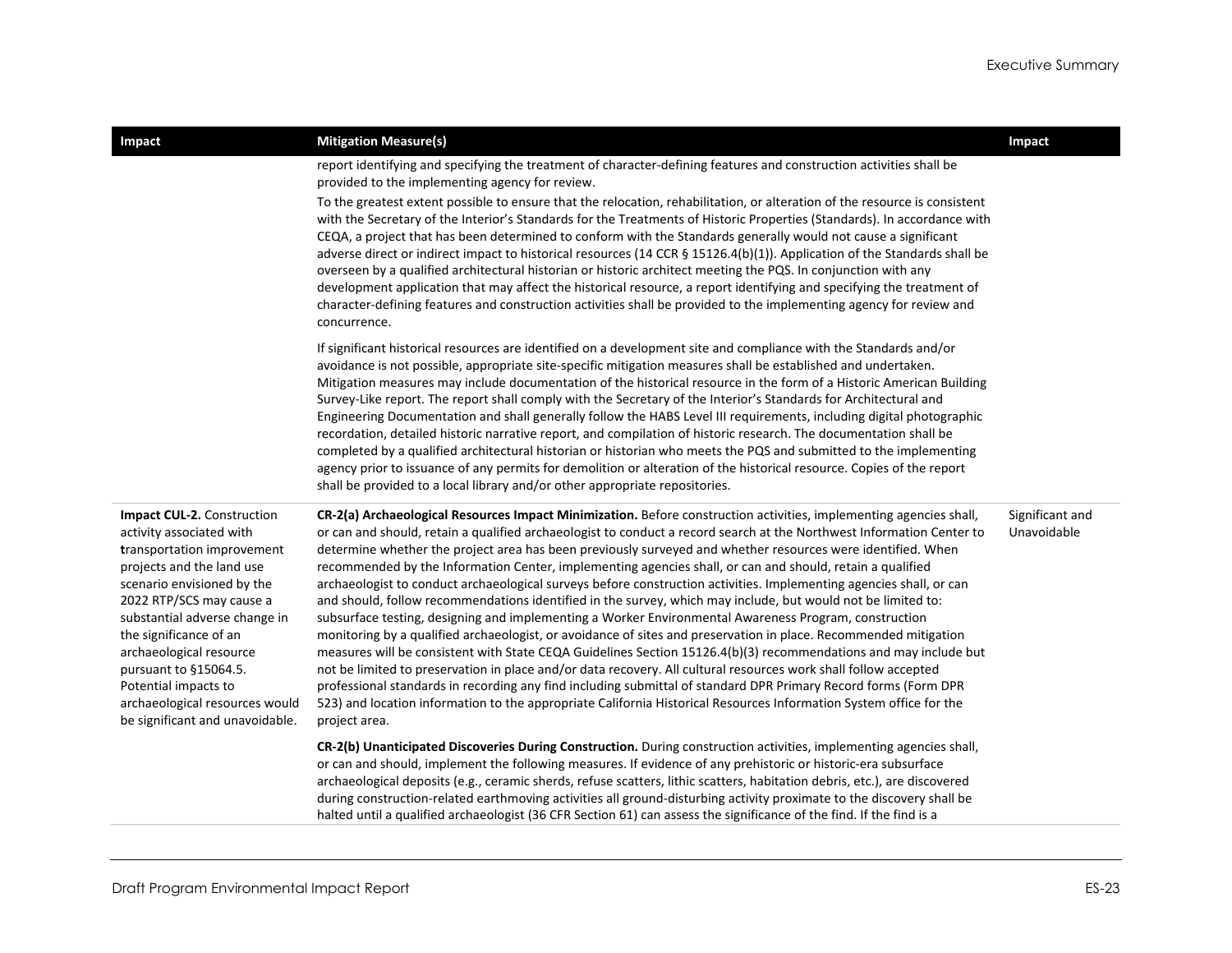| <b>Impact</b>                                                                                                                                                                                                                                                                                                                                                 | <b>Mitigation Measure(s)</b>                                                                                                                                                                                                                                                                                                                                                                                                                                                                                                                                                                                                                                                                                                                                                                                                                                                                                                                                                                                                                                                                                                                                                                                                                                                                                                                                                                                                                                                                                                                                                                                                                                                                           | Impact                   |
|---------------------------------------------------------------------------------------------------------------------------------------------------------------------------------------------------------------------------------------------------------------------------------------------------------------------------------------------------------------|--------------------------------------------------------------------------------------------------------------------------------------------------------------------------------------------------------------------------------------------------------------------------------------------------------------------------------------------------------------------------------------------------------------------------------------------------------------------------------------------------------------------------------------------------------------------------------------------------------------------------------------------------------------------------------------------------------------------------------------------------------------------------------------------------------------------------------------------------------------------------------------------------------------------------------------------------------------------------------------------------------------------------------------------------------------------------------------------------------------------------------------------------------------------------------------------------------------------------------------------------------------------------------------------------------------------------------------------------------------------------------------------------------------------------------------------------------------------------------------------------------------------------------------------------------------------------------------------------------------------------------------------------------------------------------------------------------|--------------------------|
|                                                                                                                                                                                                                                                                                                                                                               | prehistoric archaeological site, the appropriate Native American group shall be notified. If the archaeologist<br>determines that the find does not meet the CRHR standards of significance for cultural resources, construction may<br>proceed. If the archaeologist determines that further information is needed to evaluate significance, a testing plan<br>shall be prepared and implemented. If the find is determined to be significant by the qualified archaeologist (i.e.,<br>because the find is determined to constitute either an historical resource or a unique archaeological resource), the<br>archaeologist shall work with the implementing agency to avoid disturbance to the resources, and if complete<br>avoidance is not feasible in light of project design, economics, logistics and other factors, shall recommend additional<br>measures such as the preparation and implementation of a data recovery plan. All cultural resources work shall follow<br>accepted professional standards in recording any find including submittal of standard DPR Primary Record forms<br>(Form DPR 523) and location information to the appropriate California Historical Resources Information System office<br>for the project area. If the find is a prehistoric archaeological site, the culturally affiliated California Native American<br>tribe shall be notified and afforded the opportunity to monitor mitigative treatment. During evaluation or mitigative<br>treatment, ground disturbance and construction work could continue in other parts of the project area that are<br>distant enough from the find not to impact it, as determined by the qualified archaeologist. |                          |
| Impact CUL-3. Construction<br>activity associated with<br>transportation improvement<br>projects and the land use<br>scenario envisioned by the<br>2022 RTP/SCS could result in<br>the disturbances to human<br>remains including those<br>interred outside of formal<br>cemeteries. Potential impacts<br>to human remains would be<br>less than significant. | None required.                                                                                                                                                                                                                                                                                                                                                                                                                                                                                                                                                                                                                                                                                                                                                                                                                                                                                                                                                                                                                                                                                                                                                                                                                                                                                                                                                                                                                                                                                                                                                                                                                                                                                         | Less than<br>Significant |
| <b>Energy</b>                                                                                                                                                                                                                                                                                                                                                 |                                                                                                                                                                                                                                                                                                                                                                                                                                                                                                                                                                                                                                                                                                                                                                                                                                                                                                                                                                                                                                                                                                                                                                                                                                                                                                                                                                                                                                                                                                                                                                                                                                                                                                        |                          |
| Impact E-1. Future<br>transportation improvement<br>projects and the land use<br>scenario envisioned by the<br>2022 RTP/SCS would not Result<br>in significant environmental<br>impact due to wasteful,<br>inefficient, or unnecessary<br>consumption of energy<br>resources, or increase reliance                                                            | None required.                                                                                                                                                                                                                                                                                                                                                                                                                                                                                                                                                                                                                                                                                                                                                                                                                                                                                                                                                                                                                                                                                                                                                                                                                                                                                                                                                                                                                                                                                                                                                                                                                                                                                         | Less than<br>Significant |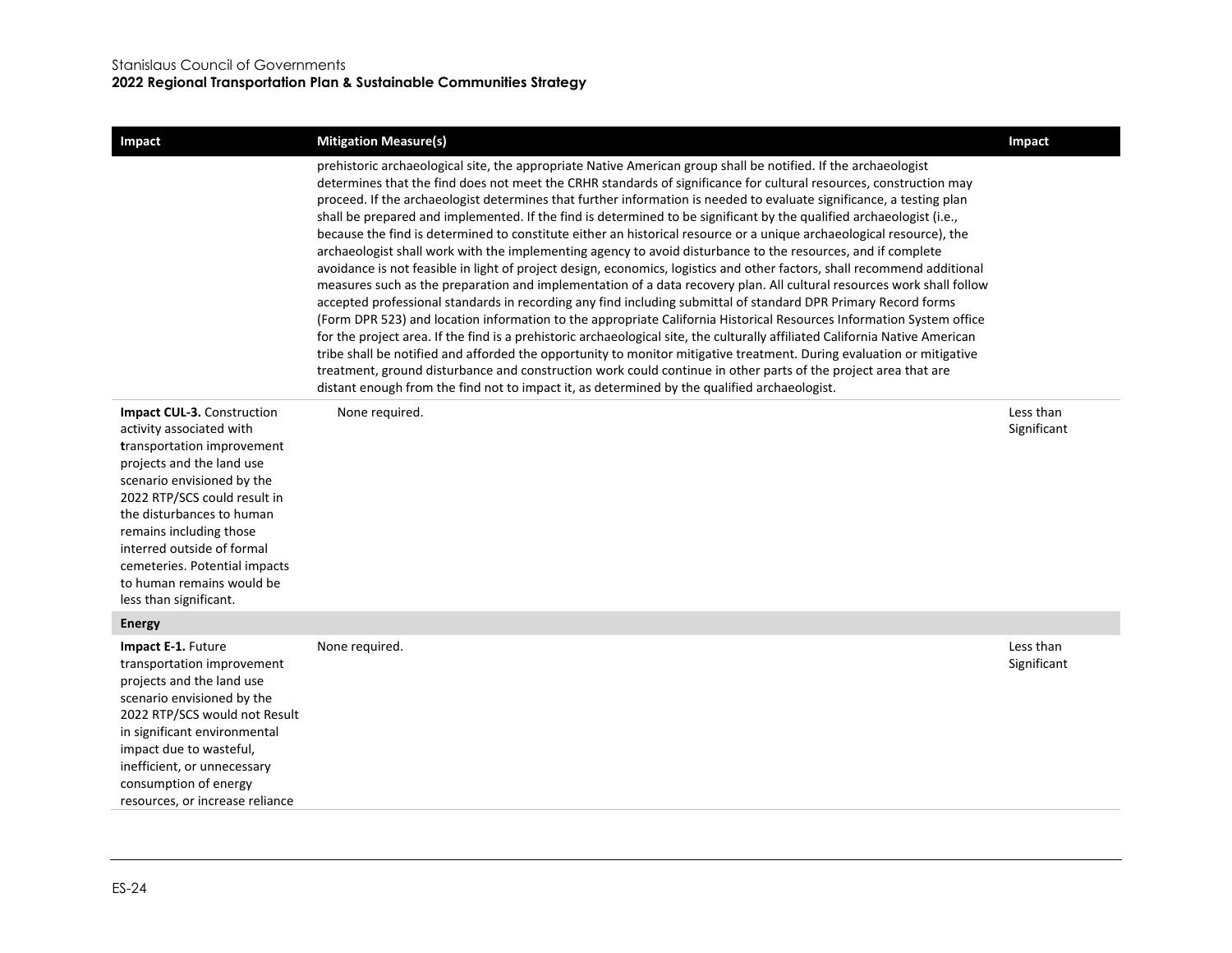| Impact                                                                                                                                                                                                                                                                                                                                         | <b>Mitigation Measure(s)</b>                                                           | Impact                         |
|------------------------------------------------------------------------------------------------------------------------------------------------------------------------------------------------------------------------------------------------------------------------------------------------------------------------------------------------|----------------------------------------------------------------------------------------|--------------------------------|
| on fossil fuels. This impact<br>would be less than significant.                                                                                                                                                                                                                                                                                |                                                                                        |                                |
| Impact E-2. The proposed 2022<br>RTP/SCS would not increase<br>reliance on fossil fuels or<br>decrease reliance on<br>renewable energy sources.<br>Impacts would be less than<br>significant.                                                                                                                                                  | None required.                                                                         | Less than<br>Significant       |
| Impact E-3. The proposed 2022<br>RTP/SCS would not conflict<br>with or obstruct a State or local<br>plan for renewable energy or<br>energy efficiency. This impact<br>would be less than significant.                                                                                                                                          | None required.                                                                         | Less than<br>Significant       |
| <b>Environmental Justice</b>                                                                                                                                                                                                                                                                                                                   |                                                                                        |                                |
| Impact EJ-1. The proposed<br>transportation improvements<br>and land use projects<br>envisioned by the 2022<br>RTP/SCS would result in<br>adverse impacts to EJ<br>households. This impact would<br>be significant and unavoidable.                                                                                                            | No mitigation measures are feasible. Impacts would remain significant and unavoidable. | Significant and<br>Unavoidable |
| Impact EJ-2. The proposed<br>transportation improvements<br>and land use projects<br>envisioned by the 2022<br>RTP/SCS would not result in<br>disproportionately lower<br>distribution of benefits derived<br>from the proposed<br>transportation improvement<br>projects to EJ communities.<br>This impact would be less than<br>significant. | None required.                                                                         | Less than<br>Significant       |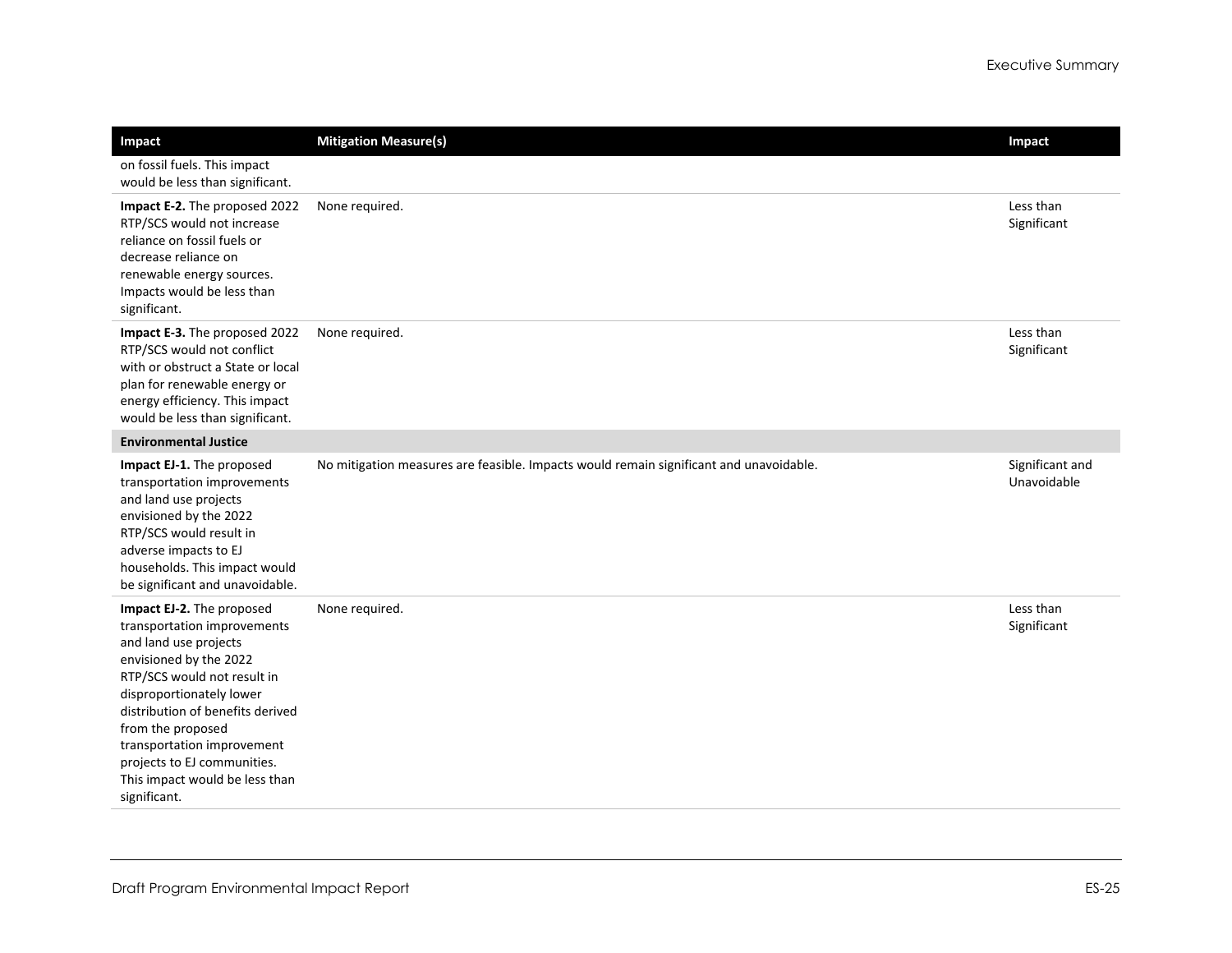#### Stanislaus Council of Governments

#### **2022 Regional Transportation Plan & Sustainable Communities Strategy**

| Impact                                                                                                                                                                                                                                                                                                                                                                                                                                                                                    | <b>Mitigation Measure(s)</b> | Impact                   |
|-------------------------------------------------------------------------------------------------------------------------------------------------------------------------------------------------------------------------------------------------------------------------------------------------------------------------------------------------------------------------------------------------------------------------------------------------------------------------------------------|------------------------------|--------------------------|
| <b>Impact EJ-3.</b> Implementation of<br>the land use scenario<br>envisioned by the proposed<br>2022 RTP/SCS would not<br>decrease the availability of<br>affordable housing stock. This<br>impact would be less than<br>significant.                                                                                                                                                                                                                                                     | None required.               | Less than<br>Significant |
| <b>Geology and Soils</b>                                                                                                                                                                                                                                                                                                                                                                                                                                                                  |                              |                          |
| Impact GEO-1. The proposed<br>transportation improvements<br>and land use projects<br>envisioned by the proposed<br>2022 RTP/SCS would not<br>directly or indirectly cause<br>potential substantial adverse<br>effects, including the risk of<br>loss, injury, or death involving<br>rupture of a known earthquake<br>fault, strong seismic ground<br>shaking, seismic-related<br>ground failure, including<br>liquefaction, or landslides.<br>Impacts would be less than<br>significant. | None required.               | Less than<br>Significant |
| Impact GEO-2. The proposed<br>transportation improvements<br>and land use projects<br>envisioned by the proposed<br>2022 RTP/SCS would not result<br>in substantial soil erosion or<br>the loss of topsoil. Impacts<br>would be less than significant.                                                                                                                                                                                                                                    | None required.               | Less than<br>Significant |
| Impact GEO-3. Implementation<br>of transportation<br>improvements and future<br>projects included in the land                                                                                                                                                                                                                                                                                                                                                                             | None required.               | Less than<br>Significant |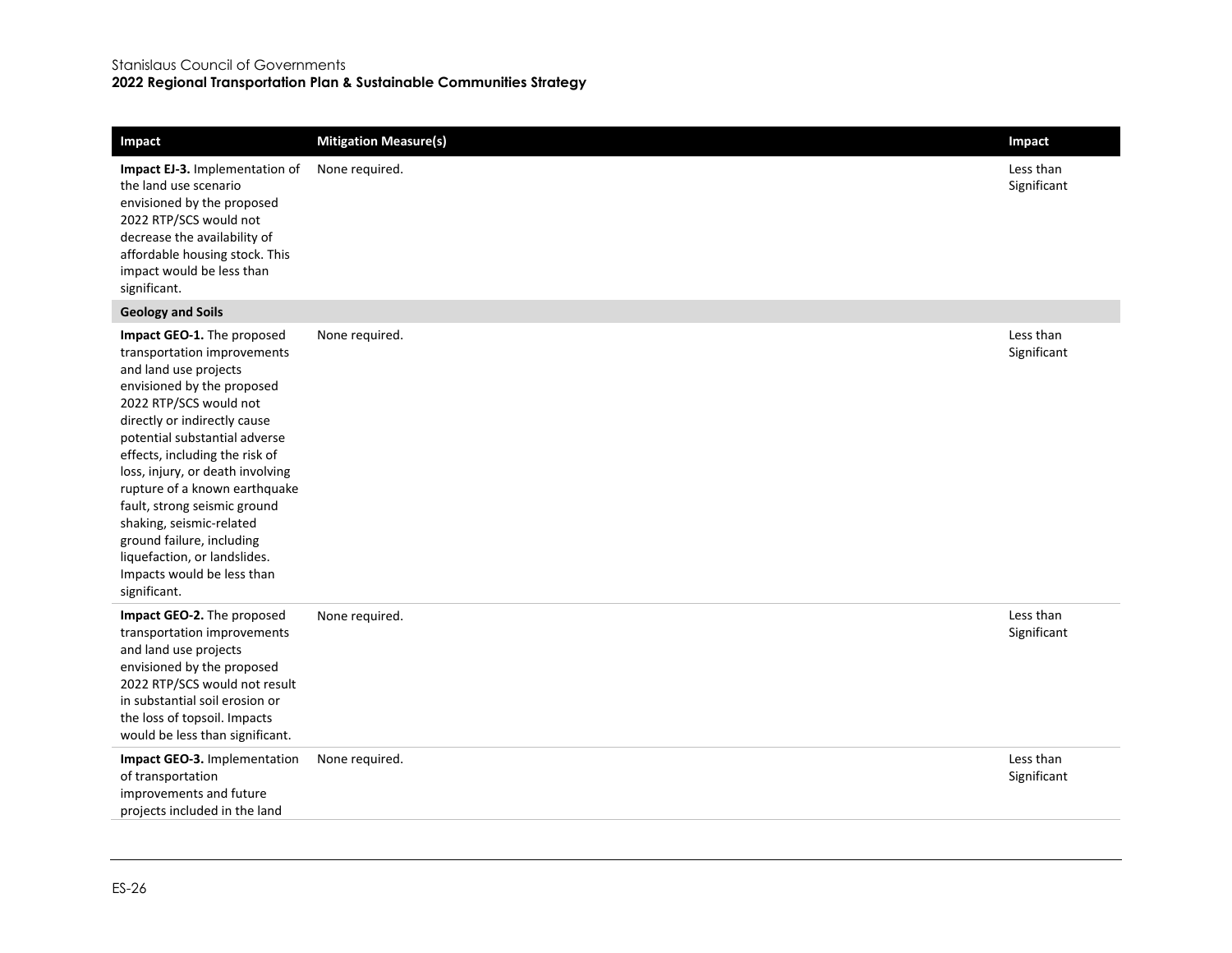| Impact                                                                                                                                                                                                                                                                                                                                                                                                           | <b>Mitigation Measure(s)</b>                                                                                                                                                                                                                                                                                                                                                                                                                                                                                                                                                                                                                                                                                                                                                                                                                                                                                                                                                                                                                                                                                                                                                                                                                                                                                                                                                                                                                                                                                                                                                                                                                                                                                                                                                                                                                                                                                                                                                                                                                                                                                                                                                                                                                                                                                                                                                                                                                                                                                                                                                                                                                                                                                                                                                                                                                                                                                                                                                                                                                                                                                                                                                                                                                                                                                                                       | Impact                         |
|------------------------------------------------------------------------------------------------------------------------------------------------------------------------------------------------------------------------------------------------------------------------------------------------------------------------------------------------------------------------------------------------------------------|----------------------------------------------------------------------------------------------------------------------------------------------------------------------------------------------------------------------------------------------------------------------------------------------------------------------------------------------------------------------------------------------------------------------------------------------------------------------------------------------------------------------------------------------------------------------------------------------------------------------------------------------------------------------------------------------------------------------------------------------------------------------------------------------------------------------------------------------------------------------------------------------------------------------------------------------------------------------------------------------------------------------------------------------------------------------------------------------------------------------------------------------------------------------------------------------------------------------------------------------------------------------------------------------------------------------------------------------------------------------------------------------------------------------------------------------------------------------------------------------------------------------------------------------------------------------------------------------------------------------------------------------------------------------------------------------------------------------------------------------------------------------------------------------------------------------------------------------------------------------------------------------------------------------------------------------------------------------------------------------------------------------------------------------------------------------------------------------------------------------------------------------------------------------------------------------------------------------------------------------------------------------------------------------------------------------------------------------------------------------------------------------------------------------------------------------------------------------------------------------------------------------------------------------------------------------------------------------------------------------------------------------------------------------------------------------------------------------------------------------------------------------------------------------------------------------------------------------------------------------------------------------------------------------------------------------------------------------------------------------------------------------------------------------------------------------------------------------------------------------------------------------------------------------------------------------------------------------------------------------------------------------------------------------------------------------------------------------------|--------------------------------|
| use scenario envisioned in the<br>proposed 2022 RTP/SCS could<br>be located on unstable soils<br>subject to landslides and soils<br>subject to expansion. This<br>impact would be less than<br>significant.                                                                                                                                                                                                      |                                                                                                                                                                                                                                                                                                                                                                                                                                                                                                                                                                                                                                                                                                                                                                                                                                                                                                                                                                                                                                                                                                                                                                                                                                                                                                                                                                                                                                                                                                                                                                                                                                                                                                                                                                                                                                                                                                                                                                                                                                                                                                                                                                                                                                                                                                                                                                                                                                                                                                                                                                                                                                                                                                                                                                                                                                                                                                                                                                                                                                                                                                                                                                                                                                                                                                                                                    |                                |
| Impact GEO-4. Implementation<br>of proposed transportation<br>improvements and the land<br>use scenario envisioned by the<br>proposed 2022 RTP/SCS could<br>cause a substantial adverse<br>change in or disturb known and<br>unknown paleontological<br>resources as defined in CEQA<br>under guidelines section<br>15064.5. Impacts to<br>paleontological resources<br>would be significant and<br>unavoidable. | GEO-5<br>Paleontological Resources Mitigation and Monitoring Program. The implementing agency of a proposed<br>2022 RTP/SCS project involving ground disturbing activities (including grading, trenching, foundation work and other<br>excavations) shall, or can and should, retain a qualified paleontologist, defined as a paleontologist who meets the<br>Society of Vertebrate Paleontology (SVP) standards for Qualified Professional Paleontologist (SVP 2010), to conduct a<br>Paleontological Resources Assessment (PRA). The PRA shall determine the age and paleontological sensitivity of<br>geologic formations underlying the proposed disturbance area, consistent with SVP Standard Procedures for the<br>Assessment and Mitigation of Adverse Impacts to Paleontological Resources (SVP 2010) guidelines for categorizing<br>paleontological sensitivity of geologic units within a project area. If underlying formations are found to have a high<br>potential (sensitivity) for paleontological resources and/or could be considered a unique geologic feature, the<br>following measures shall apply:<br>Avoidance. Avoid routes and project designs that would permanently alter unique paleontological and unique<br>geological features. If avoidance practices cannot be implemented, the following measures shall apply.<br>Retention of a Qualified Paleontologist. A Qualified Paleontologist shall be retained to create a Paleontological<br>Resources Monitoring and Mitigation Program (PRMMP) to direct all mitigation measures related to<br>paleontological resources. The Qualified Paleontologist shall meet the qualifications for a Qualified Professional<br>Paleontologist, which is defined by the SVP as an individual, preferably with an M.S. or Ph.D. in paleontology or<br>geology, who is experienced with paleontological procedures and techniques, who is knowledgeable in the geology<br>of California, and who has worked as a paleontological mitigation project supervisor for a least two years (SVP<br>$2010$ ).<br>Paleontological Worker Environmental Awareness Program (WEAP). Prior to the start of ground disturbance<br>activity, construction personnel shall be informed on the appearance of fossils and the procedures for notifying<br>paleontological staff should fossils be discovered by construction staff.<br>Paleontological Monitoring. Paleontological monitoring shall be conducted by a qualified paleontological monitor,<br>who is defined as an individual who has experience with collection and salvage of paleontological resources and<br>meets the minimum standards of the SVP (2010) for a Paleontological Resources Monitor. The duration and timing<br>of the monitoring will be determined by the Qualified Paleontologist based on the observation of the geologic<br>setting from initial ground disturbance. If the Qualified Paleontologist determines that full-time monitoring is no<br>longer warranted, based on the specific geologic conditions once the full depth of excavations has been reached,<br>they may recommend that monitoring be reduced to periodic spot-checking or ceased entirely. Monitoring shall be<br>reinstated if any new ground disturbances are required, and reduction or suspension shall be reconsidered by the | Significant and<br>Unavoidable |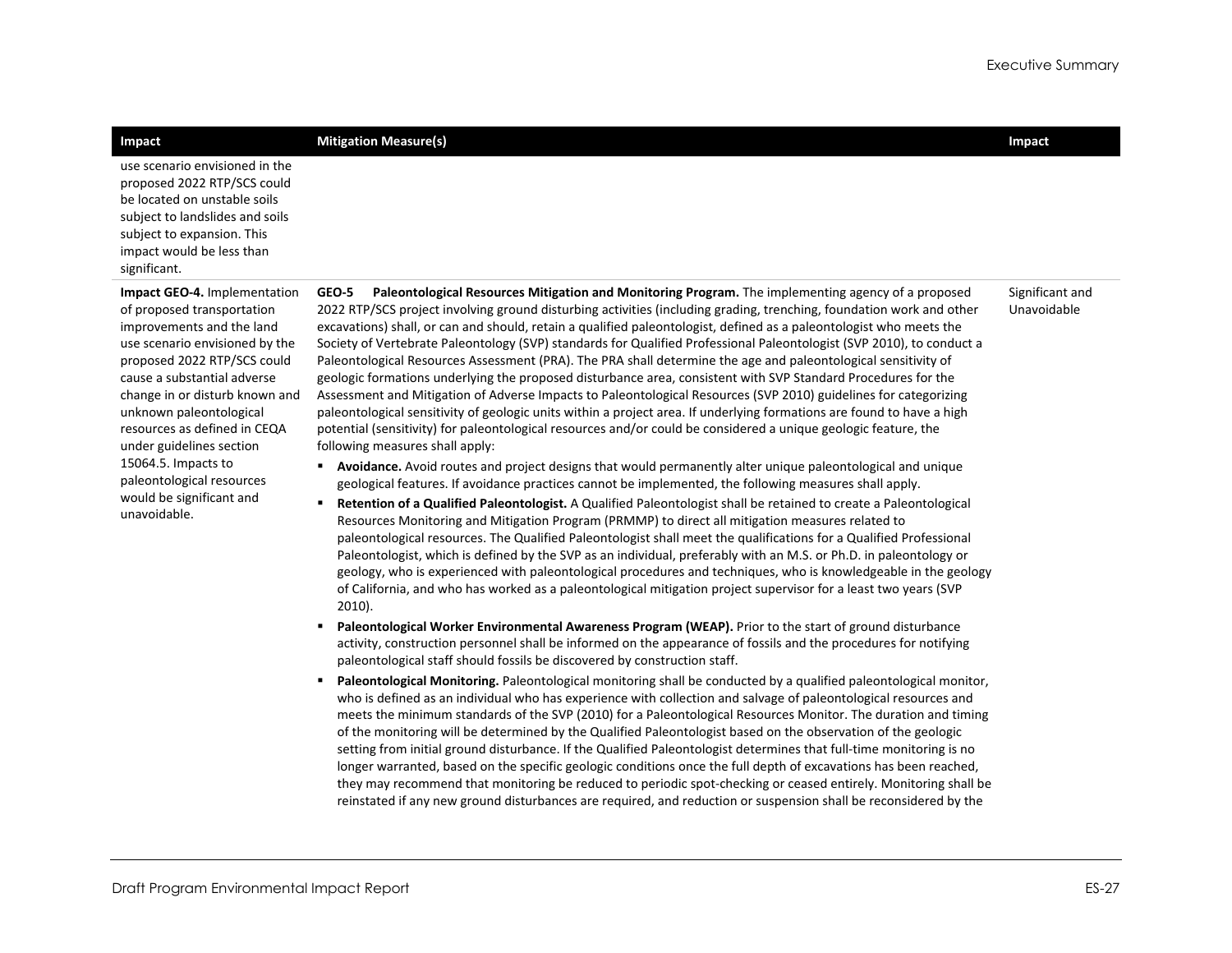| Impact                                                                                                                                                                                                                                                                     | <b>Mitigation Measure(s)</b>                                                                                                                                                                                                                                                                                                                                                                                                                                                                                                                                                                                                                                                                                               | Impact                         |
|----------------------------------------------------------------------------------------------------------------------------------------------------------------------------------------------------------------------------------------------------------------------------|----------------------------------------------------------------------------------------------------------------------------------------------------------------------------------------------------------------------------------------------------------------------------------------------------------------------------------------------------------------------------------------------------------------------------------------------------------------------------------------------------------------------------------------------------------------------------------------------------------------------------------------------------------------------------------------------------------------------------|--------------------------------|
|                                                                                                                                                                                                                                                                            | Qualified Paleontologist at that time. In the event of a fossil discovery by the paleontological monitor or<br>construction personnel, all work in the immediate vicinity of the find shall cease. A Qualified Paleontologist shall<br>evaluate the find before restarting construction activity in the area. If it is determined that the fossil(s) is (are)<br>scientifically significant, the Qualified Paleontologist shall complete the following measures to mitigate impacts to<br>significant fossil resources:                                                                                                                                                                                                    |                                |
|                                                                                                                                                                                                                                                                            | Fossil Salvage. If significant fossils are discovered, the implementing agency shall be notified immediately, and the<br>٠<br>qualified paleontologist (or paleontological monitor) shall recover them. Typically, fossils can be safely salvaged<br>quickly by a single paleontologist and not disrupt construction activity. In some cases, larger fossils (such as<br>complete skeletons or large mammal fossils) require more extensive excavation and longer salvage periods. In this<br>case, the paleontologist shall have the authority to temporarily direct, divert or halt construction activity to ensure<br>that the fossil(s) can be removed in a safe and timely manner.                                    |                                |
|                                                                                                                                                                                                                                                                            | Preparation and Curation of Recovered Fossils. Once salvaged, fossils shall be identified to the lowest possible<br>٠<br>taxonomic level, prepared to a curation-ready condition, and curated in a scientific institution with a permanent<br>paleontological collection, such as the Natural History Museum of Los Angeles County, along with all pertinent<br>field notes, photos, data, and maps.                                                                                                                                                                                                                                                                                                                       |                                |
|                                                                                                                                                                                                                                                                            | Final Paleontological Resources Mitigation and Monitoring Report. Upon completion of ground disturbing activity<br>٠<br>(and curation of fossils, if necessary) the Qualified Paleontologist shall prepare a final mitigation and monitoring<br>report outlining the results of the PRMMP. The report shall include discussion of the location, duration and<br>methods of the monitoring, stratigraphic sections, any recovered fossils, and the scientific significance of those<br>fossils, and where fossils were curated. The report shall be submitted to the sponsor agency. If the monitoring<br>efforts recovered fossils, then a copy of the report shall also be submitted to the designated museum repository. |                                |
| <b>Greenhouse Gas Emissions and Climate Change</b>                                                                                                                                                                                                                         |                                                                                                                                                                                                                                                                                                                                                                                                                                                                                                                                                                                                                                                                                                                            |                                |
| Impact GHG-1. Proposed<br>transportation improvements<br>and land use projects<br>envisioned by the proposed<br>2022 RTP/SCS would generate<br>GHG emissions that may have a<br>significant impact on the<br>environment. Impacts would<br>be significant and unavoidable. | GHG-1 Construction GHG Reduction Measures. The project sponsor shall incorporate the most recent GHG emission<br>reduction measures for off-road construction vehicles during construction. The measures shall be noted on all<br>construction plans, and the implementing agency shall perform periodic site inspections. Current GHG-reducing<br>measures include the following:                                                                                                                                                                                                                                                                                                                                         | Significant and<br>Unavoidable |
|                                                                                                                                                                                                                                                                            | Use of diesel construction equipment meeting CARB's Tier 4 certified engines wherever feasible for off-road heavy-<br>٠.<br>duty diesel engines and comply with the State Off-Road Regulation. Where the use of Tier 4 engines is not feasible,<br>Tier 3 certified engines shall be used; where the use of Tier 3 engines are not feasible, Tier 2 certified engines shall<br>be used;                                                                                                                                                                                                                                                                                                                                    |                                |
|                                                                                                                                                                                                                                                                            | $\blacksquare$<br>Use of on-road heavy-duty trucks that meet CARB's 2007 or cleaner certification standard for on-road heavy-duty<br>diesel engines, and comply with the State On-Road Regulation;                                                                                                                                                                                                                                                                                                                                                                                                                                                                                                                         |                                |
|                                                                                                                                                                                                                                                                            | Minimizing idling time (e.g., five-minute maximum). Signs shall be posted in the designated queuing areas and or<br>٠<br>job sites to remind drivers and operators of the five-minute idling limit;                                                                                                                                                                                                                                                                                                                                                                                                                                                                                                                        |                                |
|                                                                                                                                                                                                                                                                            | Use of electric-powered equipment in place of diesel-powered equipment when feasible;                                                                                                                                                                                                                                                                                                                                                                                                                                                                                                                                                                                                                                      |                                |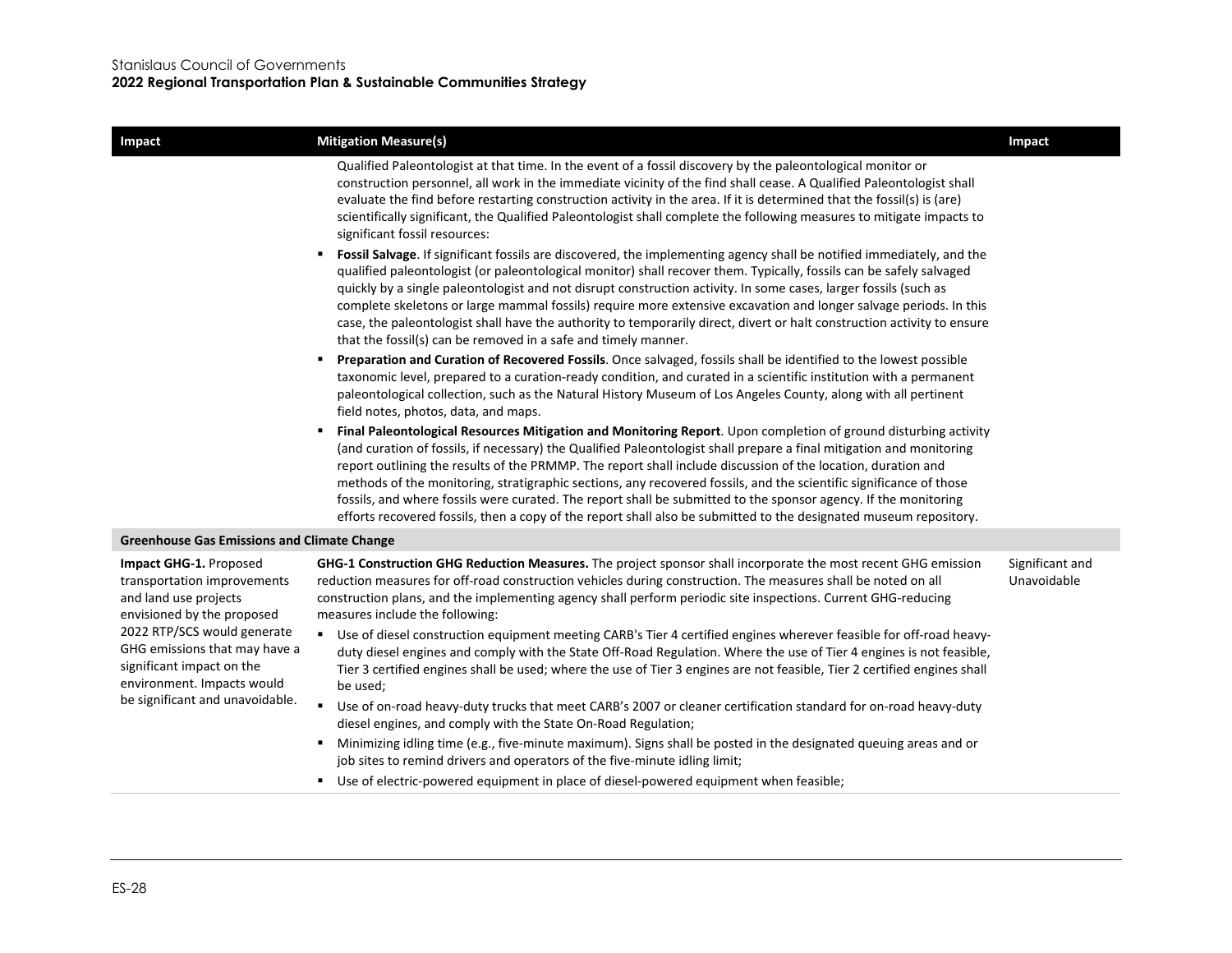| Impact                                                                                                                                                                                                                                                                                                                                                                 | <b>Mitigation Measure(s)</b><br>• Use of alternatively fueled or catalyst-equipped diesel construction equipment when feasible, to the extent<br>electric powered equipment is not feasible;<br>Substitute gasoline-powered in place of diesel-powered equipment, when neither electric-powered equipment or<br>$\blacksquare$<br>alternatively fueled or catalyst-equipped diesel equipment is feasible; and<br>Project proponents shall incentivize that construction workers carpool, and/or use electric vehicles to commute to<br>٠.<br>and from the project site.                                                                                                                                                                                                                                                                                                                                                                                                                                                                                                                                                                                                                                                                                                                                                                                                                           | Impact                         |
|------------------------------------------------------------------------------------------------------------------------------------------------------------------------------------------------------------------------------------------------------------------------------------------------------------------------------------------------------------------------|---------------------------------------------------------------------------------------------------------------------------------------------------------------------------------------------------------------------------------------------------------------------------------------------------------------------------------------------------------------------------------------------------------------------------------------------------------------------------------------------------------------------------------------------------------------------------------------------------------------------------------------------------------------------------------------------------------------------------------------------------------------------------------------------------------------------------------------------------------------------------------------------------------------------------------------------------------------------------------------------------------------------------------------------------------------------------------------------------------------------------------------------------------------------------------------------------------------------------------------------------------------------------------------------------------------------------------------------------------------------------------------------------|--------------------------------|
| Impact GHG-2. Proposed<br>transportation improvements<br>and land use projects<br>envisioned by the proposed<br>2022 RTP/SCS would result in a<br>net increase in GHG emissions<br>by 2046 compared to the<br>existing baseline conditions<br>and would therefore have a<br>significant impact on the<br>environment. Impacts would<br>be significant and unavoidable. | GHG-2 Land Use Project Energy Consumption and Water Use Reduction Measures. For land use projects under their<br>jurisdiction, cities and the County can and should implement measures to reduce energy consumption, water use,<br>solid waste generation, and VMT, all of which contribute to GHG emissions. Project-specific environmental documents<br>may adjust these mitigation measures as necessary to respond to site-specific conditions. These measures include, but<br>are not limited to:<br>Require new residential and commercial construction to install solar energy systems or be solar-ready<br>$\blacksquare$<br>Require new residential and commercial development to install low flow water fixtures<br>٠<br>Require new residential and commercial development to install water-efficient drought-tolerant landscaping,<br>٠<br>including the use of compost and mulch<br>Require new development to exceed the applicable Title 24 energy-efficiency requirements<br>Require new development to be fully electric<br>٠<br>Require new residential and commercial development to offer information on recycling, composting, and disposal<br>of household hazardous waste and e-waste<br>Require new development to implement circulation design elements in parking lots for no-residential uses to<br>٠<br>reduce vehicle queuing and improve the pedestrian environment | Significant and<br>unavoidable |
| Impact GHG-3. The<br>transportation improvements<br>and land use projects<br>envisioned by the proposed<br>2022 RTP/SCS would not<br>conflict with regional SB 375<br>per capita passenger vehicle<br>CO <sub>2</sub> emission reduction targets<br>of 16 percent by 2035 from<br>2005 levels. Impacts would be<br>less than significant.                              | None required.                                                                                                                                                                                                                                                                                                                                                                                                                                                                                                                                                                                                                                                                                                                                                                                                                                                                                                                                                                                                                                                                                                                                                                                                                                                                                                                                                                                    | Less than<br>Significant       |
| Impact GHG-4.<br>Implementation of the<br>proposed 2022 RTP/SCS would<br>conflict with the State's ability                                                                                                                                                                                                                                                             | GHG-4 Transportation-Related GHG Reduction Measures. The implementing agency shall incorporate the most<br>recent GHG emission reduction measures and/or technologies for reducing VMT and associated transportation related<br>GHG emissions. Current GHG-reducing measures include the following:                                                                                                                                                                                                                                                                                                                                                                                                                                                                                                                                                                                                                                                                                                                                                                                                                                                                                                                                                                                                                                                                                               | Significant and<br>Unavoidable |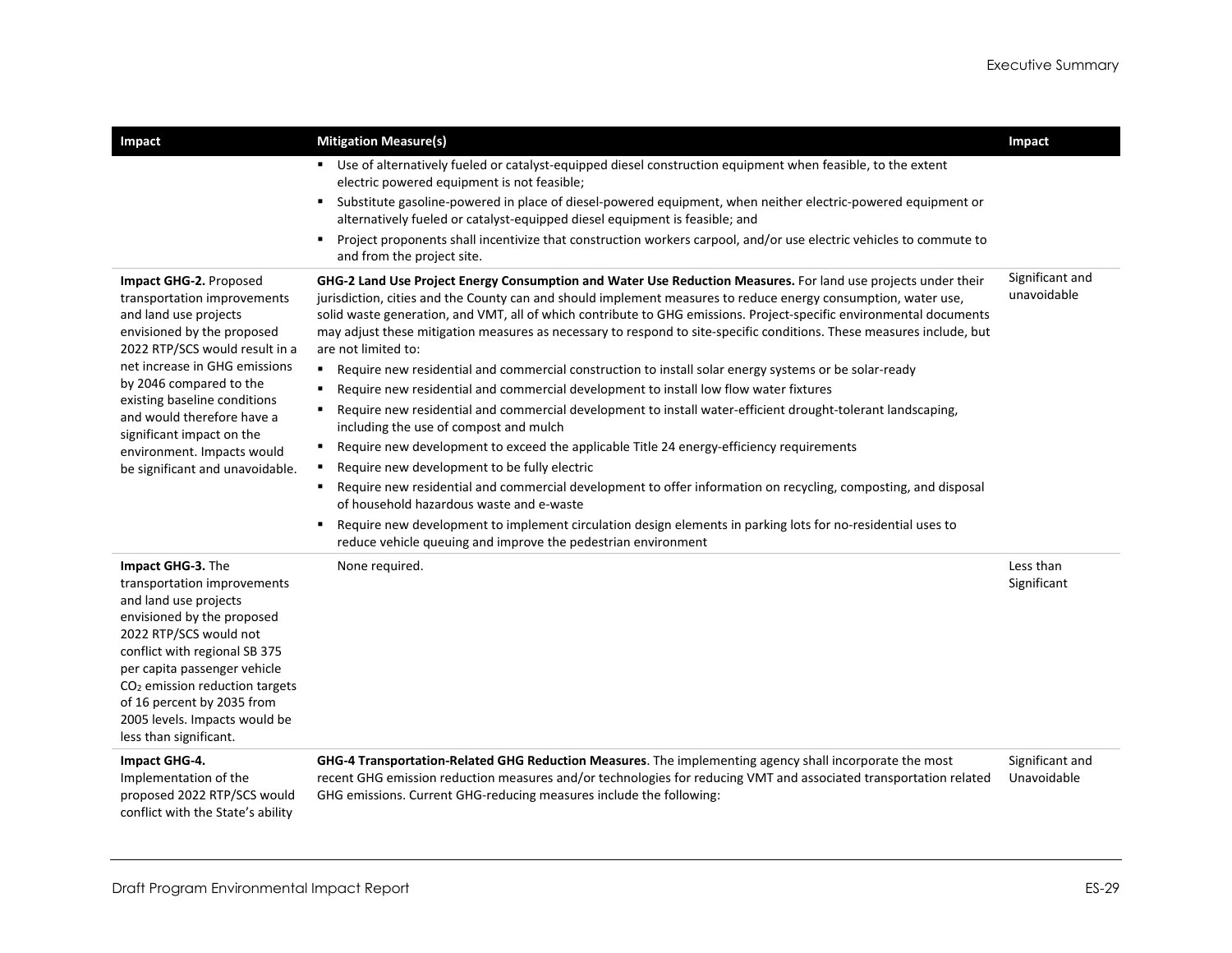| Impact                                                                                                                                                                                                                                                                                                                                              | <b>Mitigation Measure(s)</b>                                                                                                                                                                                                                                                                                                                                                                                                                                                                                                                                                                                                                                                                                                                                                                                                                                                                                                                                                                                                                                                                                                                                                                                                                                                                                                                                                                                                                                                                                                                                                                                                                                                                                                           | Impact                   |
|-----------------------------------------------------------------------------------------------------------------------------------------------------------------------------------------------------------------------------------------------------------------------------------------------------------------------------------------------------|----------------------------------------------------------------------------------------------------------------------------------------------------------------------------------------------------------------------------------------------------------------------------------------------------------------------------------------------------------------------------------------------------------------------------------------------------------------------------------------------------------------------------------------------------------------------------------------------------------------------------------------------------------------------------------------------------------------------------------------------------------------------------------------------------------------------------------------------------------------------------------------------------------------------------------------------------------------------------------------------------------------------------------------------------------------------------------------------------------------------------------------------------------------------------------------------------------------------------------------------------------------------------------------------------------------------------------------------------------------------------------------------------------------------------------------------------------------------------------------------------------------------------------------------------------------------------------------------------------------------------------------------------------------------------------------------------------------------------------------|--------------------------|
| to achieve SB 32, EOs S-3-05<br>and B-55-18, and applicable<br>local GHG reduction plan<br>targets and goals. Impacts<br>would be significant and<br>unavoidable.                                                                                                                                                                                   | Installation of electric vehicle charging stations beyond those required by State and local codes<br>٠<br>Utilization of electric vehicles and/or alternatively fueled vehicles in company fleet<br>Provision of dedicated parking for carpools, vanpool, and clean air vehicles<br>٠<br>Provision of vanpool and/or shuttle service for employees<br>٠<br>Implementation of reduced parking minimum requirements<br>٠<br>Implementation of maximum parking limits<br>٠<br>Provision of bicycle parking facilities beyond those required by State and local codes<br>٠<br>Provision of a bicycle-share program<br>٠<br>Expansion of bicycle routes/lanes along the project site frontage<br>٠<br>Provision of new or improved transit amenities (e.g., covered turnouts, bicycle racks, covered benches, signage,<br>٠<br>lighting) if project site is located along an existing transit route<br>Expansion of existing transit routes<br>٠<br>Provision of transit subsidies<br>٠<br>Expansion of sidewalk infrastructure along the project site frontage<br>٠<br>Provision of safe, pedestrian-friendly, and interconnected sidewalks and streetscapes<br>٠<br>Provision of employee lockers and showers<br>٠<br>Provision of on-site services that reduce the need for off-site travel (e.g., childcare facilities, automatic teller<br>٠<br>machines, postal machines, food services)<br>Provision of alternative work schedule options, such as telework or reduced schedule (e.g., 9/80 or 10/40<br>٠<br>schedules), for employees<br>Implementation of transportation demand management programs to educate and incentivize residents and/or<br>employees to use transit, smart commute, and alternative transportation options |                          |
| <b>Hazards and Hazardous Materials</b>                                                                                                                                                                                                                                                                                                              |                                                                                                                                                                                                                                                                                                                                                                                                                                                                                                                                                                                                                                                                                                                                                                                                                                                                                                                                                                                                                                                                                                                                                                                                                                                                                                                                                                                                                                                                                                                                                                                                                                                                                                                                        |                          |
| Impact HAZ-1. Transportation<br>improvement projects and the<br>land use scenario envisioned<br>by the proposed 2022 RTP/SCS<br>may facilitate the routine<br>transport, use, or disposal of<br>hazardous material, and may<br>result in reasonably<br>foreseeable upset and accident<br>conditions involving the<br>release of hazardous materials | None required.                                                                                                                                                                                                                                                                                                                                                                                                                                                                                                                                                                                                                                                                                                                                                                                                                                                                                                                                                                                                                                                                                                                                                                                                                                                                                                                                                                                                                                                                                                                                                                                                                                                                                                                         | Less than<br>Significant |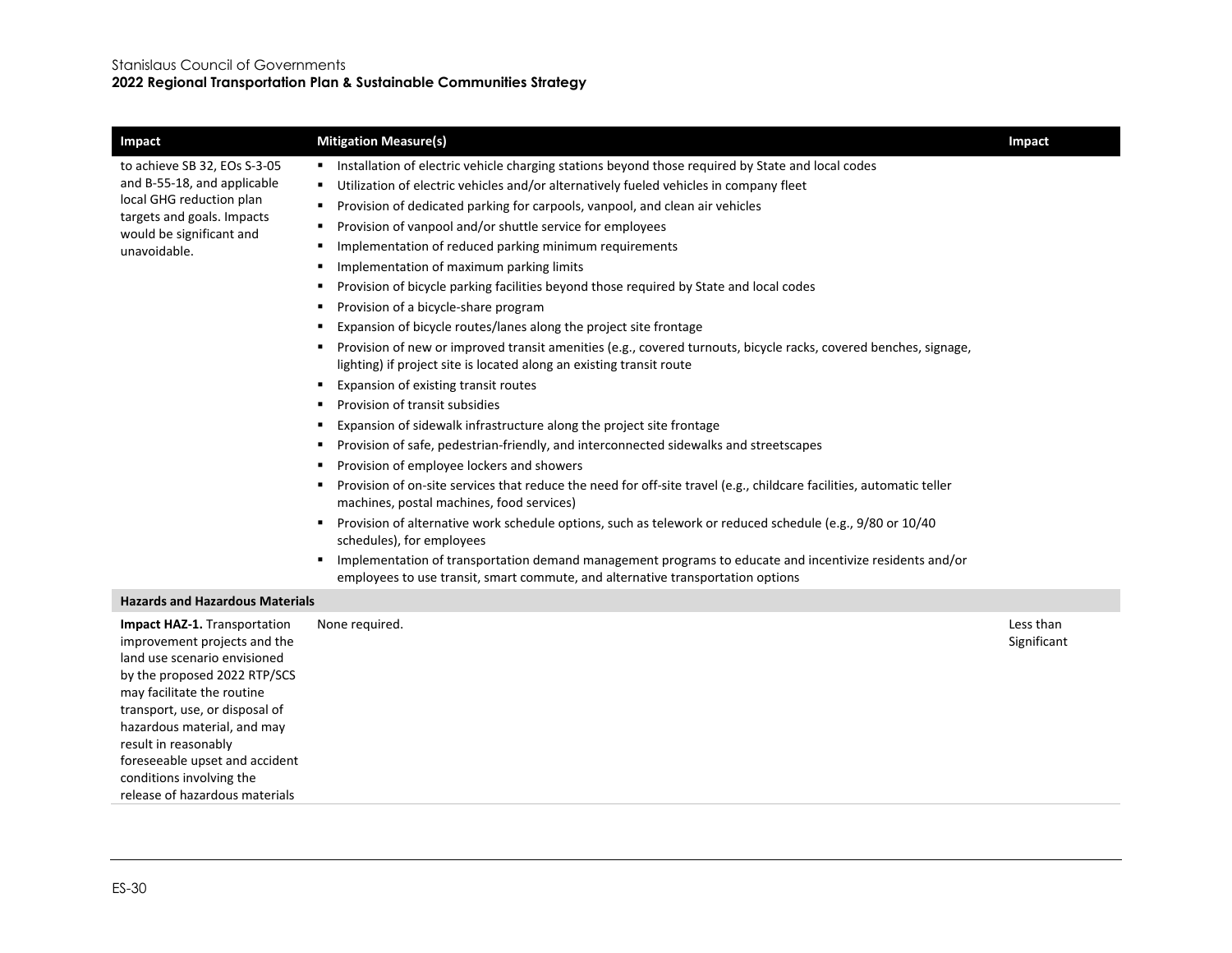| Impact                                                                                                                                                                                                                                                                                                                                                                                                | <b>Mitigation Measure(s)</b>                                                                                                                                                                                                                                                                                                                                                                                                                                                                                                                                                                                                                                                                                                                                                                                                                                                                                                                                                                                                                                                                                                                                                                                                                                                                                                                                           | Impact                         |
|-------------------------------------------------------------------------------------------------------------------------------------------------------------------------------------------------------------------------------------------------------------------------------------------------------------------------------------------------------------------------------------------------------|------------------------------------------------------------------------------------------------------------------------------------------------------------------------------------------------------------------------------------------------------------------------------------------------------------------------------------------------------------------------------------------------------------------------------------------------------------------------------------------------------------------------------------------------------------------------------------------------------------------------------------------------------------------------------------------------------------------------------------------------------------------------------------------------------------------------------------------------------------------------------------------------------------------------------------------------------------------------------------------------------------------------------------------------------------------------------------------------------------------------------------------------------------------------------------------------------------------------------------------------------------------------------------------------------------------------------------------------------------------------|--------------------------------|
| into the environment. Impacts<br>would be less than significant.                                                                                                                                                                                                                                                                                                                                      |                                                                                                                                                                                                                                                                                                                                                                                                                                                                                                                                                                                                                                                                                                                                                                                                                                                                                                                                                                                                                                                                                                                                                                                                                                                                                                                                                                        |                                |
| Impact HAZ-2. Transportation<br>improvement projects and land<br>use projects envisioned in the<br>proposed 2022 RTP/SCS would<br>not emit hazardous emissions<br>or handle hazardous or acutely<br>hazardous materials,<br>substances or waste within<br>one-quarter mile of an existing<br>or proposed school. Impacts<br>would be less than significant.                                           | None required.                                                                                                                                                                                                                                                                                                                                                                                                                                                                                                                                                                                                                                                                                                                                                                                                                                                                                                                                                                                                                                                                                                                                                                                                                                                                                                                                                         | Less than<br>Significant       |
| Impact HAZ-3. The proposed<br>2022 RTP/SCS includes<br>transportation improvement<br>projects and land use scenario<br>projects that could be located<br>on sites on the list of<br>hazardous material sites<br>compiled by Government Code<br>Section 65962.5, and therefore<br>create a significant hazard to<br>the public or environment. This<br>impact would be significant<br>and unavoidable. | HAZ-3 Site Remediation. If an individual project included in the proposed 2022 RTP/SCS is located on or near a<br>hazardous materials and/or waste site compiled by Government Code Section 65962.5, the implementing agency shall<br>prepare a Phase I ESA in accordance with the American Society for Testing and Materials' E-1527-05 standard. For<br>work requiring any demolition or renovation, the Phase I ESA shall make recommendations for any hazardous building<br>materials survey work that shall be done. All recommendations included in a Phase I ESA prepared for a site shall be<br>implemented. If a Phase I ESA indicates the presence or likely presence of contamination, the implementing agency<br>shall require a Phase II ESA, and recommendations of the Phase II ESA shall be fully implemented. Examples of typical<br>recommendations provided in Phase I/II ESAs include removal of contaminated soil in accordance with a soil<br>management plan approved by the local environmental health department; covering stockpiles of contaminated soil<br>to prevent fugitive dust emissions; capturing groundwater encountered during construction in a holding tank for<br>additional testing and characterization and disposal based on its characterization; and development of a health and<br>safety plan for construction workers. | Significant and<br>Unavoidable |
| Impact HAZ-4. Transportation<br>improvement projects and the<br>land use scenario envisioned in<br>the proposed 2022 RTP/SCS<br>located within an airport land<br>use plan or within two miles of<br>a public or public use airport<br>would not result in a safety<br>hazard for people residing or<br>working in the project area.                                                                  | None required.                                                                                                                                                                                                                                                                                                                                                                                                                                                                                                                                                                                                                                                                                                                                                                                                                                                                                                                                                                                                                                                                                                                                                                                                                                                                                                                                                         | Less than<br>Significant       |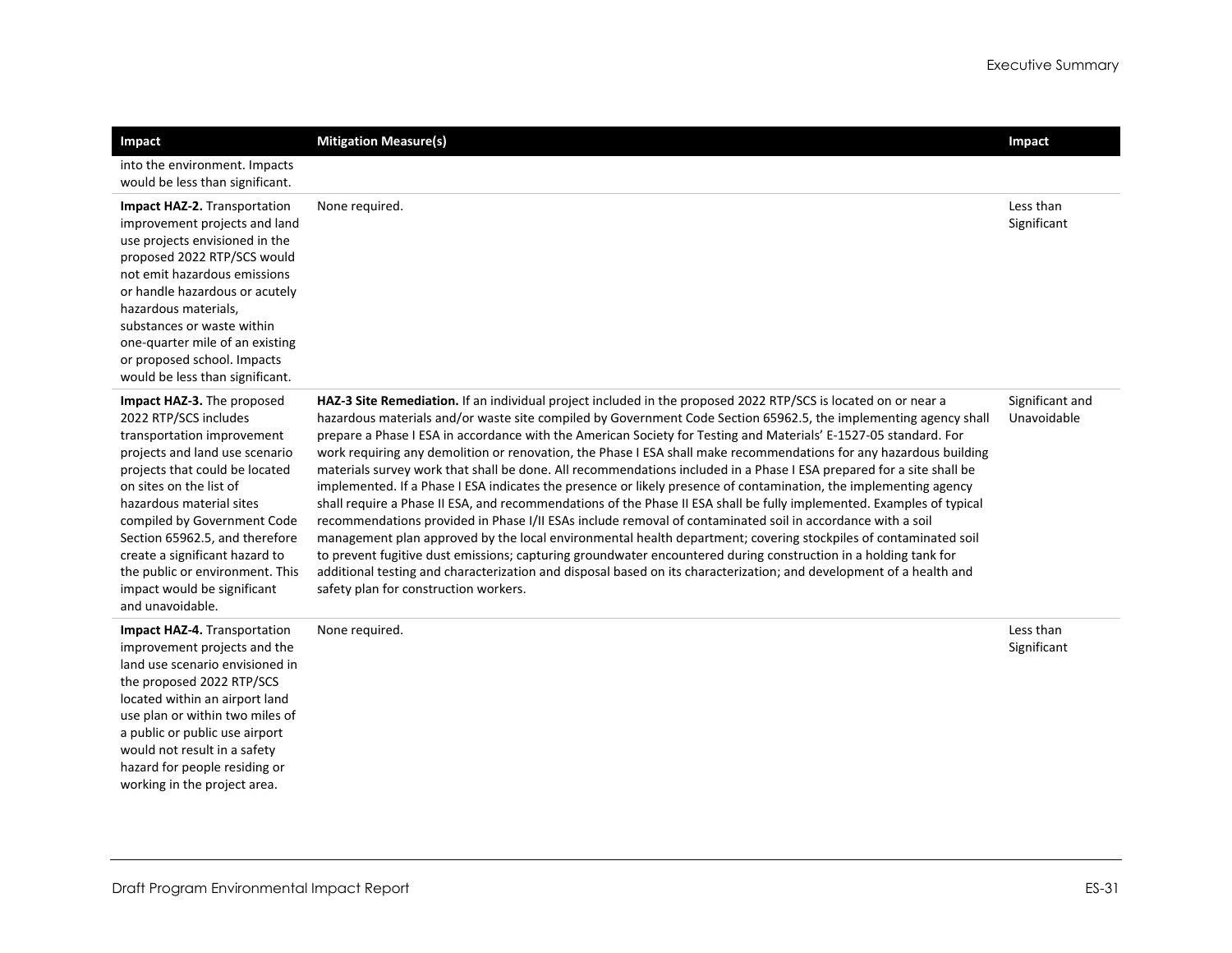#### Stanislaus Council of Governments

**2022 Regional Transportation Plan & Sustainable Communities Strategy**

| Impact                                                                                                                                                                                                                                                                                                                                                                                    | <b>Mitigation Measure(s)</b>                                                                                                                                                                                                                                                                                                                                                                                                                                                                                                                                                                                                                                                                                                                                                                                                                                                                                                                                                                                                                                                                                                                                                                                                                                                                                                                                                                                                                                                                                                                                                                                                                   | Impact                         |
|-------------------------------------------------------------------------------------------------------------------------------------------------------------------------------------------------------------------------------------------------------------------------------------------------------------------------------------------------------------------------------------------|------------------------------------------------------------------------------------------------------------------------------------------------------------------------------------------------------------------------------------------------------------------------------------------------------------------------------------------------------------------------------------------------------------------------------------------------------------------------------------------------------------------------------------------------------------------------------------------------------------------------------------------------------------------------------------------------------------------------------------------------------------------------------------------------------------------------------------------------------------------------------------------------------------------------------------------------------------------------------------------------------------------------------------------------------------------------------------------------------------------------------------------------------------------------------------------------------------------------------------------------------------------------------------------------------------------------------------------------------------------------------------------------------------------------------------------------------------------------------------------------------------------------------------------------------------------------------------------------------------------------------------------------|--------------------------------|
| Impacts would be less than<br>significant.                                                                                                                                                                                                                                                                                                                                                |                                                                                                                                                                                                                                                                                                                                                                                                                                                                                                                                                                                                                                                                                                                                                                                                                                                                                                                                                                                                                                                                                                                                                                                                                                                                                                                                                                                                                                                                                                                                                                                                                                                |                                |
| <b>Hydrology and Water Quality</b>                                                                                                                                                                                                                                                                                                                                                        |                                                                                                                                                                                                                                                                                                                                                                                                                                                                                                                                                                                                                                                                                                                                                                                                                                                                                                                                                                                                                                                                                                                                                                                                                                                                                                                                                                                                                                                                                                                                                                                                                                                |                                |
| Impact HYD-1. Implementation<br>of proposed transportation<br>projects and future projects<br>included in the land use<br>scenario envisioned in the<br>proposed 2022 RTP/SCS would<br>not violate water quality<br>standards or waste discharge<br>requirements, or otherwise<br>substantially degrade surface<br>or ground water quality.<br>Impacts would be less than<br>significant. | None required.                                                                                                                                                                                                                                                                                                                                                                                                                                                                                                                                                                                                                                                                                                                                                                                                                                                                                                                                                                                                                                                                                                                                                                                                                                                                                                                                                                                                                                                                                                                                                                                                                                 | Less than<br>Significant       |
| Impact HYD-2. Transportation<br>and land use projects<br>implementing the proposed<br>2022 RTP/SCS would<br>substantially decrease<br>groundwater supplies and<br>interfere with groundwater<br>recharge such that it may<br>impede sustainable<br>groundwater management of<br>the basin. Impacts would be<br>significant and unavoidable.                                               | HYD-2(a) Construction Dust Suppression Water Supply. For all proposed 2022 RTP/SCS projects, where feasible,<br>reclaimed and/or recycled water shall be used for dust suppression during construction activities. This includes use of<br>such reclaimed water in water trucks utilized for project construction occurring outside developed areas and away<br>from water infrastructure which would otherwise provide such reclaimed water. This measure shall be noted on<br>construction plans and shall be spot checked by the local jurisdiction.<br>HYD-2(b) Landscape Watering. In jurisdictions that do not already have an appropriate local regulatory program<br>related to landscape watering, proposed 2022 RTP/SCS projects that include landscaping shall be designed with<br>drought tolerant plants and drip irrigation. When feasible, native plant species shall be used. In addition, landscaping<br>associated with proposed improvements shall be maintained using reclaimed water when feasible. If reclaimed water<br>could feasibly be utilized for project landscape watering due to proximity of reclaimed water sources but is<br>unavailable due to lack of connecting infrastructure, local agencies or transportation sponsors shall conduct an<br>analysis of the upgrades needed to provide such infrastructure, which will include the potential for new connections<br>to existing reclaimed water systems to provide reclaimed water to other nearby sources besides the proposed project<br>in the analysis, and shall perform such steps as necessary to utilize available reclaimed water if feasible. | Significant and<br>Unavoidable |
| Impact HYD-3. Transportation<br>and future land use projects<br>implementing the proposed<br>2022 RTP/SCS would not<br>substantially alter the existing<br>drainage pattern of a site or<br>area through alteration of the                                                                                                                                                                | None required.                                                                                                                                                                                                                                                                                                                                                                                                                                                                                                                                                                                                                                                                                                                                                                                                                                                                                                                                                                                                                                                                                                                                                                                                                                                                                                                                                                                                                                                                                                                                                                                                                                 | Less than<br>Significant       |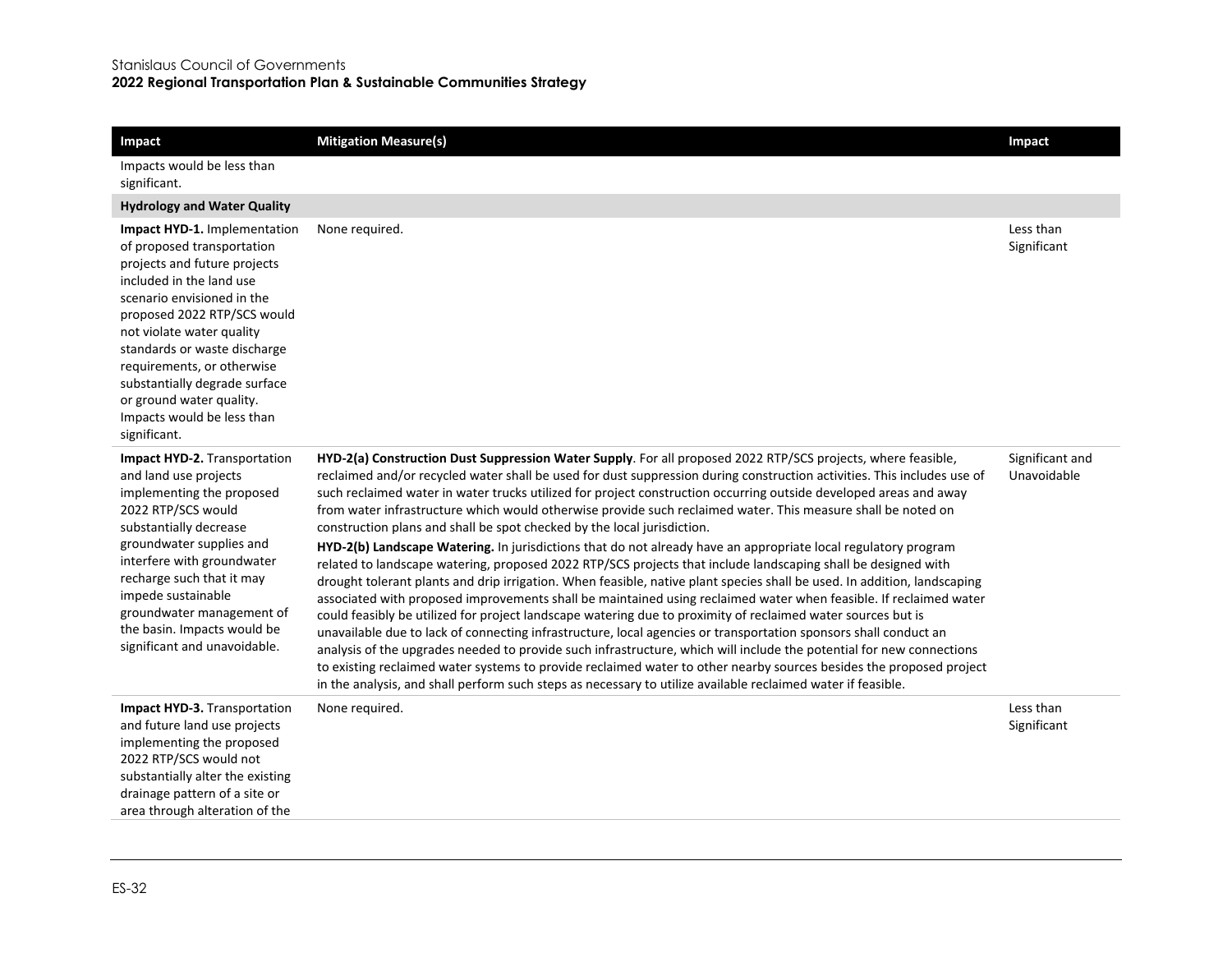| Impact                                                                                                                                                                                                                                                                                                                                          | <b>Mitigation Measure(s)</b>                                                                                                                                                                                                                                                                                                                                                                                                                                                                                                                                                                                                                                                                                                                                                                                                                                                                                                                                                                                                                                                                                                                                                                                                                                                                                                                                                                                                                                                                                                                                                                                                                   | Impact                         |
|-------------------------------------------------------------------------------------------------------------------------------------------------------------------------------------------------------------------------------------------------------------------------------------------------------------------------------------------------|------------------------------------------------------------------------------------------------------------------------------------------------------------------------------------------------------------------------------------------------------------------------------------------------------------------------------------------------------------------------------------------------------------------------------------------------------------------------------------------------------------------------------------------------------------------------------------------------------------------------------------------------------------------------------------------------------------------------------------------------------------------------------------------------------------------------------------------------------------------------------------------------------------------------------------------------------------------------------------------------------------------------------------------------------------------------------------------------------------------------------------------------------------------------------------------------------------------------------------------------------------------------------------------------------------------------------------------------------------------------------------------------------------------------------------------------------------------------------------------------------------------------------------------------------------------------------------------------------------------------------------------------|--------------------------------|
| course of a stream or river or<br>through the addition of<br>impervious surfaces in a<br>manner where drainage<br>changes would result in<br>flooding on- or off-site, redirect<br>or impede flood flows, exceed<br>the capacity of stormwater<br>systems, or provide additional<br>polluted runoff. Impacts would<br>be less than significant. |                                                                                                                                                                                                                                                                                                                                                                                                                                                                                                                                                                                                                                                                                                                                                                                                                                                                                                                                                                                                                                                                                                                                                                                                                                                                                                                                                                                                                                                                                                                                                                                                                                                |                                |
| Impact HYD-4. transportation<br>and land use projects<br>implementing the proposed<br>2022 RTP/SCS would not risk<br>release of pollutants due to<br>project inundation in flood<br>hazard, tsunami, or seiche<br>zones. Impacts would be less<br>than significant.                                                                             | None required.                                                                                                                                                                                                                                                                                                                                                                                                                                                                                                                                                                                                                                                                                                                                                                                                                                                                                                                                                                                                                                                                                                                                                                                                                                                                                                                                                                                                                                                                                                                                                                                                                                 | Less than<br>significant       |
| <b>Impact HYD-5.</b> Transportation<br>and land use projects<br>implementing the proposed<br>2022 RTP/SCS could conflict<br>with or obstruct<br>implementation of a water<br>quality control plan or<br>sustainable groundwater<br>management plans. Impacts<br>would be significant and<br>unavoidable.                                        | HYD-2(a) Construction Dust Suppression Water Supply. For all proposed 2022 RTP/SCS projects, where feasible,<br>reclaimed and/or recycled water shall be used for dust suppression during construction activities. This includes use of<br>such reclaimed water in water trucks utilized for project construction occurring outside developed areas and away<br>from water infrastructure which would otherwise provide such reclaimed water. This measure shall be noted on<br>construction plans and shall be spot checked by the local jurisdiction.<br>HYD-2(b) Landscape Watering. In jurisdictions that do not already have an appropriate local regulatory program<br>related to landscape watering, proposed 2022 RTP/SCS projects that include landscaping shall be designed with<br>drought tolerant plants and drip irrigation. When feasible, native plant species shall be used. In addition, landscaping<br>associated with proposed improvements shall be maintained using reclaimed water when feasible. If reclaimed water<br>could feasibly be utilized for project landscape watering due to proximity of reclaimed water sources but is<br>unavailable due to lack of connecting infrastructure, local agencies or transportation sponsors shall conduct an<br>analysis of the upgrades needed to provide such infrastructure, which will include the potential for new connections<br>to existing reclaimed water systems to provide reclaimed water to other nearby sources besides the proposed project<br>in the analysis, and shall perform such steps as necessary to utilize available reclaimed water if feasible. | Significant and<br>Unavoidable |
| Land Use & Planning                                                                                                                                                                                                                                                                                                                             |                                                                                                                                                                                                                                                                                                                                                                                                                                                                                                                                                                                                                                                                                                                                                                                                                                                                                                                                                                                                                                                                                                                                                                                                                                                                                                                                                                                                                                                                                                                                                                                                                                                |                                |
| Impact LU-1. Implementation<br>of proposed transportation                                                                                                                                                                                                                                                                                       | None required.                                                                                                                                                                                                                                                                                                                                                                                                                                                                                                                                                                                                                                                                                                                                                                                                                                                                                                                                                                                                                                                                                                                                                                                                                                                                                                                                                                                                                                                                                                                                                                                                                                 | Less than<br>Significant       |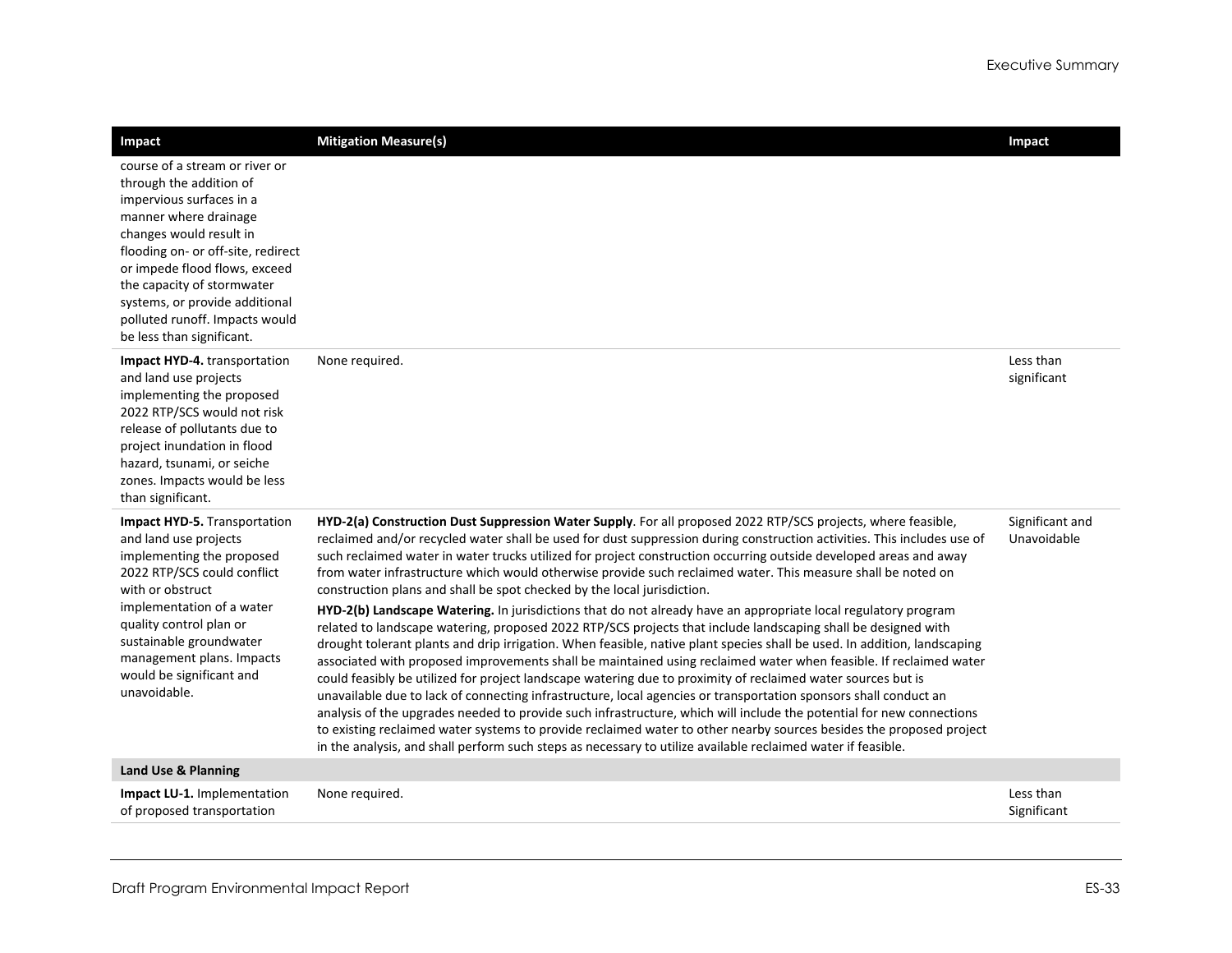#### Stanislaus Council of Governments

 $\begin{array}{c} \hline \end{array}$ 

#### **2022 Regional Transportation Plan & Sustainable Communities Strategy**

| Impact                                                                                                                                                                                                                                                                                                                                                                                                                                                            | <b>Mitigation Measure(s)</b>                                                                                                                                                                                                                                                                                                                                                                                                                                                                                                                                                                                                                                                                                                                                                                                                                                                                                                                                                                                                                                                                                                                                                                                                                | Impact                         |
|-------------------------------------------------------------------------------------------------------------------------------------------------------------------------------------------------------------------------------------------------------------------------------------------------------------------------------------------------------------------------------------------------------------------------------------------------------------------|---------------------------------------------------------------------------------------------------------------------------------------------------------------------------------------------------------------------------------------------------------------------------------------------------------------------------------------------------------------------------------------------------------------------------------------------------------------------------------------------------------------------------------------------------------------------------------------------------------------------------------------------------------------------------------------------------------------------------------------------------------------------------------------------------------------------------------------------------------------------------------------------------------------------------------------------------------------------------------------------------------------------------------------------------------------------------------------------------------------------------------------------------------------------------------------------------------------------------------------------|--------------------------------|
| improvements and the land<br>use scenario envisioned by the<br>proposed 2022 RTP/SCS would<br>not physically divide an<br>established community. This<br>impact would be less than<br>significant.                                                                                                                                                                                                                                                                |                                                                                                                                                                                                                                                                                                                                                                                                                                                                                                                                                                                                                                                                                                                                                                                                                                                                                                                                                                                                                                                                                                                                                                                                                                             |                                |
| Impact LU-2. The proposed<br>2022 RTP/SCS project<br>implementation would not<br>cause a significant<br>environmental impact due to a<br>conflict with any land use plan,<br>policy, or regulation (including,<br>but not limited to, the General<br>Plan or Zoning Ordinance) and<br>result in a physical change to<br>the environment not already<br>addressed in the other<br>resource chapters of this EIR.<br>This impact would be less than<br>significant. | Mitigation measures are provided for applicable resources throughout their respective environmental issue area<br>sections of the EIR to reduce impacts.                                                                                                                                                                                                                                                                                                                                                                                                                                                                                                                                                                                                                                                                                                                                                                                                                                                                                                                                                                                                                                                                                    | Less than<br>Significant       |
| <b>Noise</b>                                                                                                                                                                                                                                                                                                                                                                                                                                                      |                                                                                                                                                                                                                                                                                                                                                                                                                                                                                                                                                                                                                                                                                                                                                                                                                                                                                                                                                                                                                                                                                                                                                                                                                                             |                                |
| <b>Impact N-1 Construction</b><br>activity associated with<br>transportation improvements<br>and land use projects<br>envisioned by the proposed<br>2022 RTP/SCS would generate<br>a substantial temporary<br>increase in ambient noise<br>levels in excess of standards<br>established in local general<br>plans or noise ordinances and<br>would generate a substantial<br>absolute noise increase over<br>existing noise levels. This                          | N-1 Construction Noise Reduction. To reduce construction noise levels to achieve applicable standards, implementing<br>agencies for transportation and land use projects shall implement the measures identified below where feasible and<br>necessary.<br>a) Compliance with local Construction Noise Regulations. Implementing agencies shall ensure that, where residences<br>or other noise sensitive uses are located within 800 feet of construction sites without pile driving, appropriate<br>measures shall be implemented to ensure consistency with local noise ordinance requirements relating to<br>construction. Specific techniques may include, but are not limited to, restrictions on construction timing, use of<br>sound blankets on construction equipment, and the use of temporary walls and noise barriers to block and deflect<br>noise.<br>Noise Complaint and Enforcement Manager. Designate an on-site construction complaint and enforcement<br>b)<br>manager for projects within 800 feet of sensitive receivers. Implementing agencies shall post phone numbers for<br>the on-site enforcement manager at construction sites along with complaint procedures and who to notify in the<br>event of a problem. | Significant and<br>Unavoidable |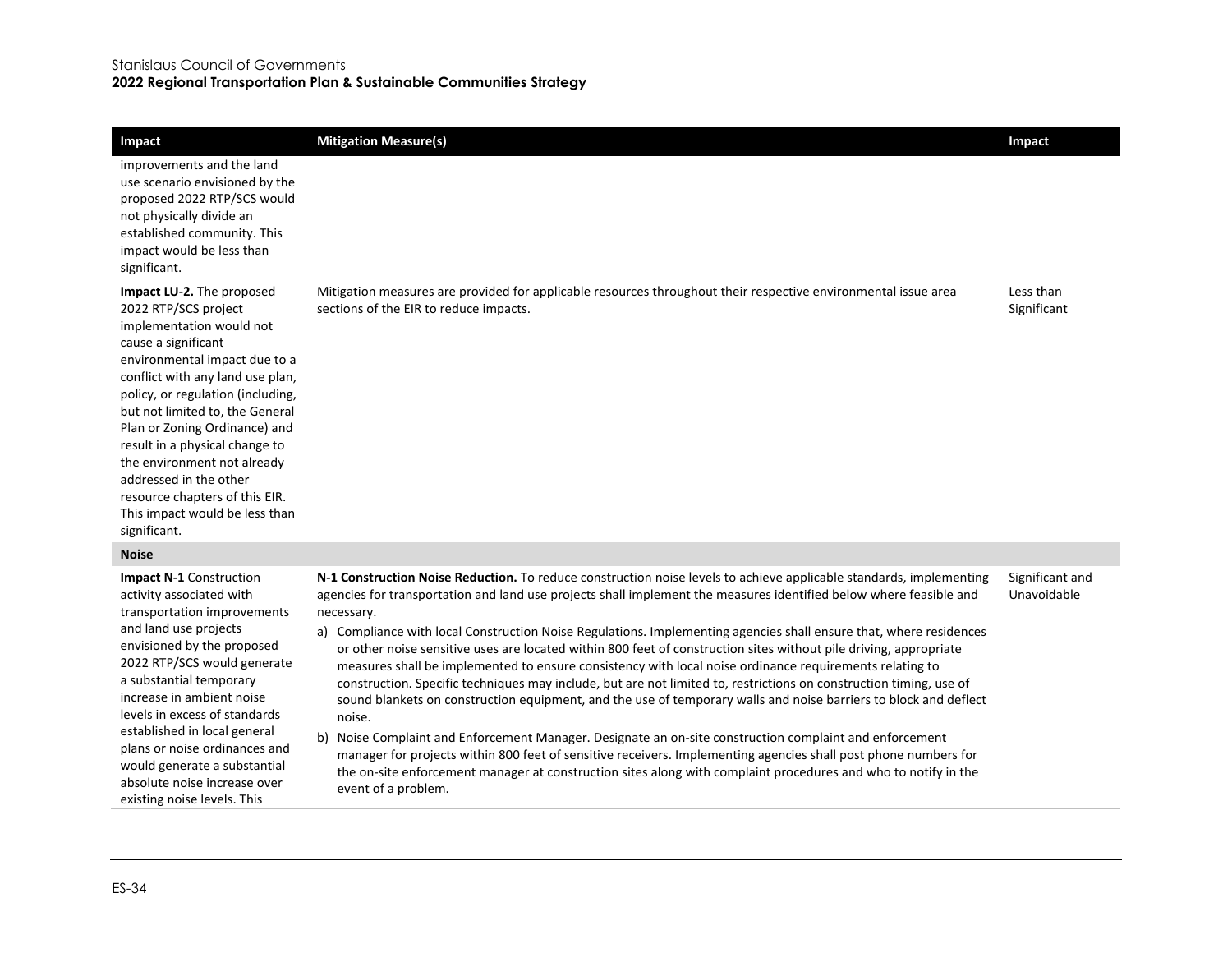| Impact                                                                                                                                                 | <b>Mitigation Measure(s)</b>                                                                                                                                                                                                                                                                                                                                                                                                                                                                                                                                                                                                                                                                                                                                                                                                                                                                                                                                                                                                                                                                                                                                                                                                                                                                                                                                                                                                                                                                                                                                                                                                                                             | Impact                         |
|--------------------------------------------------------------------------------------------------------------------------------------------------------|--------------------------------------------------------------------------------------------------------------------------------------------------------------------------------------------------------------------------------------------------------------------------------------------------------------------------------------------------------------------------------------------------------------------------------------------------------------------------------------------------------------------------------------------------------------------------------------------------------------------------------------------------------------------------------------------------------------------------------------------------------------------------------------------------------------------------------------------------------------------------------------------------------------------------------------------------------------------------------------------------------------------------------------------------------------------------------------------------------------------------------------------------------------------------------------------------------------------------------------------------------------------------------------------------------------------------------------------------------------------------------------------------------------------------------------------------------------------------------------------------------------------------------------------------------------------------------------------------------------------------------------------------------------------------|--------------------------------|
| impact would be significant<br>and unavoidable.                                                                                                        | c) Pile Driving. For any project within 3,200 feet of sensitive receptors that requires pilings, the implementing agency<br>shall require caisson drilling or sonic pile driving as opposed to pile driving, where feasible. This shall be<br>accomplished through the placement of conditions on the project during its individual environmental review.<br>d) Construction Equipment Noise Control. Implementing agencies shall ensure that equipment and trucks used for<br>project construction utilize the best available noise control techniques (including mufflers, use of intake silencers,<br>ducts, engine enclosures, and acoustically attenuating shields or shrouds).<br>e) Impact Equipment Noise Control. Implementing agencies shall ensure that impact equipment (e.g., jack hammers,<br>pavement breakers, and rock drills) used for project construction be hydraulically or electrically powered wherever<br>feasible to avoid noise associated with compressed air exhaust from pneumatically powered tools. Where use of<br>pneumatically powered tools is unavoidable, use of an exhaust muffler on the compressed air exhaust can lower<br>noise levels from the exhaust by up to about 10 dBA. When feasible, external jackets on the impact equipment can<br>achieve a reduction of 5 dBA. Whenever feasible, use quieter procedures, such as drilling rather than impact<br>equipment operation.<br>Construction Activity Timing Restrictions. The following timing restrictions shall apply to proposed 2022 RTP/SCS<br>activates creating noise levels at or above 65 dBA at a nearby dwelling unit, except where timing restrictions are |                                |
|                                                                                                                                                        | already established in local codes or policies. Construction activities shall be limited to:                                                                                                                                                                                                                                                                                                                                                                                                                                                                                                                                                                                                                                                                                                                                                                                                                                                                                                                                                                                                                                                                                                                                                                                                                                                                                                                                                                                                                                                                                                                                                                             |                                |
|                                                                                                                                                        | g) Monday through Friday: 7 a.m. to 6 p.m.                                                                                                                                                                                                                                                                                                                                                                                                                                                                                                                                                                                                                                                                                                                                                                                                                                                                                                                                                                                                                                                                                                                                                                                                                                                                                                                                                                                                                                                                                                                                                                                                                               |                                |
|                                                                                                                                                        | h) Saturday: 9 a.m. to 5 p.m.<br>Placement of Stationary Noise Sources. Locate stationary noise sources as far from noise-sensitive receptors as<br>i)<br>possible. Stationary noise sources that must be located near existing receptors will be equipped with the best<br>available mufflers.                                                                                                                                                                                                                                                                                                                                                                                                                                                                                                                                                                                                                                                                                                                                                                                                                                                                                                                                                                                                                                                                                                                                                                                                                                                                                                                                                                          |                                |
| Impact N-2. Transportation<br>improvements envisioned by<br>the proposed 2022 RTP/SCS<br>would generate a substantial<br>permanent increase in ambient | N-2 Noise Assessment and Control for Mobile and Point Source Reduction. Implementing agencies for 2022 RTP/SCS<br>projects shall complete detailed noise assessments using applicable guidelines (e.g., Caltrans Traffic Noise Analysis<br>Protocol) for roadway projects that may impact noise sensitive receptors. The implementing agency shall ensure that<br>a noise survey is conducted that, at minimum:                                                                                                                                                                                                                                                                                                                                                                                                                                                                                                                                                                                                                                                                                                                                                                                                                                                                                                                                                                                                                                                                                                                                                                                                                                                          | Significant and<br>Unavoidable |
| noise levels in excess of                                                                                                                              | $\blacksquare$<br>Determines existing and projected noise levels                                                                                                                                                                                                                                                                                                                                                                                                                                                                                                                                                                                                                                                                                                                                                                                                                                                                                                                                                                                                                                                                                                                                                                                                                                                                                                                                                                                                                                                                                                                                                                                                         |                                |
| standards or over existing<br>noise levels and generate a                                                                                              | Determines the amount of attenuation needed to reduce potential noise impacts to applicable State and local<br>٠<br>standards<br>Identifies potential alternate alignments that allow greater distance from, or greater buffering of, noise-sensitive<br>٠                                                                                                                                                                                                                                                                                                                                                                                                                                                                                                                                                                                                                                                                                                                                                                                                                                                                                                                                                                                                                                                                                                                                                                                                                                                                                                                                                                                                               |                                |
| substantial absolute noise<br>increase over existing noise                                                                                             | areas                                                                                                                                                                                                                                                                                                                                                                                                                                                                                                                                                                                                                                                                                                                                                                                                                                                                                                                                                                                                                                                                                                                                                                                                                                                                                                                                                                                                                                                                                                                                                                                                                                                                    |                                |
| levels. This impact would be                                                                                                                           | If warranted, recommends methods for mitigating noise impacts, including:<br>٠                                                                                                                                                                                                                                                                                                                                                                                                                                                                                                                                                                                                                                                                                                                                                                                                                                                                                                                                                                                                                                                                                                                                                                                                                                                                                                                                                                                                                                                                                                                                                                                           |                                |
| significant and unavoidable.                                                                                                                           | Appropriate setbacks                                                                                                                                                                                                                                                                                                                                                                                                                                                                                                                                                                                                                                                                                                                                                                                                                                                                                                                                                                                                                                                                                                                                                                                                                                                                                                                                                                                                                                                                                                                                                                                                                                                     |                                |
|                                                                                                                                                        | Sound attenuating building design, including retrofit of existing structures with sound attenuating building<br>٠<br>materials                                                                                                                                                                                                                                                                                                                                                                                                                                                                                                                                                                                                                                                                                                                                                                                                                                                                                                                                                                                                                                                                                                                                                                                                                                                                                                                                                                                                                                                                                                                                           |                                |
|                                                                                                                                                        | " Use of sound barriers (earthen berms, sound walls, or some combination of the two)                                                                                                                                                                                                                                                                                                                                                                                                                                                                                                                                                                                                                                                                                                                                                                                                                                                                                                                                                                                                                                                                                                                                                                                                                                                                                                                                                                                                                                                                                                                                                                                     |                                |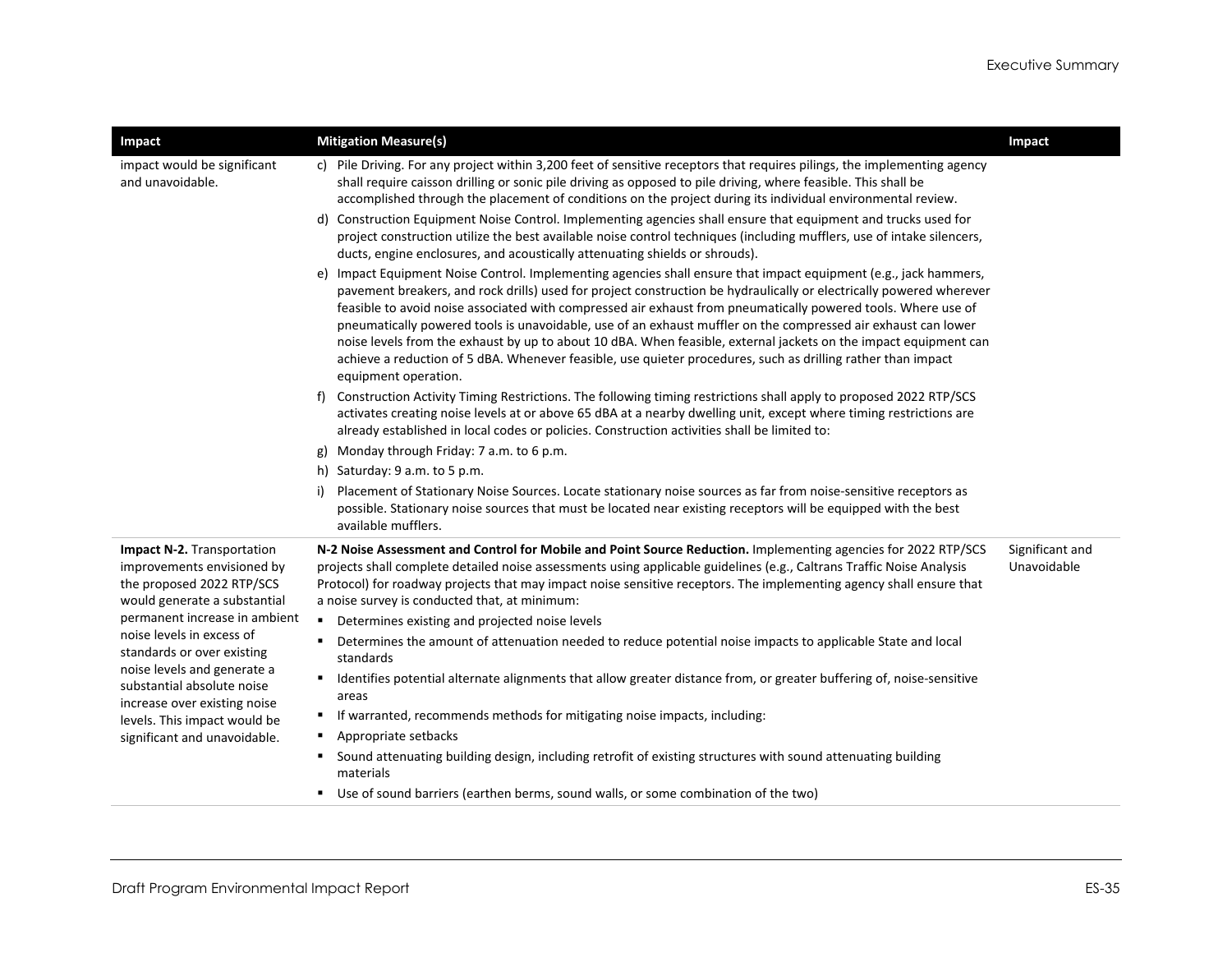| Impact                                                                                                                                                                                                                | <b>Mitigation Measure(s)</b>                                                                                                                                                                                                                                                                                                                                                                                                                                                                                                                                                                                                                                                                                                                                                                                                                                                                                                                                                                                                                                                                                                                                                              | Impact                         |
|-----------------------------------------------------------------------------------------------------------------------------------------------------------------------------------------------------------------------|-------------------------------------------------------------------------------------------------------------------------------------------------------------------------------------------------------------------------------------------------------------------------------------------------------------------------------------------------------------------------------------------------------------------------------------------------------------------------------------------------------------------------------------------------------------------------------------------------------------------------------------------------------------------------------------------------------------------------------------------------------------------------------------------------------------------------------------------------------------------------------------------------------------------------------------------------------------------------------------------------------------------------------------------------------------------------------------------------------------------------------------------------------------------------------------------|--------------------------------|
|                                                                                                                                                                                                                       | Locate transit-related passenger stations, central maintenance facilities, decentralized maintenance facilities, and<br>electric substations away from sensitive receptors to the maximum extent feasible.                                                                                                                                                                                                                                                                                                                                                                                                                                                                                                                                                                                                                                                                                                                                                                                                                                                                                                                                                                                |                                |
|                                                                                                                                                                                                                       | Where new or expanded roadway projects are found to expose receptors to noise exceeding normally acceptable<br>levels, the individual project lead agency shall implement techniques as recommended in the project-specific noise<br>assessments. The preferred methods for mitigating noise impacts shall include the use of appropriate setbacks and<br>sound attenuating building design, including retrofit of existing structures with sound attenuating building materials<br>where feasible. In instances where use of these techniques is not feasible, the use of sound barriers (earthen berms,<br>sound walls, or some combination of the two) shall be considered. Whenever possible, a combination of elements<br>shall be used, including open grade paving, solid fences, walls, and landscaped berms. Other techniques such as<br>rubberized asphalt or "quiet pavement" shall be used where feasible to reduce road noise for new roadway segments<br>or modifications requiring repaving. The effectiveness of noise reduction measures shall be monitored by taking noise<br>measurements and installing adaptive mitigation measures to achieve applicable standards. |                                |
| <b>Impact N-3.</b> Construction<br>activities associated with<br>transportation projects under<br>the proposed 2022 RTP/SCS<br>would generate excessive<br>groundborne vibration levels.<br>New truck, bus, and train | N-3(a) Vibration Mitigation for Construction of Transportation Projects. Where local vibration and groundborne<br>noise standards do not apply, implementing agencies of proposed 2022 RTP/SCS projects utilizing heavy construction<br>equipment shall estimate vibration levels generated by construction activities and use the Caltrans vibration damage<br>potential threshold criteria to screen for and screen out projects as to their potential to damage buildings on site or<br>near a project.<br><b>Caltrans Vibration Damage Potential Threshold Criteria</b>                                                                                                                                                                                                                                                                                                                                                                                                                                                                                                                                                                                                               | Significant and<br>Unavoidable |
| traffic resulting from the                                                                                                                                                                                            | <b>Maximum PPV (in/sec)</b>                                                                                                                                                                                                                                                                                                                                                                                                                                                                                                                                                                                                                                                                                                                                                                                                                                                                                                                                                                                                                                                                                                                                                               |                                |
|                                                                                                                                                                                                                       |                                                                                                                                                                                                                                                                                                                                                                                                                                                                                                                                                                                                                                                                                                                                                                                                                                                                                                                                                                                                                                                                                                                                                                                           |                                |

groundborne vibration levels. New truck, bus, and train traffic resulting from the proposed 2022 RTP/SCS would generate excessive vibration levels. These impacts would be significant and unavoidable.

**Structure and Condition Transient Sources Continuous/Frequent Intermittent Sources** Extremely fragile historic buildings 6.12 0.08 0.12 0.08 Fragile buildings 0.20 0.10 Historic and some old buildings and the control of the control of the control of the control of the control of the control of the control of the control of the control of the control of the control of the control of the co Older Residential structures 0.50 0.30 New residential structures and the control of the control of the control of the control of the control of the control of the control of the control of the control of the control of the control of the control of the control Modern industrial structures and the control of the control of the control of the control of the control of the control of the control of the control of the control of the control of the control of the control of the contr Source: Transportation and Construction Vibration Guidance Manual (2020b)

If construction equipment would generate vibration levels exceeding acceptable levels as established by Caltrans, implementing agencies of the proposed 2022 RTP/SCS shall, or can and should, complete the following tasks:

**Prior to construction, survey the project site for vulnerable buildings, and complete geotechnical testing** (preconstruction assessment of the existing subsurface conditions and structural integrity), for any older or historic buildings within 50 feet of pile driving. The testing shall be completed by a qualified geotechnical engineer and qualified historic preservation professional and/or structural engineer.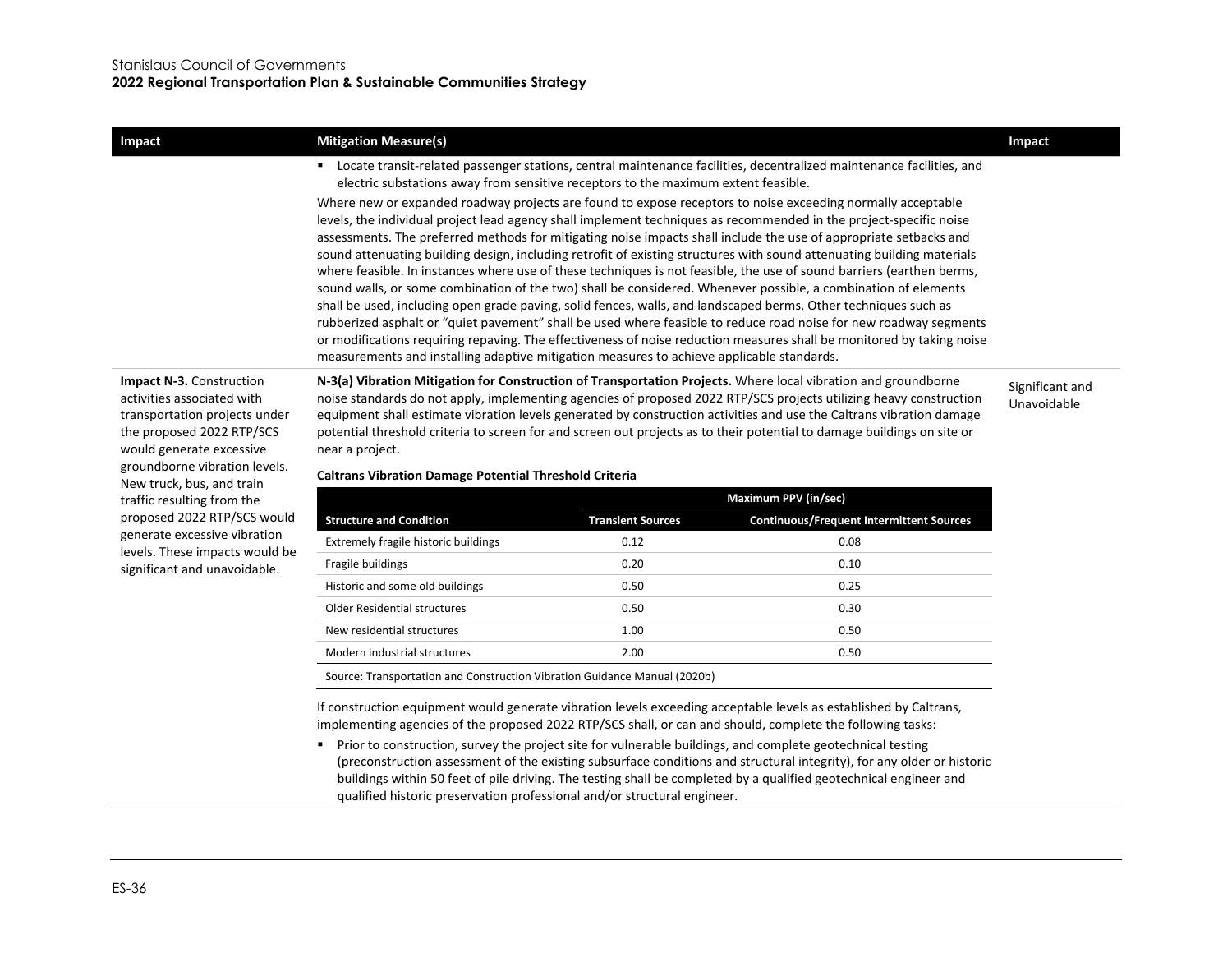| Impact                                                                                                                                                                                                                                                                                    | <b>Mitigation Measure(s)</b>                                                                                                                                                                                                                                                                                                                                                                                                                                                                                                                                                                                                                                                                                                                                                                                                                                                                                                                                                                                                                                                                                                                                                                                                                                                                                                                                                                                                                                                                       | Impact                         |
|-------------------------------------------------------------------------------------------------------------------------------------------------------------------------------------------------------------------------------------------------------------------------------------------|----------------------------------------------------------------------------------------------------------------------------------------------------------------------------------------------------------------------------------------------------------------------------------------------------------------------------------------------------------------------------------------------------------------------------------------------------------------------------------------------------------------------------------------------------------------------------------------------------------------------------------------------------------------------------------------------------------------------------------------------------------------------------------------------------------------------------------------------------------------------------------------------------------------------------------------------------------------------------------------------------------------------------------------------------------------------------------------------------------------------------------------------------------------------------------------------------------------------------------------------------------------------------------------------------------------------------------------------------------------------------------------------------------------------------------------------------------------------------------------------------|--------------------------------|
|                                                                                                                                                                                                                                                                                           | Prepare and submit a report to the lead agency that contains the results of the geological testing. If recommended<br>by the preconstruction report implementing agencies shall require ground vibration monitoring of nearby historic<br>structures. Methods and technologies shall be based on the specific conditions at the construction site. The<br>preconstruction assessment shall include a monitoring program to detect ground settlement or lateral movement<br>of structures in the vicinity of pile-driving activities and identify corrective measures to be taken should monitored<br>vibration levels indicate the potential for building damage. In the event of unacceptable ground movement with<br>the potential to cause structural damage, all impact work shall cease, and corrective measures shall be<br>implemented to minimize the risk to the subject, or adjacent, historic structure.<br>To minimize disturbance withing 550 feet of pile-driving activities, implement "quiet" pile-driving technology, such<br>٠<br>as predrilling of piles and the use of more than one pile driver to shorten the duration of pile driving), where<br>feasible, in consideration of geotechnical and structural requirements and conditions as defined as part of the<br>geotechnical testing, if testing was feasible.<br>Use cushion blocks to dampen noise from pile driving.<br>٠<br>Phase operations of construction equipment to avoid simultaneous vibration sources<br>٠ |                                |
|                                                                                                                                                                                                                                                                                           | N-3(b) Vibration Mitigation for Operation of Transportation Projects. Where local vibration and groundborne noise<br>standards do not apply, implementing agencies of proposed 2022 RTP/SCS projects shall comply with all applicable<br>local vibration and groundborne noise standards, or in the absence of such local standards, comply with guidance<br>provided by the FTA in Transit Noise and Vibration Impact Assessment (FTA 2018) to assess impacts to buildings and<br>sensitive receptors and reduce vibration and groundborne noise. FTA recommended thresholds shall be used except in<br>areas where local standards for groundborne noise and vibration have been established. Methods that can be<br>implemented to reduce vibration and groundborne noise impacts include, but are not limited to:<br><b>Bus and Truck Traffic</b><br>٠<br>Constructing of noise barriers<br>٠<br>Use noise reducing tires and wheel construction on bus wheels<br>٠<br>Use vehicle skirts (i.e., a partial enclosure around each wheel with absorptive treatment) on freight vehicle wheels<br>٠                                                                                                                                                                                                                                                                                                                                                                                               |                                |
| Impact N-4. Land use projects<br>envisioned by the proposed<br>2022 RTP/SCS may place<br>sensitive receptors in areas<br>with noise levels in excess of<br>standards established in the<br>local general plan or noise<br>ordinance. This impact would<br>be significant and unavoidable. | N-4 Noise Mitigation for Land Uses. If a land use project is located in an area with exterior ambient noise levels above<br>local noise standards, the implementing agency shall ensure that a noise study is conducted to determine the existing<br>exterior noise levels in the vicinity of the project. If the project would be impacted by ambient noise levels, feasible<br>attenuation measures shall be used to reduce operational noise to meet acceptable standards. In addition, noise<br>insulation techniques shall be utilized to reduce indoor noise levels to thresholds set in applicable State and/or local<br>standards. Such measures may include but are not limited to dual-paned windows, solid core exterior doors with<br>perimeter weather stripping, air conditioning system so that windows and doors may remain closed, and situating<br>exterior doors away from roads. The noise study and determination of appropriate mitigation measures shall be<br>completed during the project's individual environmental review.                                                                                                                                                                                                                                                                                                                                                                                                                                              | Significant and<br>Unavoidable |
| <b>Impact N-5.</b> Transportation<br>improvements and land use                                                                                                                                                                                                                            | N-5 Noise Mitigation Near Airports. Implementing agencies for all new development proposed to be located within<br>an existing airport influence zone, as defined by the locally adopted ALUCP or local general plan, or within two miles of                                                                                                                                                                                                                                                                                                                                                                                                                                                                                                                                                                                                                                                                                                                                                                                                                                                                                                                                                                                                                                                                                                                                                                                                                                                       | Significant and<br>Unavoidable |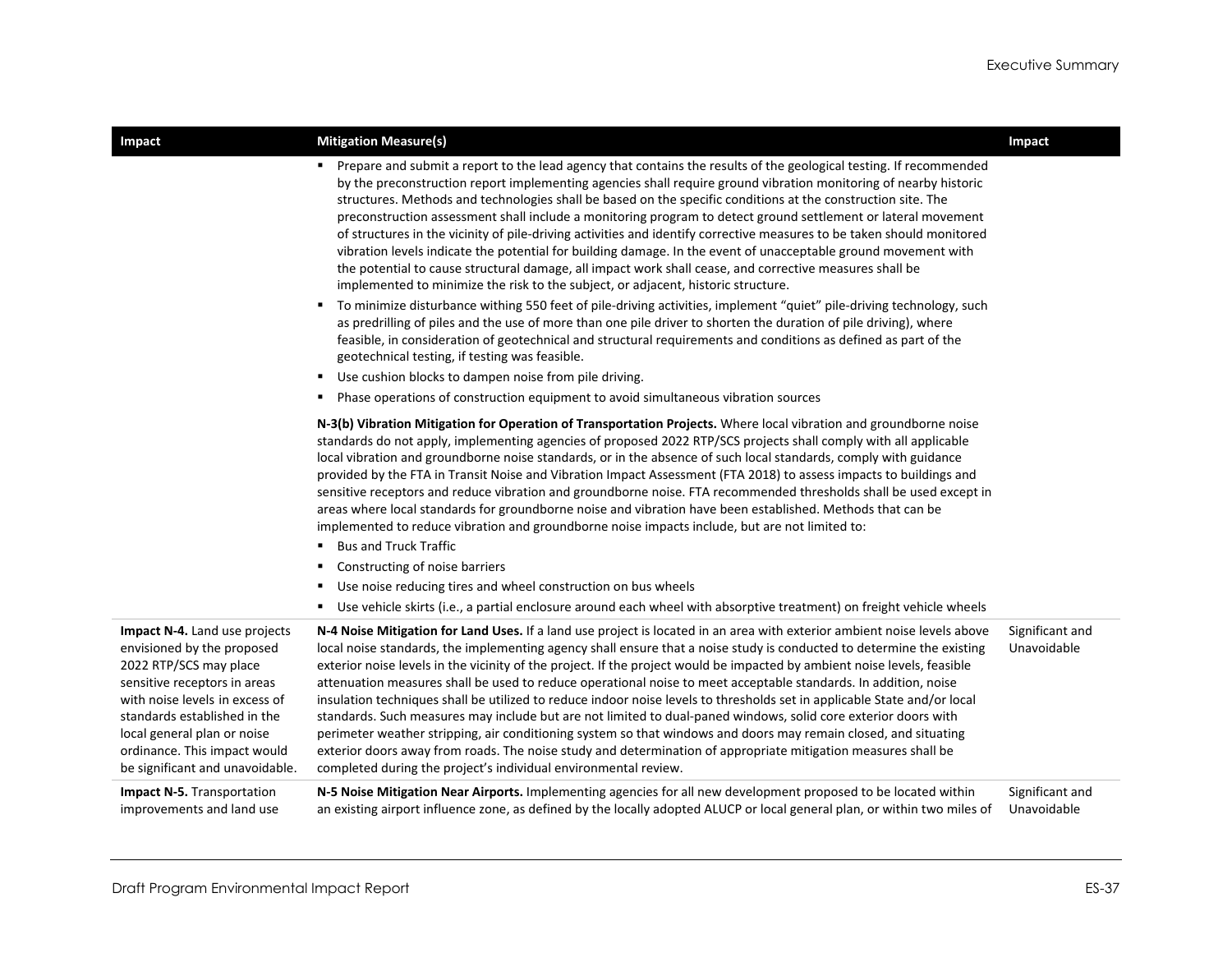| Impact                                                                                                                                                                                                                                                                                           | <b>Mitigation Measure(s)</b>                                                                                                                                                                                                                                                                                                                                                                                                                                                                                                                                                                                                                                                                                                                       | Impact                   |
|--------------------------------------------------------------------------------------------------------------------------------------------------------------------------------------------------------------------------------------------------------------------------------------------------|----------------------------------------------------------------------------------------------------------------------------------------------------------------------------------------------------------------------------------------------------------------------------------------------------------------------------------------------------------------------------------------------------------------------------------------------------------------------------------------------------------------------------------------------------------------------------------------------------------------------------------------------------------------------------------------------------------------------------------------------------|--------------------------|
| projects envisioned by the<br>proposed 2022 RTP/SCS would<br>be located in close proximity to<br>existing airports such that<br>applicable exterior and interior<br>noise thresholds would be<br>exceeded. Impacts would be<br>significant and unavoidable.                                      | a private use airport, shall require a site-specific noise compatibility study. The study shall consider and evaluate<br>existing aircraft noise, based on specific aircraft activity data for the airport in question, and shall include<br>recommendations for site design and building construction. Such measures may include but are not limited to dual-<br>paned windows, solid core exterior doors with perimeter weather stripping, air conditioning system so that windows<br>and doors may remain closed, and situating exterior doors away from roads, such as dual paned windows. The noise<br>study and determination of appropriate mitigation measures shall be completed during the project's individual<br>environmental review. |                          |
| <b>Population and Housing</b>                                                                                                                                                                                                                                                                    |                                                                                                                                                                                                                                                                                                                                                                                                                                                                                                                                                                                                                                                                                                                                                    |                          |
| <b>Impact POP-1.</b> Transportation<br>and land use projects<br>implementing the proposed<br>2022 RTP/SCS would not<br>induce substantial unplanned<br>population growth, either<br>directly or indirectly. This<br>impact would be less than<br>significant.                                    | None required.                                                                                                                                                                                                                                                                                                                                                                                                                                                                                                                                                                                                                                                                                                                                     | Less than<br>Significant |
| Impact POP-2. transportation<br>and land use projects<br>implementing the proposed<br>2022 RTP/SCS would<br>temporarily displace existing<br>housing and people but would<br>not necessitate the<br>construction of replacement<br>housing elsewhere. Impacts<br>would be less than significant. | None required.                                                                                                                                                                                                                                                                                                                                                                                                                                                                                                                                                                                                                                                                                                                                     | Less than<br>Significant |
| Transportation                                                                                                                                                                                                                                                                                   |                                                                                                                                                                                                                                                                                                                                                                                                                                                                                                                                                                                                                                                                                                                                                    |                          |
| Impact T-1. transportation<br>projects and land use projects<br>envisioned by the proposed<br>2022 RTP/SCS would not<br>conflict with any program,<br>plan, ordinance or policy<br>addressing the circulation<br>system, including transit,                                                      | None required.                                                                                                                                                                                                                                                                                                                                                                                                                                                                                                                                                                                                                                                                                                                                     | Less than<br>Significant |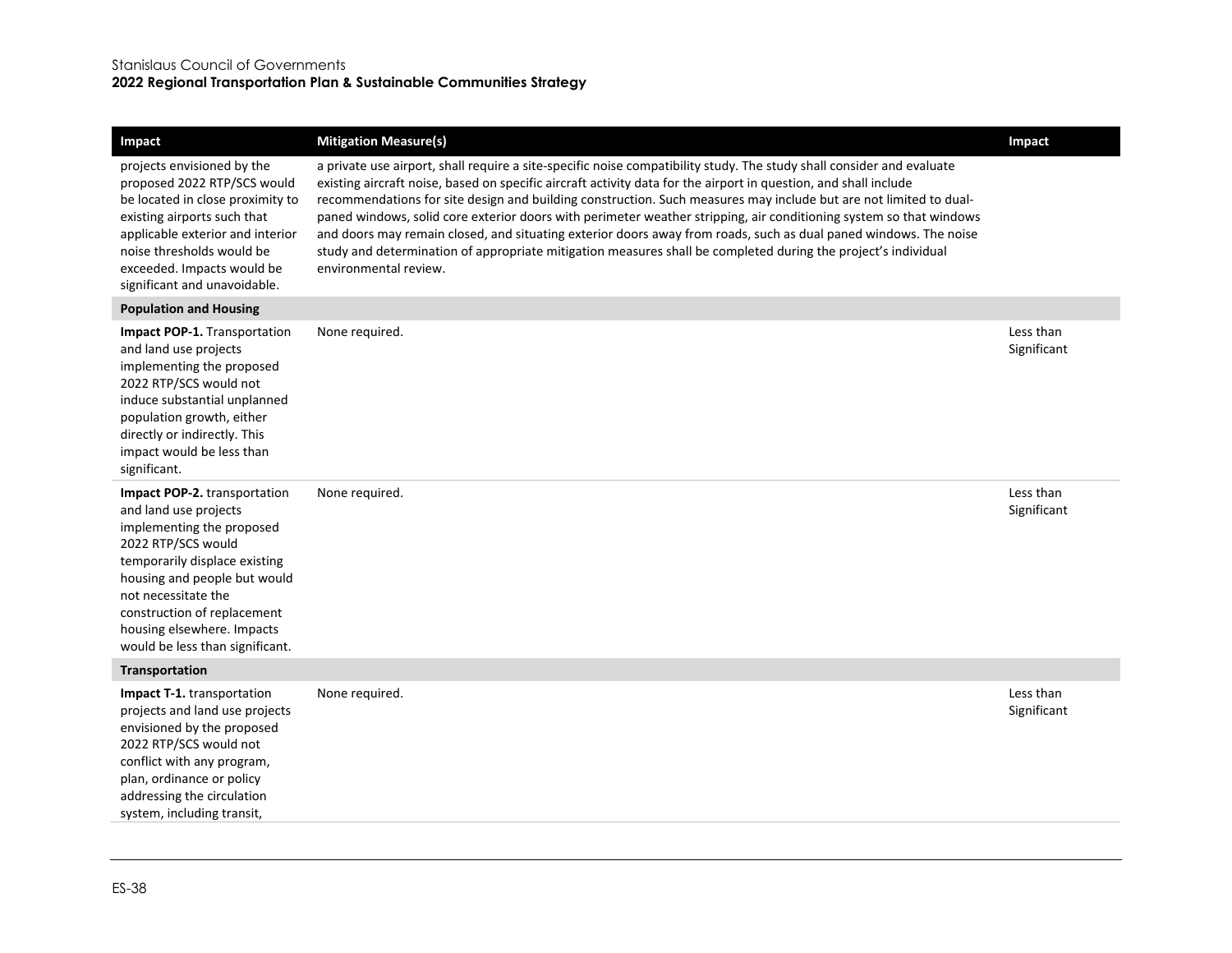| Impact                                                                                                                                                                                                                                                                                                                                                                                                                                                                                                 | <b>Mitigation Measure(s)</b>                                                                                                                                                                                                                                                                                                                                                                                                                                                                                                                                                                                                                                                                                                                                                                                                                                                                                                                                                                                                                                                                                                                                                                                                                                                                                                                                                                                                                                                                                                                                                                                                                                                                                                                                                                                                                                                                                                                                                                                                                                                                                                                                                                                              | Impact                         |
|--------------------------------------------------------------------------------------------------------------------------------------------------------------------------------------------------------------------------------------------------------------------------------------------------------------------------------------------------------------------------------------------------------------------------------------------------------------------------------------------------------|---------------------------------------------------------------------------------------------------------------------------------------------------------------------------------------------------------------------------------------------------------------------------------------------------------------------------------------------------------------------------------------------------------------------------------------------------------------------------------------------------------------------------------------------------------------------------------------------------------------------------------------------------------------------------------------------------------------------------------------------------------------------------------------------------------------------------------------------------------------------------------------------------------------------------------------------------------------------------------------------------------------------------------------------------------------------------------------------------------------------------------------------------------------------------------------------------------------------------------------------------------------------------------------------------------------------------------------------------------------------------------------------------------------------------------------------------------------------------------------------------------------------------------------------------------------------------------------------------------------------------------------------------------------------------------------------------------------------------------------------------------------------------------------------------------------------------------------------------------------------------------------------------------------------------------------------------------------------------------------------------------------------------------------------------------------------------------------------------------------------------------------------------------------------------------------------------------------------------|--------------------------------|
| roadway, bicycle and<br>pedestrian facilities. This<br>impact would be less than<br>significant.                                                                                                                                                                                                                                                                                                                                                                                                       |                                                                                                                                                                                                                                                                                                                                                                                                                                                                                                                                                                                                                                                                                                                                                                                                                                                                                                                                                                                                                                                                                                                                                                                                                                                                                                                                                                                                                                                                                                                                                                                                                                                                                                                                                                                                                                                                                                                                                                                                                                                                                                                                                                                                                           |                                |
| Impact T-2. The proposed 2022<br>RTP/SCS would result in an<br>overall increase in regional<br>VMT above baseline (2021)<br>conditions. The proposed 2022<br>RTP/SCS would result in a small<br>decrease in VMT per capita<br>below baseline (2021)<br>conditions. Regional VMT and<br>VMT per capita impacts from<br>implementation of the<br>proposed 2022 RTP/SCS would<br>be significant and unavoidable.<br>The induced travel impact at<br>the regional level would be less<br>than significant. | T-2(a) Regional VMT Reduction Programs. Implementing agencies shall require implementation of VMT reduction<br>strategies through TDM programs, impact fee programs, mitigation banks or exchange programs, in-lieu fee programs,<br>and other land use project conditions that reduce VMT. Programs shall be designed to reduce VMT from existing land<br>uses, where feasible, and from new discretionary residential or employment land use projects. The design of programs<br>and project specific mitigation shall focus on VMT reduction strategies that increase travel choices and improve the<br>comfort and convenience of sharing rides in private vehicles, using public transit, biking, or walking. Modifications may<br>include but are not limited to:<br>Provide car-sharing, vanpool, bike sharing, and ride-sharing programs<br>٠<br>Implement or provide access to commute reduction programs<br>٠<br>Provide a bus rapid transit system<br>٠<br>Improve pedestrian or bicycle networks, or transit service<br>Provide transit passes<br>٠<br>Encourage telecommute programs<br>٠<br>$\blacksquare$<br>Incorporate affordable housing into the project<br>٠<br>Increase density<br>Increase mixed uses within the project area<br>Е<br>Incorporate improved pedestrian connections within the project/neighborhood<br>٠<br>Incentivize development in low VMT communities<br>٠<br>Incentivize housing near commercial and offices<br>٠<br>Increase access to goods and services, such as groceries, schools, and daycare<br>٠<br>Incorporate neighborhood electric vehicle network<br>٠<br>Orient the project toward transit, bicycle, and pedestrian facilities<br>٠<br>Provide traffic calming<br>٠<br>Provide bicycle parking<br>٠<br>Limit parking<br>٠<br>Separate out parking costs<br>٠<br>Provide parking cash-out programs<br>٠<br>T-2(b) Project Level VMT Analysis and Reduction. Transportation project sponsor agencies shall evaluate<br>transportation projects that involve increasing roadway capacity for their potential to increase VMT. Where project-<br>level increases are found to be potentially significant, implementing agencies shall, or can and should, identify and | Significant and<br>Unavoidable |
|                                                                                                                                                                                                                                                                                                                                                                                                                                                                                                        |                                                                                                                                                                                                                                                                                                                                                                                                                                                                                                                                                                                                                                                                                                                                                                                                                                                                                                                                                                                                                                                                                                                                                                                                                                                                                                                                                                                                                                                                                                                                                                                                                                                                                                                                                                                                                                                                                                                                                                                                                                                                                                                                                                                                                           |                                |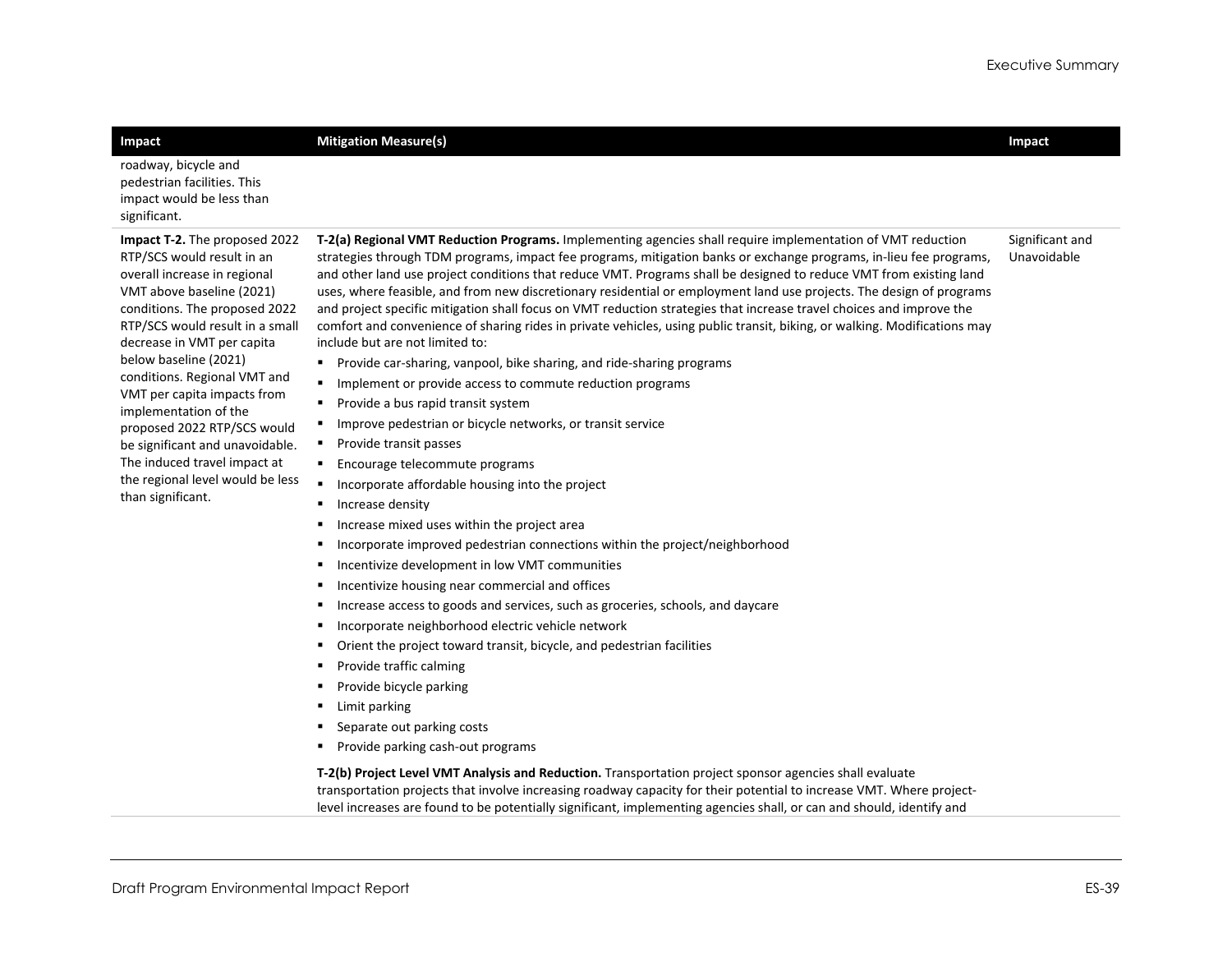| Impact                                                                                                                                                                                                                                                                                                                                                                                                                 | <b>Mitigation Measure(s)</b>                                                                                                                                                                                                                                                                                                                                                                                                                                                                                                                                                                                                                                                                                                                                                                                                                                                                                                                        | Impact                         |
|------------------------------------------------------------------------------------------------------------------------------------------------------------------------------------------------------------------------------------------------------------------------------------------------------------------------------------------------------------------------------------------------------------------------|-----------------------------------------------------------------------------------------------------------------------------------------------------------------------------------------------------------------------------------------------------------------------------------------------------------------------------------------------------------------------------------------------------------------------------------------------------------------------------------------------------------------------------------------------------------------------------------------------------------------------------------------------------------------------------------------------------------------------------------------------------------------------------------------------------------------------------------------------------------------------------------------------------------------------------------------------------|--------------------------------|
|                                                                                                                                                                                                                                                                                                                                                                                                                        | implement measures that reduce VMT. Examples of measures that can reduce the VMT associated with increases in<br>roadway capacity include tolling new lanes to encourage carpools and fund transit improvements; converting existing<br>general-purpose lanes to high occupancy vehicle lanes; VMT banks; and implementing or funding offsite travel<br>demand management.<br>Implementing agencies shall evaluate VMT as part of project specific CEQA review and discretionary approval<br>decisions for land use projects. Where project level significant impacts are identified, implementing agencies shall<br>identify and implement measures that reduce VMT. Examples of measures that reduce VMT include infill<br>development, mixed use and transit-oriented development, TDM strategies, complete streets, reduced parking<br>requirements, and providing alternative transportation facilities, such as bike lanes and transit stops. |                                |
| Impact T-3. Transportation and<br>land use projects implementing<br>the proposed 2022 RTP/SCS<br>would not substantially<br>increase hazards due to<br>geometric design features or<br>incompatible uses. This impact<br>would be less than significant.                                                                                                                                                               | None required.                                                                                                                                                                                                                                                                                                                                                                                                                                                                                                                                                                                                                                                                                                                                                                                                                                                                                                                                      | Less than<br>Significant       |
| Impact T-4. Transportation and<br>land use projects implementing<br>the proposed 2022 RTP/SCS<br>would not result in inadequate<br>emergency vehicle access, nor<br>would projects implemented<br>under the proposed 2022<br>RTP/SCS impair<br>implementation or physically<br>interfere with an adopted<br>emergency response plan or<br>emergency evacuation plan.<br>This impact would be less than<br>significant. | None required.                                                                                                                                                                                                                                                                                                                                                                                                                                                                                                                                                                                                                                                                                                                                                                                                                                                                                                                                      | Less than<br>Significant       |
| <b>Tribal Cultural Resources</b>                                                                                                                                                                                                                                                                                                                                                                                       |                                                                                                                                                                                                                                                                                                                                                                                                                                                                                                                                                                                                                                                                                                                                                                                                                                                                                                                                                     |                                |
| Impact TCR-1. Transportation<br>projects and the land use<br>scenario envisioned in the<br>proposed 2022 RTP/SCS would<br>cause a substantial adverse                                                                                                                                                                                                                                                                  | TCR-1(a) Identified Tribal Cultural Resources Impact Minimization. Transportation project sponsor agencies shall<br>comply with AB 52, which may require formal tribal consultation. If the implementing agency determines that a<br>project may cause a substantial adverse change to a tribal cultural resource, they shall implement mitigation measures<br>identified in the consultation process required under PRC Section 21080.3.2, or shall implement the following<br>measures where feasible to avoid or minimize the project-specific significant adverse impacts:                                                                                                                                                                                                                                                                                                                                                                      | Significant and<br>Unavoidable |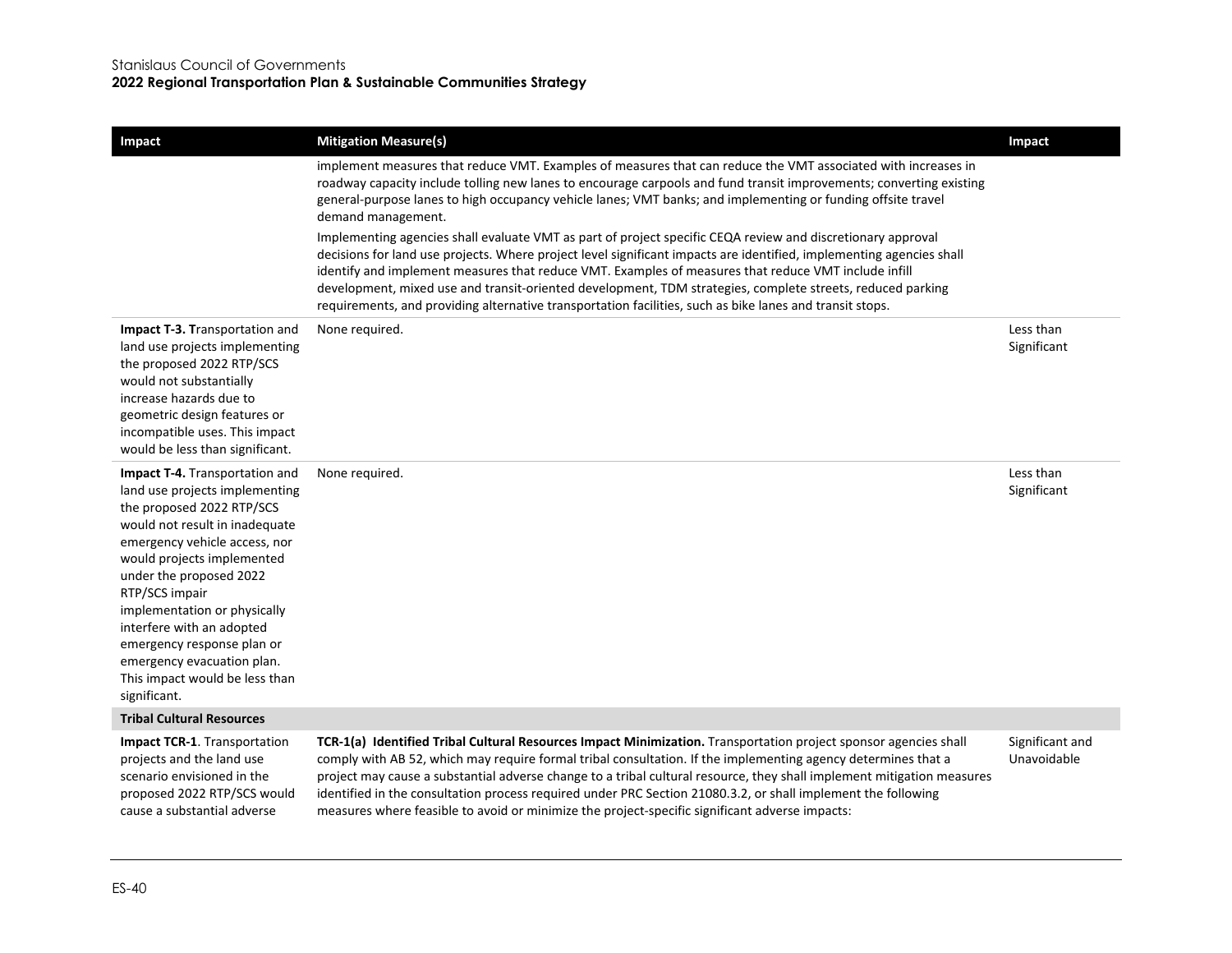| Impact                                                                                                               | <b>Mitigation Measure(s)</b>                                                                                                                                                                                                                                                                                                                                                                                                                                                                                                                                                                                                                                                                                                                                                                                                                                                                                                                                                                                                                                                                                                                                                                                                                                                                                                                                                                                                                                                                                                                                                                                                                                                                                                                                                                                                                                                                                                                                                                                                                                                                                                                                                                                                                                                                                                  | Impact                         |
|----------------------------------------------------------------------------------------------------------------------|-------------------------------------------------------------------------------------------------------------------------------------------------------------------------------------------------------------------------------------------------------------------------------------------------------------------------------------------------------------------------------------------------------------------------------------------------------------------------------------------------------------------------------------------------------------------------------------------------------------------------------------------------------------------------------------------------------------------------------------------------------------------------------------------------------------------------------------------------------------------------------------------------------------------------------------------------------------------------------------------------------------------------------------------------------------------------------------------------------------------------------------------------------------------------------------------------------------------------------------------------------------------------------------------------------------------------------------------------------------------------------------------------------------------------------------------------------------------------------------------------------------------------------------------------------------------------------------------------------------------------------------------------------------------------------------------------------------------------------------------------------------------------------------------------------------------------------------------------------------------------------------------------------------------------------------------------------------------------------------------------------------------------------------------------------------------------------------------------------------------------------------------------------------------------------------------------------------------------------------------------------------------------------------------------------------------------------|--------------------------------|
| change in the significance of a<br>tribal cultural resource. This<br>impact would be significant<br>and unavoidable. | Avoidance and preservation of the resources in place, including, but not limited to: designing and building the<br>project to avoid the resources and protect the cultural and natural context, or planning greenspace, parks, or other<br>open space to incorporate the resources with culturally appropriate protection and management criteria.<br>" Treating the resource with culturally appropriate dignity, taking into account the tribal cultural values and meaning<br>of the resource, including, but not limited to, the following:<br>Protecting the cultural character and integrity of the resource<br>$\Box$<br>Protecting the traditional use of the resource<br>$\Box$<br>Protecting the confidentiality of the resource<br>$\Box$                                                                                                                                                                                                                                                                                                                                                                                                                                                                                                                                                                                                                                                                                                                                                                                                                                                                                                                                                                                                                                                                                                                                                                                                                                                                                                                                                                                                                                                                                                                                                                          |                                |
|                                                                                                                      | Establishment of permanent conservation easements or other culturally appropriate property management<br>٠<br>criteria for the purposes of preserving or utilizing the resources or places.<br>Native American monitoring by the appropriate tribe during soil disturbance for all projects in areas identified as<br>٠<br>sensitive for potential tribal cultural resources and/or in the vicinity (within 100 feet) of known tribal cultural<br>resources.                                                                                                                                                                                                                                                                                                                                                                                                                                                                                                                                                                                                                                                                                                                                                                                                                                                                                                                                                                                                                                                                                                                                                                                                                                                                                                                                                                                                                                                                                                                                                                                                                                                                                                                                                                                                                                                                  |                                |
|                                                                                                                      | CR-2(b) Unanticipated Discoveries During Construction. During construction activities, implementing agencies shall,<br>or can and should, implement the following measures. If evidence of any prehistoric or historic-era subsurface<br>archaeological deposits (e.g., ceramic sherds, refuse scatters, lithic scatters, habitation debris, etc.), are discovered<br>during construction-related earthmoving activities all ground-disturbing activity proximate to the discovery shall be<br>halted until a qualified archaeologist (36 CFR Section 61) can assess the significance of the find. If the find is a<br>prehistoric archaeological site, the appropriate Native American group shall be notified. If the archaeologist<br>determines that the find does not meet the CRHR standards of significance for cultural resources, construction may<br>proceed. If the archaeologist determines that further information is needed to evaluate significance, a testing plan<br>shall be prepared and implemented. If the find is determined to be significant by the qualified archaeologist (i.e.,<br>because the find is determined to constitute either an historical resource or a unique archaeological resource), the<br>archaeologist shall work with the implementing agency to avoid disturbance to the resources, and if complete<br>avoidance is not feasible in light of project design, economics, logistics and other factors, shall recommend additional<br>measures such as the preparation and implementation of a data recovery plan. All cultural resources work shall follow<br>accepted professional standards in recording any find including submittal of standard DPR Primary Record forms<br>(Form DPR 523) and location information to the appropriate California Historical Resources Information System office<br>for the project area. If the find is a prehistoric archaeological site, the culturally affiliated California Native American<br>tribe shall be notified and afforded the opportunity to monitor mitigative treatment. During evaluation or mitigative<br>treatment, ground disturbance and construction work could continue in other parts of the project area that are<br>distant enough from the find not to impact it, as determined by the qualified archaeologist. |                                |
| Wildfire                                                                                                             |                                                                                                                                                                                                                                                                                                                                                                                                                                                                                                                                                                                                                                                                                                                                                                                                                                                                                                                                                                                                                                                                                                                                                                                                                                                                                                                                                                                                                                                                                                                                                                                                                                                                                                                                                                                                                                                                                                                                                                                                                                                                                                                                                                                                                                                                                                                               |                                |
| Impact WF-1. Proposed<br>transportation improvements                                                                 | WF-1(a) Wildfire Risk Reduction. For individual transportation or land use project within or less than two miles from<br>an SRA or very high fire hazard severity zones, the implementing agency shall require appropriate mitigation to reduce                                                                                                                                                                                                                                                                                                                                                                                                                                                                                                                                                                                                                                                                                                                                                                                                                                                                                                                                                                                                                                                                                                                                                                                                                                                                                                                                                                                                                                                                                                                                                                                                                                                                                                                                                                                                                                                                                                                                                                                                                                                                               | Significant and<br>Unavoidable |

the risk. Examples of mitigation to reduce risk of loss, injury or death from wildlife include, but are not limited to:

and land use projects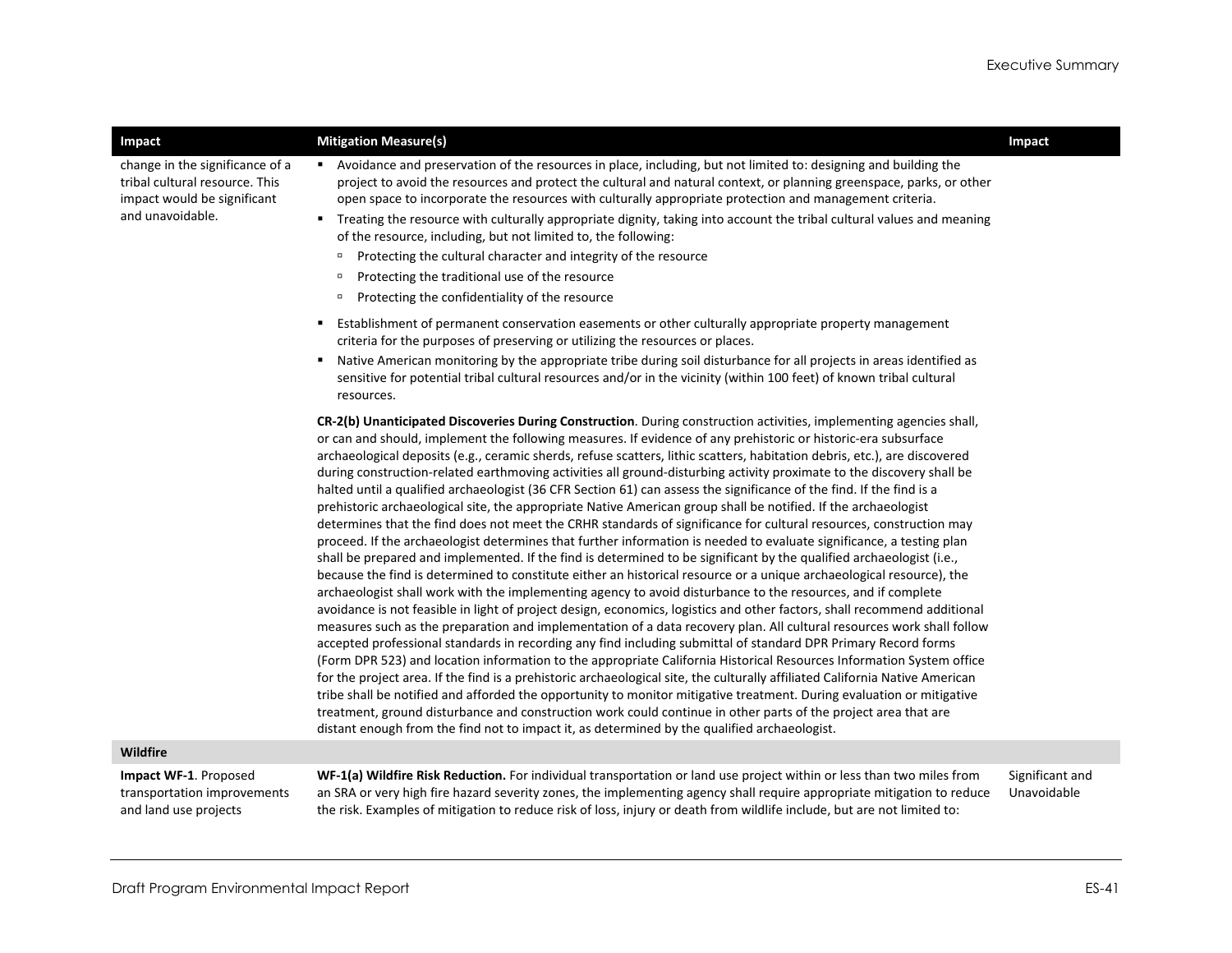| Impact                                                                                  | <b>Mitigation Measure(s)</b>                                                                                                                                                                                                                                                                                                                                                                                                                                                        | Impact |
|-----------------------------------------------------------------------------------------|-------------------------------------------------------------------------------------------------------------------------------------------------------------------------------------------------------------------------------------------------------------------------------------------------------------------------------------------------------------------------------------------------------------------------------------------------------------------------------------|--------|
| envisioned by the 2022<br>RTP/SCS would be located in or                                | " Require the use of fire-resistant vegetation native to the StanCOG region and/or the local microclimate of the<br>project site and discourage the use of fire-prone species especially nonnative, invasive species.                                                                                                                                                                                                                                                               |        |
| near a SRA or very high fire<br>hazard severity zone, and                               | Enforce defensible space regulations to keep overgrown and unmanaged vegetation, accumulations of trash and<br>$\blacksquare$<br>other flammable material away from structures.                                                                                                                                                                                                                                                                                                     |        |
| significant loss, injury, or death<br>from wildfires or downstream                      | $\blacksquare$<br>Provide public education about wildfire risk, fire prevention measures, and safety procedures and practices to<br>allow for safe evacuation and/or options to shelter-in-place.                                                                                                                                                                                                                                                                                   |        |
| flooding or landslides would<br>occur. Impacts would be<br>significant and unavoidable. | Require adherence to the local hazard mitigation plan, as well as the local general plan policies and programs<br>٠<br>aimed at reducing the risk of wildfires through land use compatibility, training, sustainable development, brush<br>management, public outreach, and service standards for fire departments.                                                                                                                                                                 |        |
|                                                                                         | Ensure sufficient emergency water supply.<br>٠                                                                                                                                                                                                                                                                                                                                                                                                                                      |        |
|                                                                                         | Encourage the use of fire-resistant vegetation native to the StanCOG region and/or the local microclimate of the<br>project site and discourage the use of fire-prone species especially non-native, invasive species.                                                                                                                                                                                                                                                              |        |
|                                                                                         | " Require a fire safety plan be submitted to and approved by the local fire protection agency. The fire safety plan<br>shall include all of the fire safety features incorporated into the project and the schedule for implementation of<br>the features. The local fire protection agency may require changes to the plan or may reject the plan if it does not<br>adequately address fire hazards associated with the project as a whole or the individual phase of the project. |        |
|                                                                                         | Prohibit certain project construction activities with potential to ignite wildfires during red-flag warnings issued by<br>٠<br>the National Weather Service for the project site location. Example activities that should be prohibited during red-<br>flag warnings include welding and grinding outside of enclosed buildings.                                                                                                                                                    |        |
|                                                                                         | Require fire extinguishers to be onsite during construction of projects. Fire extinguishers shall be maintained to<br>٠<br>function according to manufacturer specifications. Construction personnel shall receive training on the proper<br>methods of using a fire extinguisher.                                                                                                                                                                                                  |        |
|                                                                                         | Smoking and open fires shall be prohibited at individual transportation or land use projects sites included in 2022<br>٠<br>RTP/SCS during construction and operations. A copy of the notification to all contractors regarding prohibiting<br>smoking and burning shall be provided to the respective County in the StanCOG Region.                                                                                                                                                |        |
|                                                                                         | WF-1(b) Fire Protection Plan. Individual transportation or land use projects included in the 2022 RTP/SCS shall<br>prepare a Fire Protection Plan that meets Fire Prevention Bureau of Stanislaus County requirements. The plan shall<br>contain (but not be limited to) the following provisions:                                                                                                                                                                                  |        |
|                                                                                         | All construction equipment shall be equipped with appropriate spark arrestors and carry fire extinguishers.<br>٠                                                                                                                                                                                                                                                                                                                                                                    |        |
|                                                                                         | A fire watch with appropriate firefighting equipment shall be available at the Project site at all times when welding<br>٠<br>activities are taking place. Welding shall not occur when sustained winds exceed that set forth by the Fire<br>Prevention Bureau of Stanislaus County unless a Fire Prevention Bureau of Stanislaus County -approved wind<br>shield is on site.                                                                                                       |        |
|                                                                                         | A vegetation management plan shall be prepared to address vegetation clearance around all Wind Turbine<br>٠<br>Generators (WTGs) and a regularly scheduled brush clearance of vegetation on and adjacent to all access roads,<br>power lines, and other facilities.                                                                                                                                                                                                                 |        |
|                                                                                         |                                                                                                                                                                                                                                                                                                                                                                                                                                                                                     |        |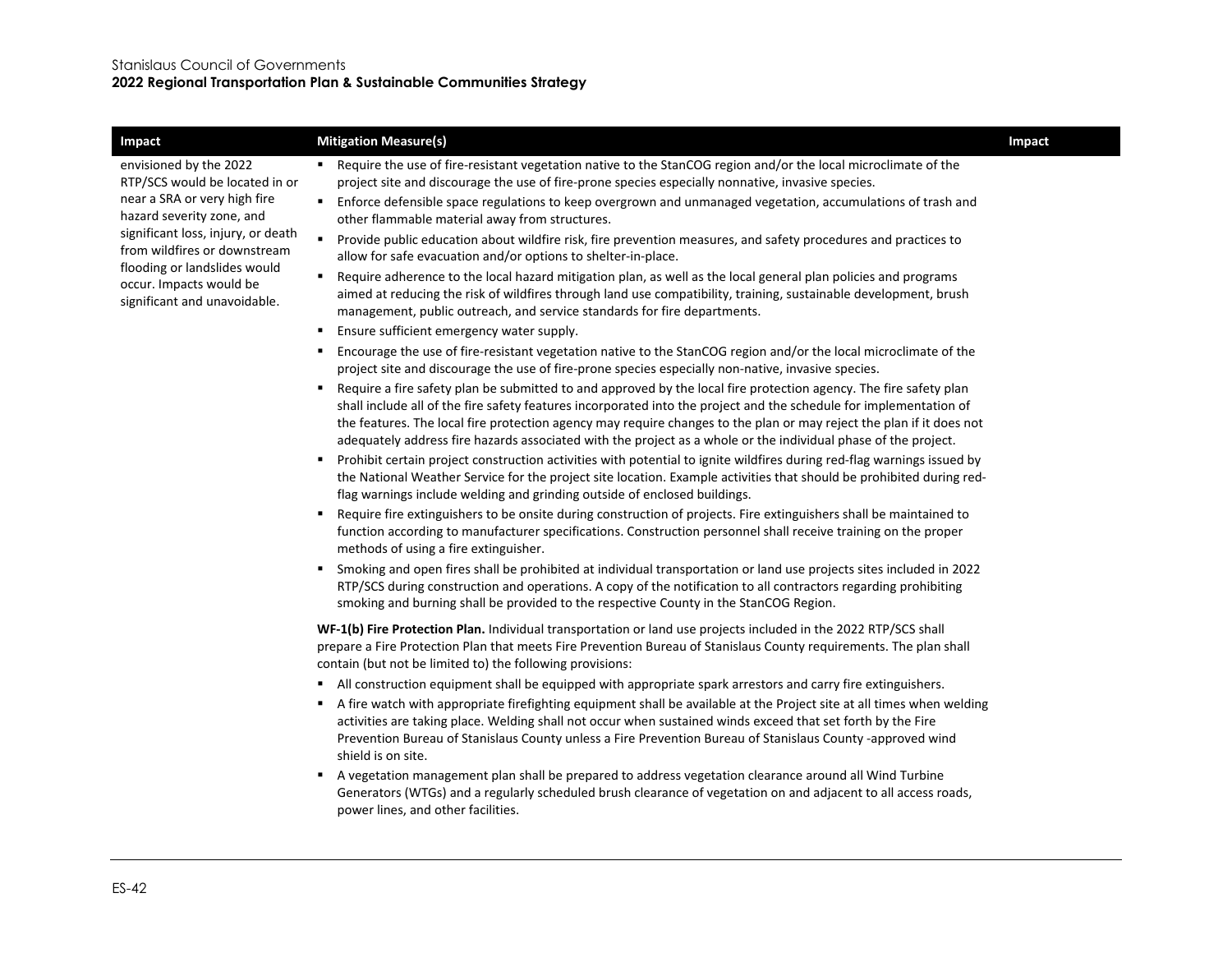| Impact | <b>Mitigation Measure(s)</b>                                                                                                     | Impact |
|--------|----------------------------------------------------------------------------------------------------------------------------------|--------|
|        | Operational fire water tanks shall be installed prior to construction.                                                           |        |
|        | Provisions for fire/emergency services access if roadway blockage occurs due to large loads during construction<br>and operation |        |
|        | Cleared, maintained parking areas shall be designated; no parking shall be allowed in non-designated areas.                      |        |
|        | The need for and/or use of dedicated repeaters for emergency services.                                                           |        |
|        | Appropriate Hot work permits (such as cutting and welding permits) shall be obtained from the jurisdictional fire<br>agency.     |        |
|        | Compliance with California PRC 4291, 4442, and 4443.                                                                             |        |